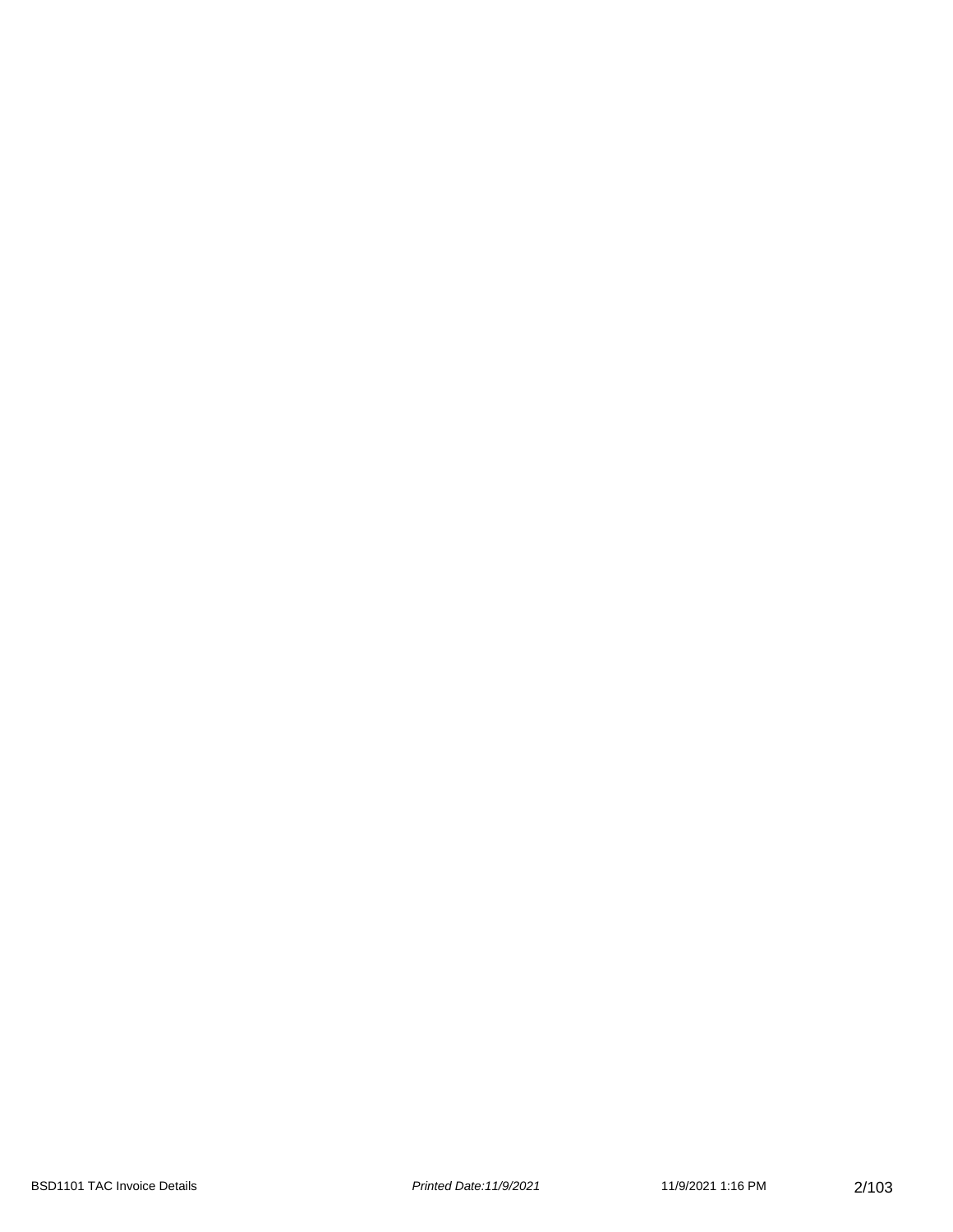

#### **TAC To Be Invoiced Details Applications Approved during October 2021 County Bell - 14**

| License<br>Primary<br>Type<br>(AIMS) | <b>Primary!</b><br><b>Number</b><br>(AIMS) | License   License  <br>Type<br>(AIMS) | License <sup>!</sup><br><b>Number</b><br>(AIMS) | License<br><b>Number</b><br>(Legacy) | <b>Validation</b><br>Number/<br>Local Ref Id/<br><b>Registry Number</b> | \$ State Fee | \$ Sur-I<br>Chargel | \$ Late<br>Feel | \$5%<br>County<br>Refund | \$ Total<br>Amount |
|--------------------------------------|--------------------------------------------|---------------------------------------|-------------------------------------------------|--------------------------------------|-------------------------------------------------------------------------|--------------|---------------------|-----------------|--------------------------|--------------------|
|                                      |                                            | <b>BE</b>                             | 100039343                                       | BE201071                             | 458AIwBzb44pXqC                                                         | 1,100.00     |                     |                 | 55.00                    | 1,155.00           |
|                                      |                                            | <b>BE</b>                             | 100044743                                       | BE282824                             | 458AISCyz7Csw4O                                                         | 1.100.00     |                     |                 | 55.00                    | 1,155.00           |
|                                      |                                            | <b>BF</b>                             | 104492510                                       | BF922999                             | 458AIIR5veoRtk7                                                         | 1.045.00     |                     |                 | 55.00                    | 1,100.00           |
|                                      |                                            | <b>BG</b>                             | 105452153                                       | BG998858                             | 458AlvEitQ99YzV                                                         | 1,900.00     |                     |                 | 55.00                    | 1,955.00           |
|                                      |                                            |                                       | <b>Total</b>                                    |                                      |                                                                         | 5,145.00     |                     |                 | 220.00                   | 5,365.00           |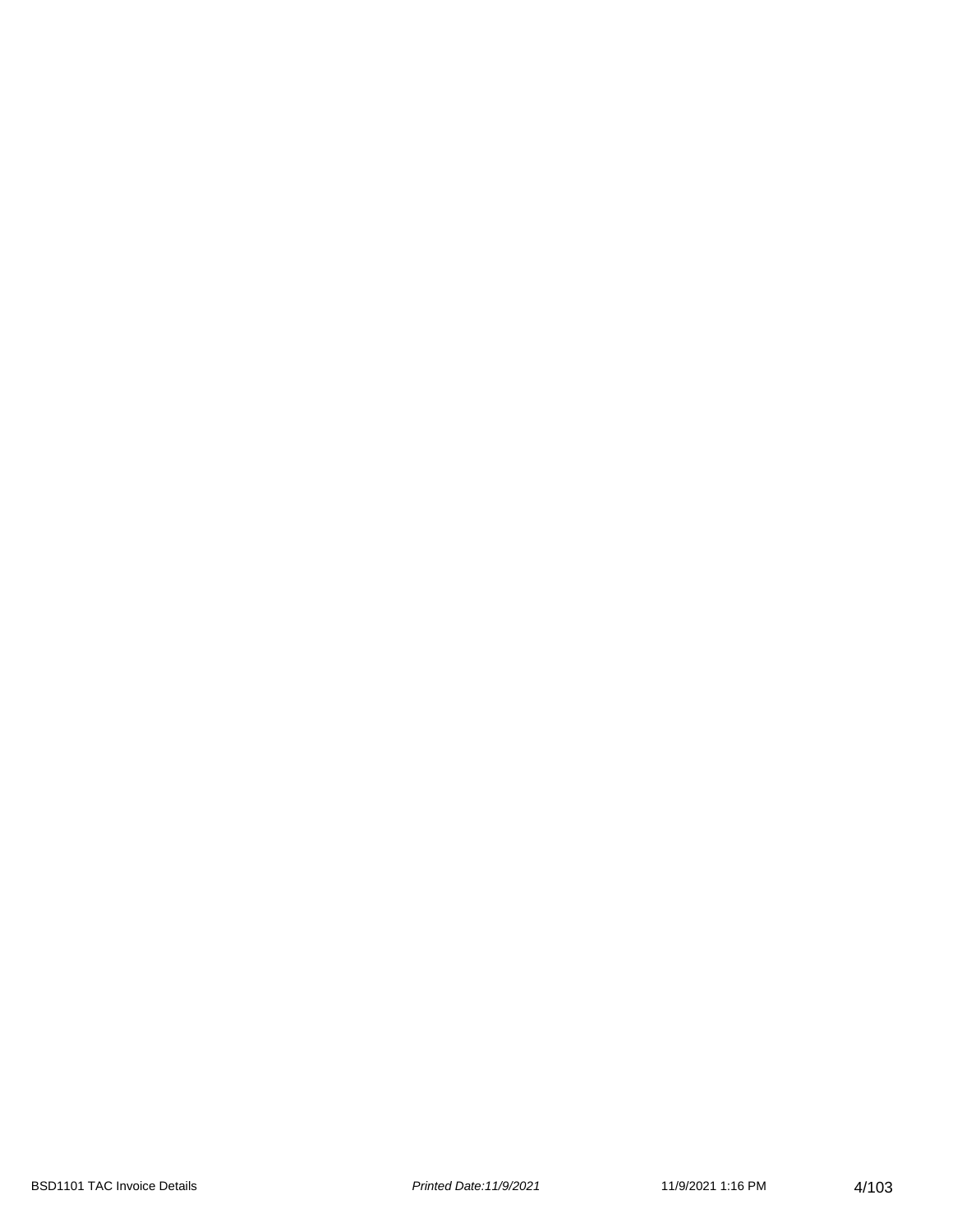

#### **TAC To Be Invoiced Details Applications Approved during October 2021 County Bexar - 15**

| License<br>Primary<br>Type<br>(AIMS) | <b>Primary</b><br><b>Number</b><br>(AIMS) | Licensel License<br>Type<br>(AIMS) | License!<br><b>Number</b><br>(AIMS) | License<br><b>Number</b><br>(Legacy) | Validation<br>Number/<br>Local Ref Id/<br><b>Registry Number</b> | \$ State Fee | \$ Sur- <br>Chargel | \$ Late<br>Feel | \$5%<br>County<br>Refund | \$ Total<br>Amount |
|--------------------------------------|-------------------------------------------|------------------------------------|-------------------------------------|--------------------------------------|------------------------------------------------------------------|--------------|---------------------|-----------------|--------------------------|--------------------|
|                                      |                                           | <b>BE</b>                          | 100013343                           | BE224843                             | 458Alyvi36JqJCo                                                  | 1,100.00     |                     |                 | 55.00                    | 1,155.00           |
|                                      |                                           | <b>BE</b>                          | 100011294                           | BE501186                             | 458AIOZYbZedaLT                                                  | 1.045.00     |                     |                 | 55.00                    | 1,100.00           |
|                                      |                                           | <b>BF</b>                          | 100096562                           | BF162248                             | 458AlvnHHwtFqHn                                                  | 1,100.00     |                     |                 | 55.00                    | 1,155.00           |
|                                      |                                           | <b>BF</b>                          | 100103712                           | BF257935                             | 458AIRutsnLmYuD                                                  | 1.100.00     |                     |                 | 55.00                    | 1,155.00           |
|                                      |                                           | <b>BF</b>                          | 101441773                           | BF674296                             | 458AlbWd9D1CVEV                                                  | 1,100.00     |                     |                 | 55.00                    | 1,155.00           |
|                                      |                                           |                                    | <b>Total</b>                        |                                      |                                                                  | 5,445.00     |                     |                 | 275.00                   | 5,720.00           |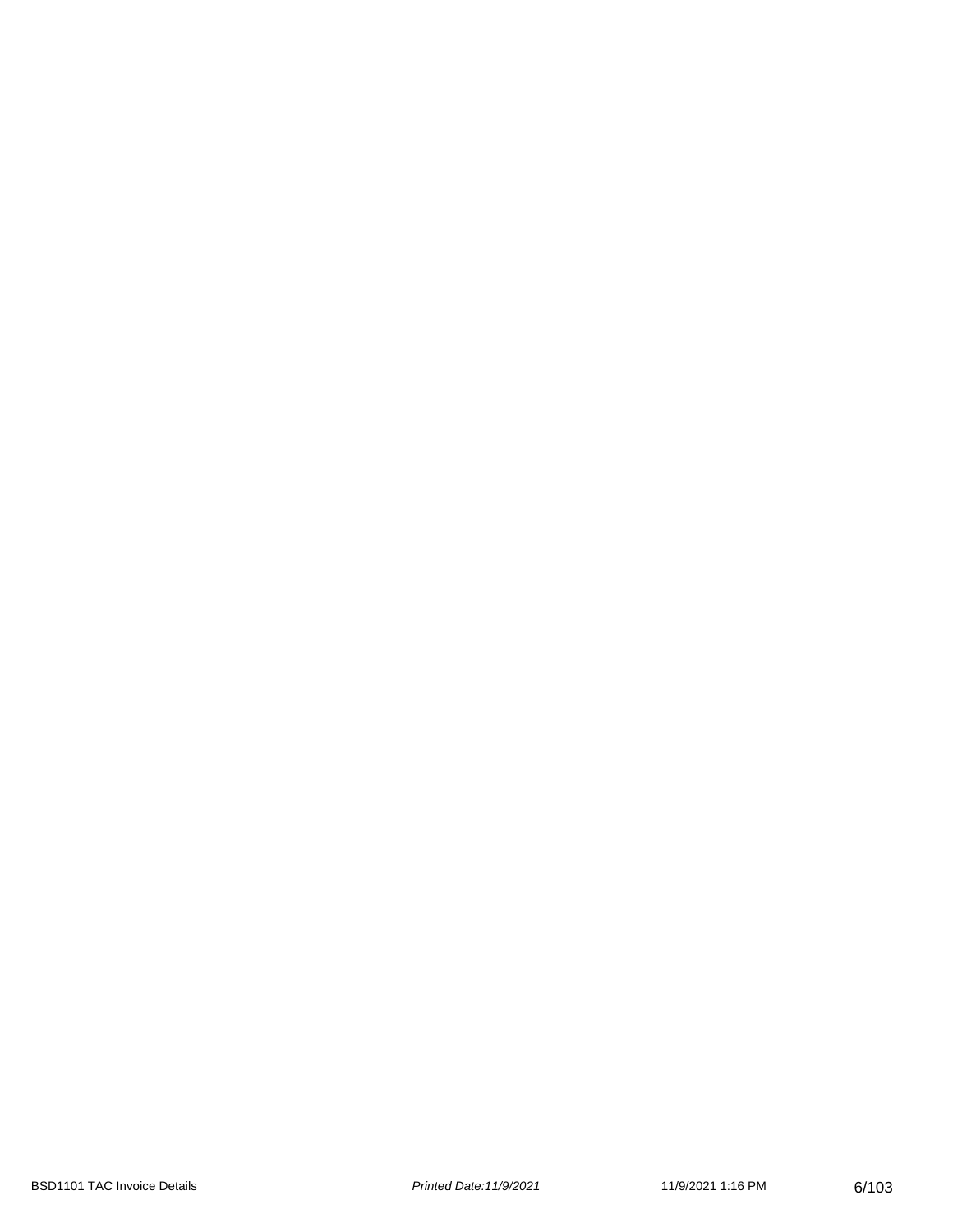

#### **TAC To Be Invoiced Details Applications Approved during October 2021 County Brazoria - 20**

| License<br><b>Primary</b><br>Type<br>(AIMS) | <b>Primary</b><br><b>Number</b><br>(AIMS) | Licensel License<br>Type<br>(AIMS) | License<br><b>Number</b><br>(AIMS) | License<br><b>Number</b><br>(Legacy) | Validation<br>Number/<br>Local Ref Id/<br><b>Registry Number</b> | \$ State Fee | \$ Sur-<br>Charge | \$ Late<br>Feel | \$5%<br>County<br><b>Refund</b> | \$ Total<br>Amount |
|---------------------------------------------|-------------------------------------------|------------------------------------|------------------------------------|--------------------------------------|------------------------------------------------------------------|--------------|-------------------|-----------------|---------------------------------|--------------------|
|                                             |                                           | <b>BE</b>                          | 100063730                          | BE225833                             | 458AILG1v9xhWZ0                                                  | 1,100.00     |                   |                 | 55.00                           | 1,155.00           |
|                                             |                                           | <b>BE</b>                          | 100070192                          | BE300612                             | 458AILNZGISQdax                                                  | 1,045.00     |                   | 100.00          | 55.00                           | 1,200.00           |
|                                             |                                           | <b>BE</b>                          | 101743060                          | BE703057                             | 458AI5QUZt6lzbo                                                  | 1,100.00     |                   |                 | 55.00                           | 1,155.00           |
|                                             |                                           | <b>BE</b>                          | 103710583                          | BE852609                             | 458AIsIUcC7hndW                                                  | 1,100.00     |                   |                 | 55.00                           | 1,155.00           |
|                                             |                                           | <b>BE</b>                          | 103748198                          | BE856201                             | 458AI8ITnjDTEM4                                                  | 1,045.00     |                   |                 | 55.00                           | 1,100.00           |
|                                             |                                           | <b>BF</b>                          | 106444042                          | BF1071227                            | 458AllGj2Fm6i9x                                                  | 1,100.00     |                   |                 | 55.00                           | 1,155.00           |
|                                             |                                           | <b>BF</b>                          | 100108310                          | BF311231                             | 458AlwdyzdAaVDe                                                  | 1,045.00     |                   |                 | 55.00                           | 1,100.00           |
|                                             |                                           | <b>BF</b>                          | 100029039                          | BF88464                              | 458AIFIDWjbC5MW                                                  | 1,100.00     |                   |                 | 55.00                           | 1,155.00           |
|                                             |                                           | <b>MB</b>                          | 103700422                          | MB854788                             | 458AIN9VSpXRBm<br>М                                              | 1,045.00     |                   |                 | 55.00                           | 1,100.00           |
|                                             |                                           |                                    | Total                              |                                      |                                                                  | 9,680.00     |                   | 100.00          | 495.00                          | 10,275.00          |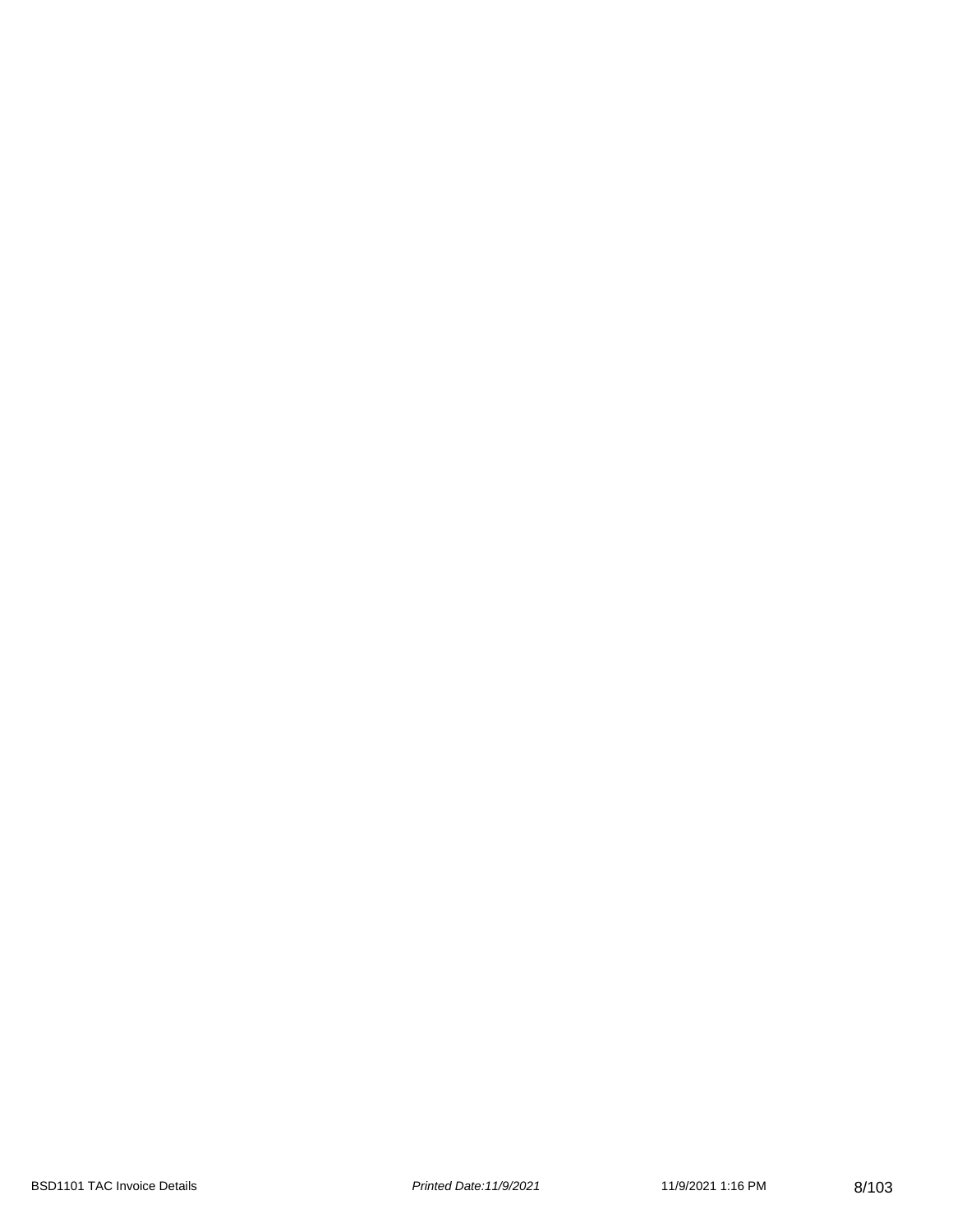

**County Burnet - 27**

| License<br><b>Primary</b><br>Type<br>(AIMS) | <b>Primary</b><br><b>Number</b><br>(AIMS) | License License I<br>Type<br>(AIMS) | License<br><b>Number</b><br>(AIMS) | License<br><b>Number</b><br>(Legacy) | <b>Validation</b><br>Number/<br>Local Ref Id/<br><b>Registry Number</b> | \$ State Feel | Charge | \$ Sur-  \$ Late | \$5%<br><b>Feel County</b><br>Refund | \$ Total<br><b>Amount</b> |
|---------------------------------------------|-------------------------------------------|-------------------------------------|------------------------------------|--------------------------------------|-------------------------------------------------------------------------|---------------|--------|------------------|--------------------------------------|---------------------------|
|                                             |                                           | BF                                  | 100017142                          | BF420031                             | 458AIBDGSc7UhQL                                                         | 1.100.00      |        |                  | 55.00                                | 1,155.00                  |
| <b>BG</b>                                   | 105382875                                 | <b>BP</b>                           | 105382875                          | BP995828                             | 458AIIC43C8rp72                                                         | 1.900.00      |        |                  | 55.00                                | 1,955.00                  |
|                                             |                                           |                                     | Total                              |                                      |                                                                         | 3,000.00      |        |                  | 110.00                               | 3,110.00                  |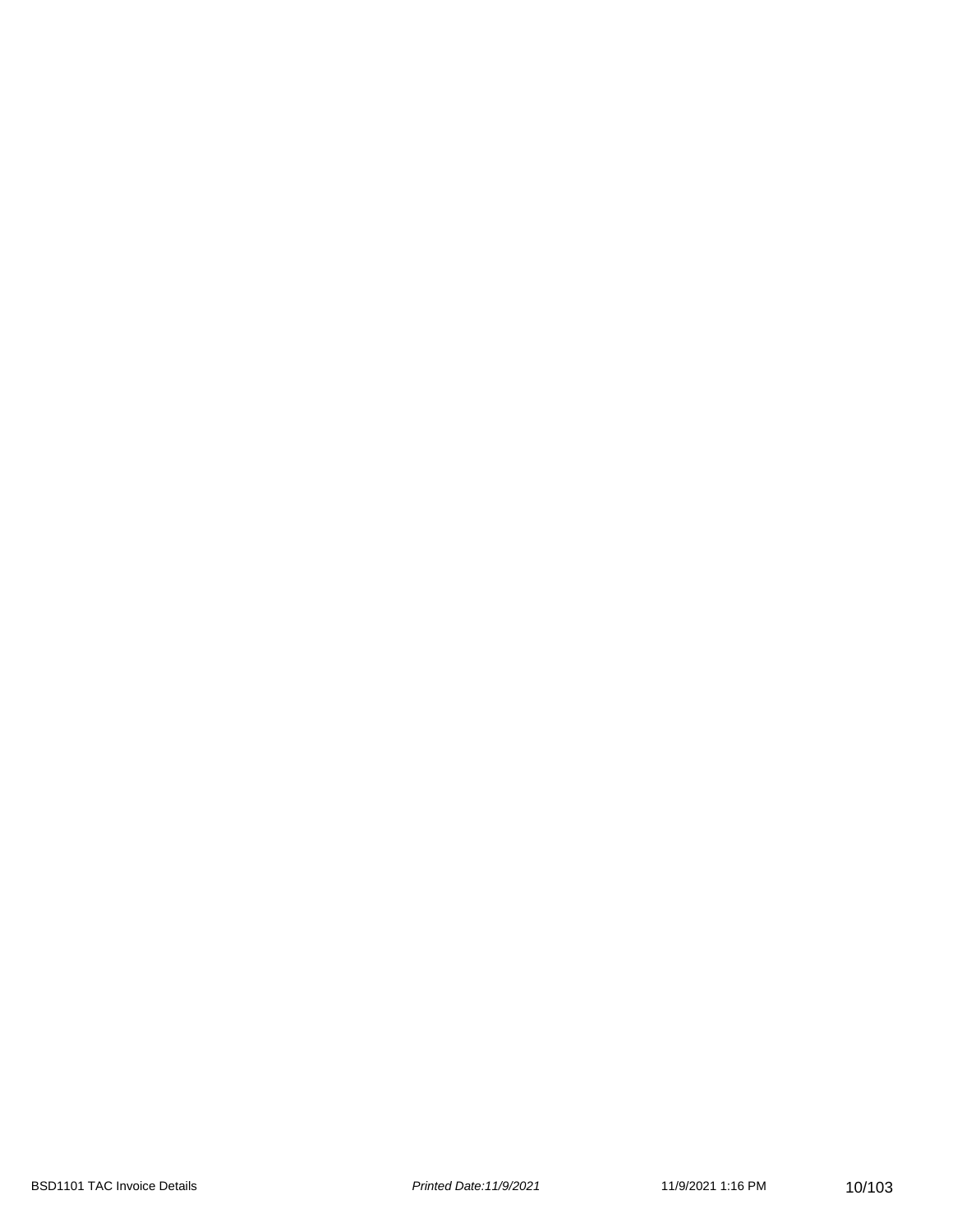

**County Caldwell - 28**

| License<br>Primary<br>Type<br>(AIMS) | <b>Primary</b><br><b>Number</b><br>(AIMS) | Licensel License<br>Type<br>(AIMS) | License<br><b>Number</b><br>(AIMS) | License<br><b>Number</b><br>(Legacy) | <b>Validation</b><br>Number/<br>Local Ref Id/<br><b>Registry Number</b> | \$ State Feel | Charge | \$ Sur-1 \$ Late | \$5%<br><b>Feel County</b><br>Refund | \$ Total<br><b>Amount</b> |
|--------------------------------------|-------------------------------------------|------------------------------------|------------------------------------|--------------------------------------|-------------------------------------------------------------------------|---------------|--------|------------------|--------------------------------------|---------------------------|
|                                      |                                           | <b>BE</b>                          | 100094363                          | BE155888                             | 458AlcszxaLdNNm                                                         | 1.100.00      |        |                  | 55.00                                | 1,155.00                  |
|                                      |                                           |                                    | Total                              |                                      |                                                                         | 1,100.00      |        |                  | 55.00                                | 1,155.00                  |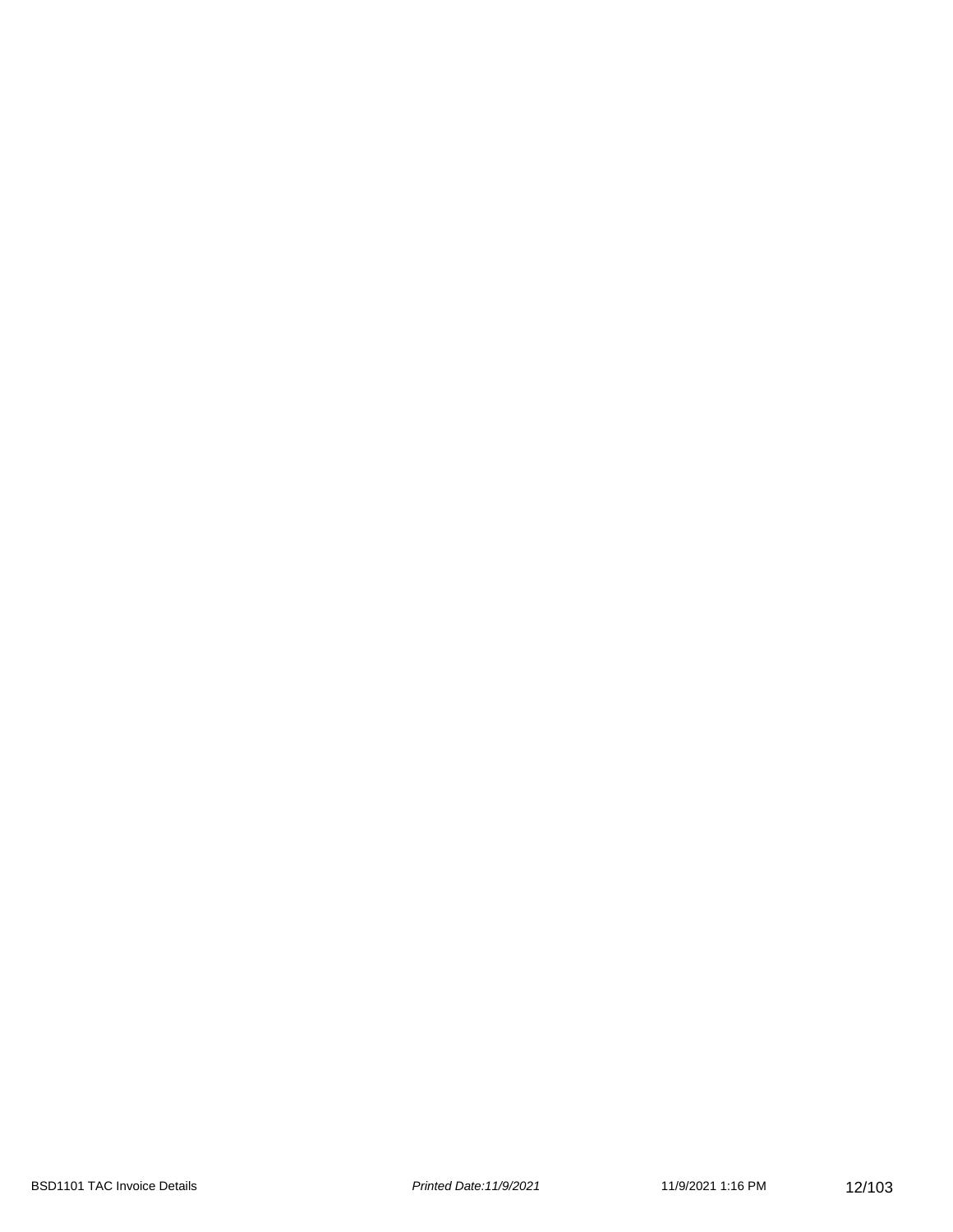

### **TAC To Be Invoiced Details Applications Approved during October 2021**

**County Cameron - 31**

| License<br><b>Primary</b><br>Type<br>(AIMS) | <b>Primary</b><br><b>Number</b><br>(AIMS) | License   License  <br>Type<br>(AIMS) | License!<br><b>Number</b><br>(AIMS) | License<br><b>Number</b><br>(Legacy) | Validation<br>Number/<br>Local Ref Id/<br><b>Registry Number</b> | \$ State Fee | <b>Charge</b> | \$ Sur-   \$ Late<br>Feel | \$5%<br>County<br>Refund | \$Total<br><b>Amount</b> |
|---------------------------------------------|-------------------------------------------|---------------------------------------|-------------------------------------|--------------------------------------|------------------------------------------------------------------|--------------|---------------|---------------------------|--------------------------|--------------------------|
|                                             |                                           | ВC                                    | 100209334                           | BB158079                             | 458Al6vgs3iZ6Qr                                                  | 1.500.00     |               |                           | 75.00                    | 1,575.00                 |
|                                             |                                           | <b>BB</b>                             | 100209334                           | BB158079                             | 458Al6vgs3iZ6Qr                                                  | 3.500.00     |               |                           | 175.00                   | 3,675.00                 |
|                                             |                                           | <b>BE</b>                             | 100008880                           | BE128810                             | 458AIP24Y0KmIU3                                                  | 1,045.00     |               |                           | 55.00                    | 1,100.00                 |
|                                             |                                           | <b>BE</b>                             | 100000712                           | BE213601                             | 458AlalmggHc0k2                                                  | 1.100.00     |               |                           | 55.00                    | 1,155.00                 |
|                                             |                                           |                                       | Total                               |                                      |                                                                  | 7,145.00     |               |                           | 360.00                   | 7,505.00                 |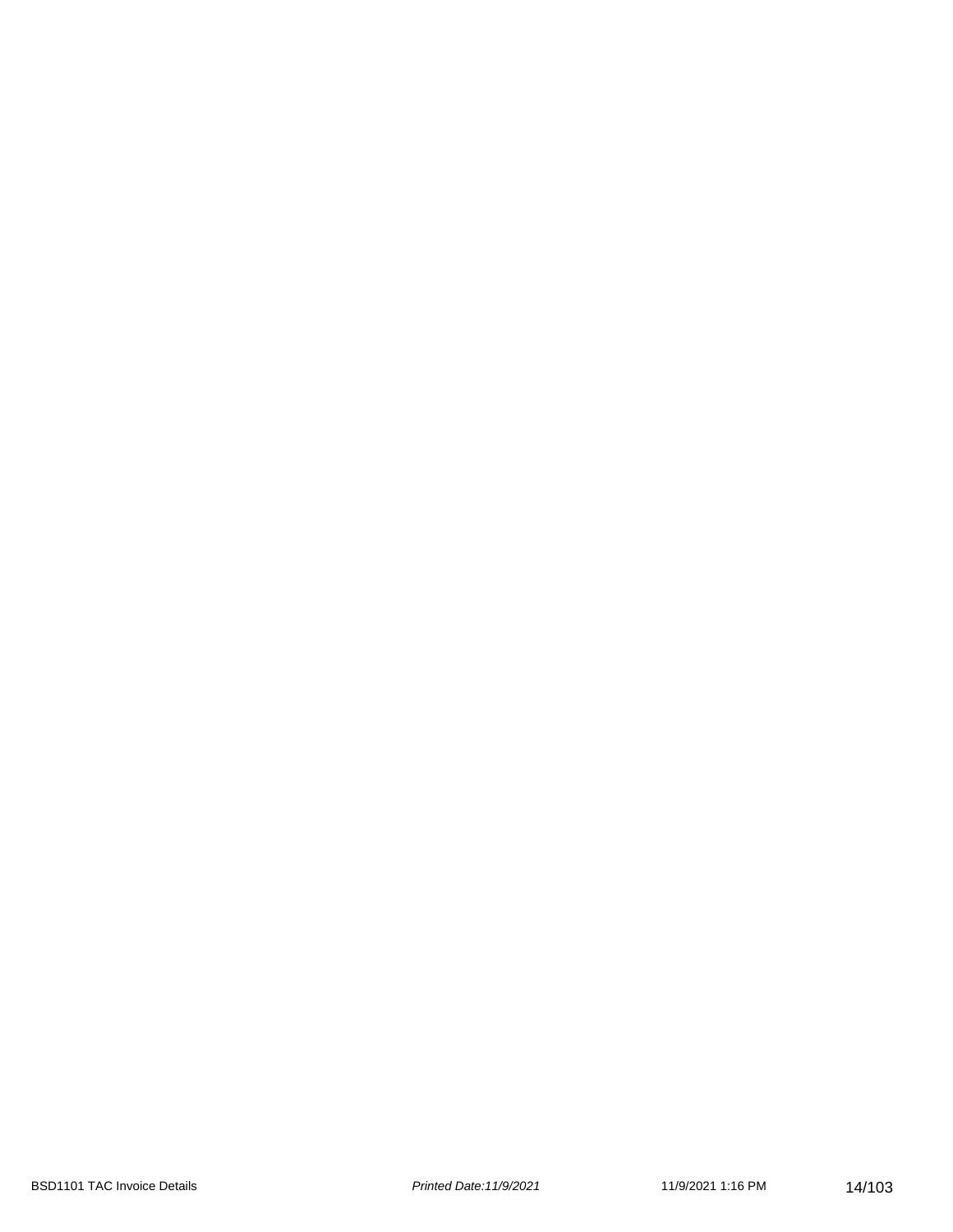

**County Chambers - 36**

| License<br>Primary<br>Type<br>(AIMS) | <b>Primary</b><br><b>Number</b><br>(AIMS) | License   License  <br>Type<br>(AIMS) | License<br><b>Number</b><br>(AIMS) | License<br><b>Number</b><br>(Legacy) | <b>Validation</b><br>Number/<br>Local Ref Id/<br><b>Registry Number</b> | \$ State Fee | Charge | \$ Sur-1 \$ Late<br>Feel | \$5%<br>County<br>Refund | \$ Total<br><b>Amount</b> |
|--------------------------------------|-------------------------------------------|---------------------------------------|------------------------------------|--------------------------------------|-------------------------------------------------------------------------|--------------|--------|--------------------------|--------------------------|---------------------------|
|                                      |                                           | <b>BF</b>                             | 106388485                          | BF1068681                            | 458AlocxOo8ioP7                                                         | 1.045.00     |        |                          | 55.00                    | 1,100.00                  |
|                                      |                                           | <b>BF</b>                             | 102279633                          | BF735926                             | 458Alx1G1H0C3dd                                                         | 1.045.00     |        |                          | 55.00                    | 1,100.00                  |
|                                      |                                           |                                       | Total                              |                                      |                                                                         | 2,090.00     |        |                          | 110.00                   | 2,200.00                  |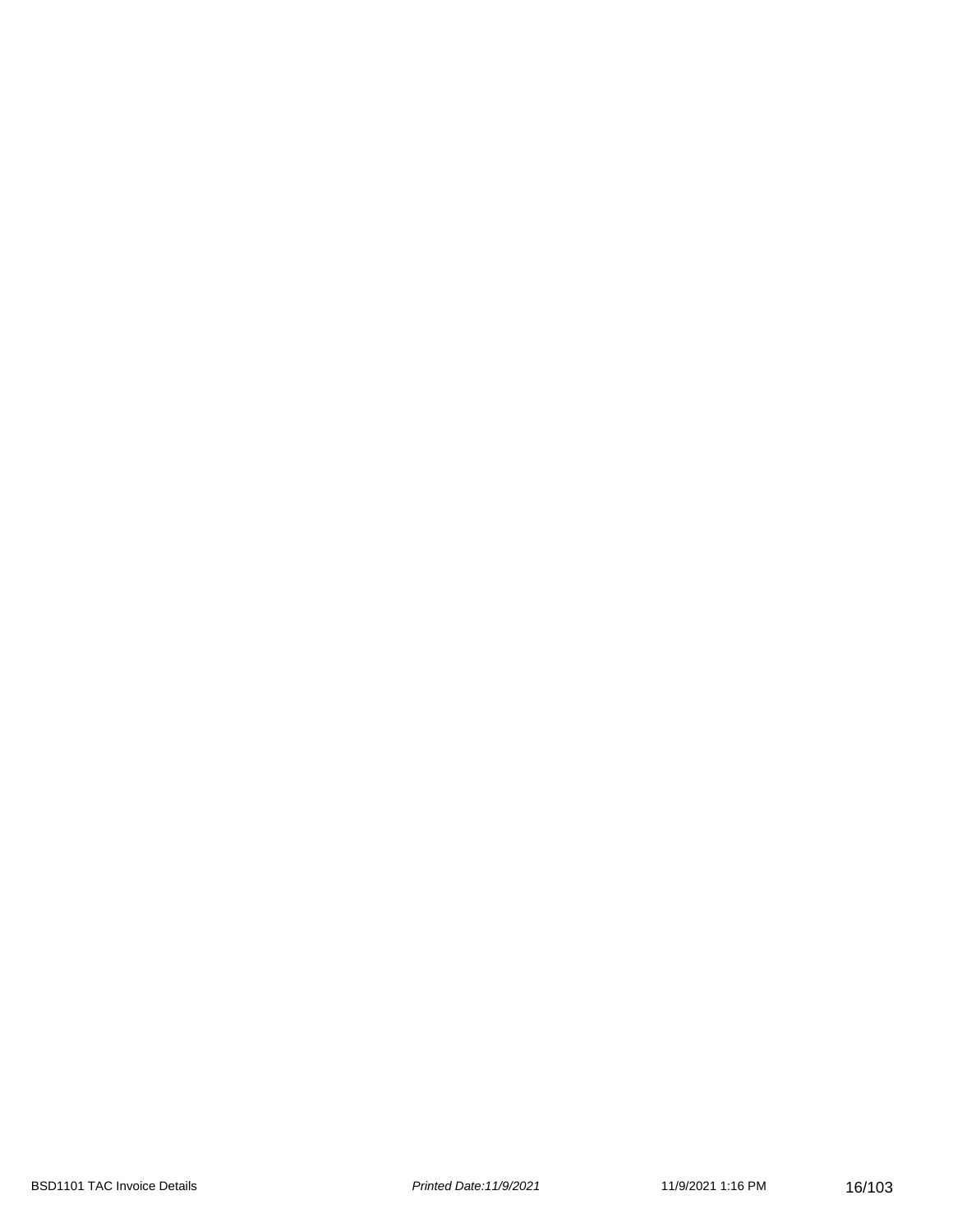

#### **TAC To Be Invoiced Details Applications Approved during October 2021 County Collin - 43**

| License<br>Primary<br>Type<br>(AIMS) | <b>Primary</b><br><b>Number</b><br>(AIMS) | License   License  <br>Type<br>(AIMS) | License<br><b>Number</b><br>(AIMS) | License<br><b>Number</b><br>(Legacy) | <b>Validation</b><br>Number/<br>Local Ref Id/<br><b>Registry Number</b> | \$ State Fee | Charge | \$ Sur-1 \$ Late<br>Feel | \$5%<br>County<br>Refund | \$ Total<br><b>Amount</b> |
|--------------------------------------|-------------------------------------------|---------------------------------------|------------------------------------|--------------------------------------|-------------------------------------------------------------------------|--------------|--------|--------------------------|--------------------------|---------------------------|
|                                      |                                           | <b>BF</b>                             | 105443633                          | BF997818                             | 458AltEW2YdgSm6                                                         | 1,100.00     |        |                          | 55.00                    | 1,155.00                  |
|                                      |                                           | <b>BW</b>                             | 106356991                          |                                      | BW1066339   458AI74VVhAmM4R                                             | 2,850.00     |        | 100.00                   | 150.00                   | 3,100.00                  |
|                                      |                                           |                                       | Total                              |                                      |                                                                         | 3,950.00     |        | 100.00                   | 205.00                   | 4,255.00                  |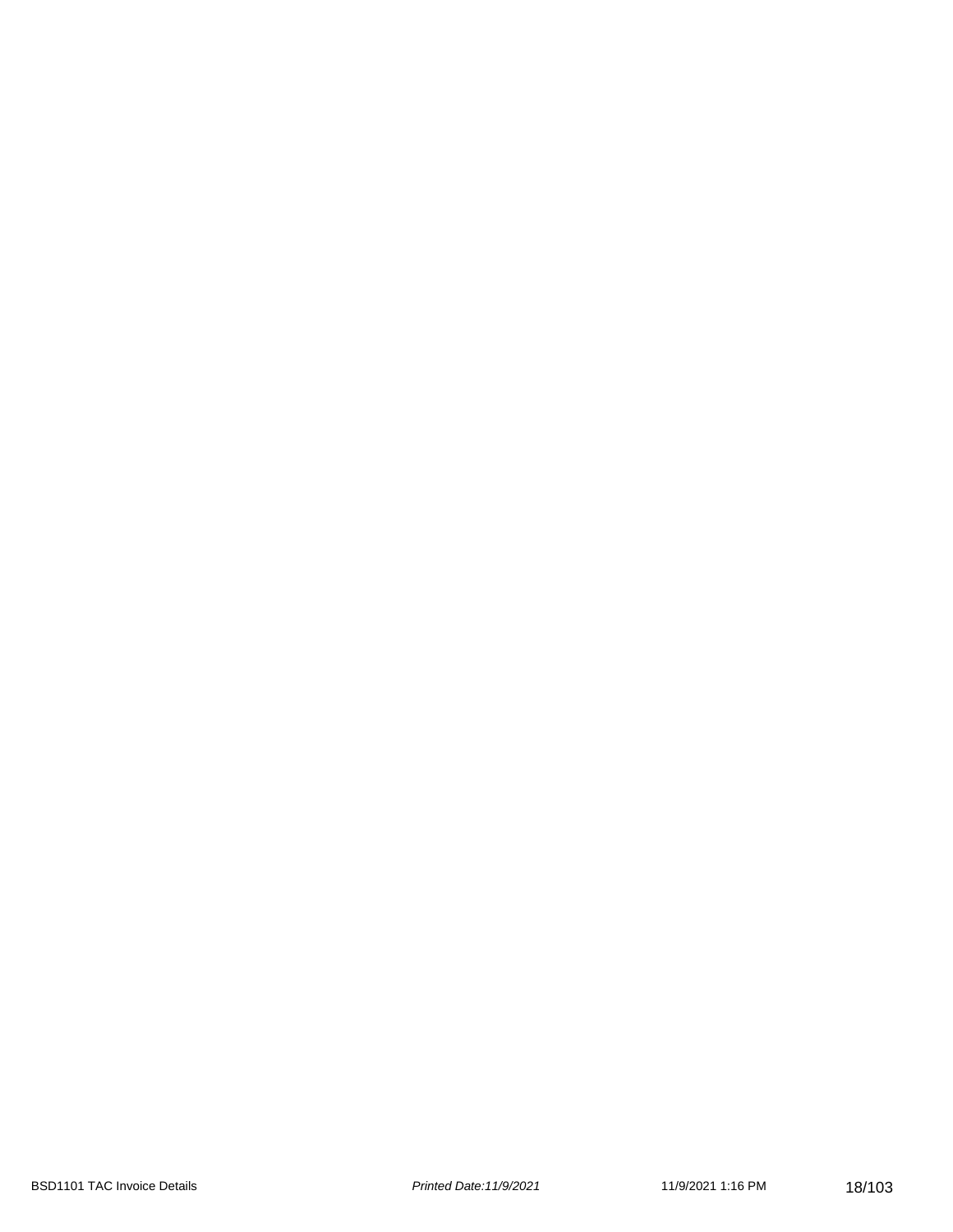

**County Cooke - 49**

| License<br>Primary<br>Type<br>(AIMS) | <b>Primary</b><br>Number<br>(AIMS) | Licensel License<br>Type<br>(AIMS) | License<br><b>Number</b><br>(AIMS) | License<br><b>Number</b><br>(Legacy) | <b>Validation</b><br>Number/<br>Local Ref Id/<br><b>Registry Number</b> | \$ State Feel | Charge | \$ Sur-1 \$ Late | \$5%<br><b>Feel County</b><br>Refund | \$ Total<br><b>Amount</b> |
|--------------------------------------|------------------------------------|------------------------------------|------------------------------------|--------------------------------------|-------------------------------------------------------------------------|---------------|--------|------------------|--------------------------------------|---------------------------|
|                                      |                                    | <b>BE</b>                          | 100106719                          | BE188902                             | 458AIPDIcDupf3T                                                         | 1.100.00      |        |                  | 55.00                                | 1,155.00                  |
|                                      |                                    |                                    | Total                              |                                      |                                                                         | 1,100.00      |        |                  | 55.00                                | 1,155.00                  |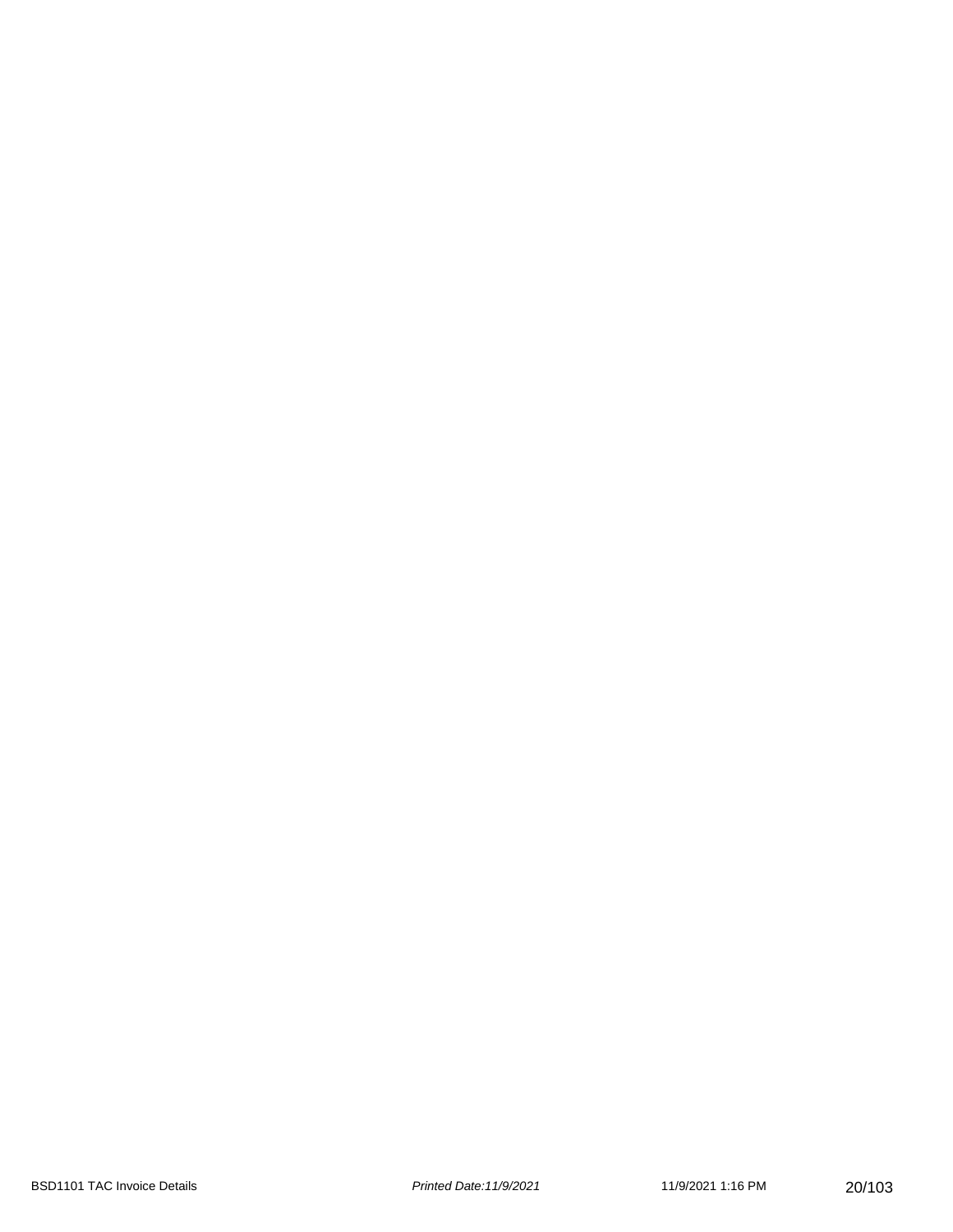

#### **TAC To Be Invoiced Details Applications Approved during October 2021 County Dallas - 57**

| License<br>Primary<br><b>Type</b><br>(AIMS) | <b>Primary</b><br>Number<br>(AIMS) | License License<br><b>Type</b><br>(AIMS) | License<br><b>Number</b><br>(AIMS) | License<br><b>Number</b><br>(Legacy) | Validation<br>Number/<br>Local Ref Id/<br><b>Registry Number</b> | \$ State Fee | \$ Sur-I<br><b>Charge</b> | \$ Late<br>Feel | \$5%<br>County<br><b>Refund</b> | \$ Total<br>Amount |
|---------------------------------------------|------------------------------------|------------------------------------------|------------------------------------|--------------------------------------|------------------------------------------------------------------|--------------|---------------------------|-----------------|---------------------------------|--------------------|
| <b>BB</b>                                   | 104876821                          | BC.                                      | 200036832                          |                                      | 458AI14Ez5vPJxQ                                                  | 1,500.00     |                           |                 | 75.00                           | 1,575.00           |
|                                             | 0                                  | <b>BW</b>                                | 200036519                          |                                      | 458AlyyUuKNKeXt                                                  | 2,850.00     |                           |                 | 150.00                          | 3,000.00           |
| <b>BW</b>                                   | 200036519                          | <b>SD</b>                                | 200040681                          |                                      | 458AIwvJyMULvzP                                                  | 1,140.00     |                           |                 | 60.00                           | 1,200.00           |
|                                             |                                    | <b>BE</b>                                | 106445000                          | BE1070325                            | 458AI855TT1PiDQ                                                  | 1,045.00     |                           |                 | 55.00                           | 1,100.00           |
|                                             |                                    | <b>BE</b>                                | 101477231                          | BE674681                             | 458Alq1bFUFa2DX                                                  | 1,100.00     |                           |                 | 55.00                           | 1,155.00           |
| <b>BG</b>                                   | 106396620                          | <b>BP</b>                                | 106396620                          | BP1068095                            | 458AIHa5QHvkPTG                                                  | 1,900.00     |                           |                 | 55.00                           | 1,955.00           |
|                                             |                                    | <b>BW</b>                                |                                    | 106379359 BW1066359                  | 458AliY7AAPJmA2                                                  | 3,000.00     |                           |                 | 150.00                          | 3,150.00           |
| <b>BW</b>                                   | 106379359                          | <b>SD</b>                                | 106379359                          | SD1066359                            | 458AliY7AAPJmA2                                                  | 3,000.00     |                           |                 | 60.00                           | 3,060.00           |
|                                             |                                    |                                          | Total                              |                                      |                                                                  | 15,535.00    |                           |                 | 660.00                          | 16,195.00          |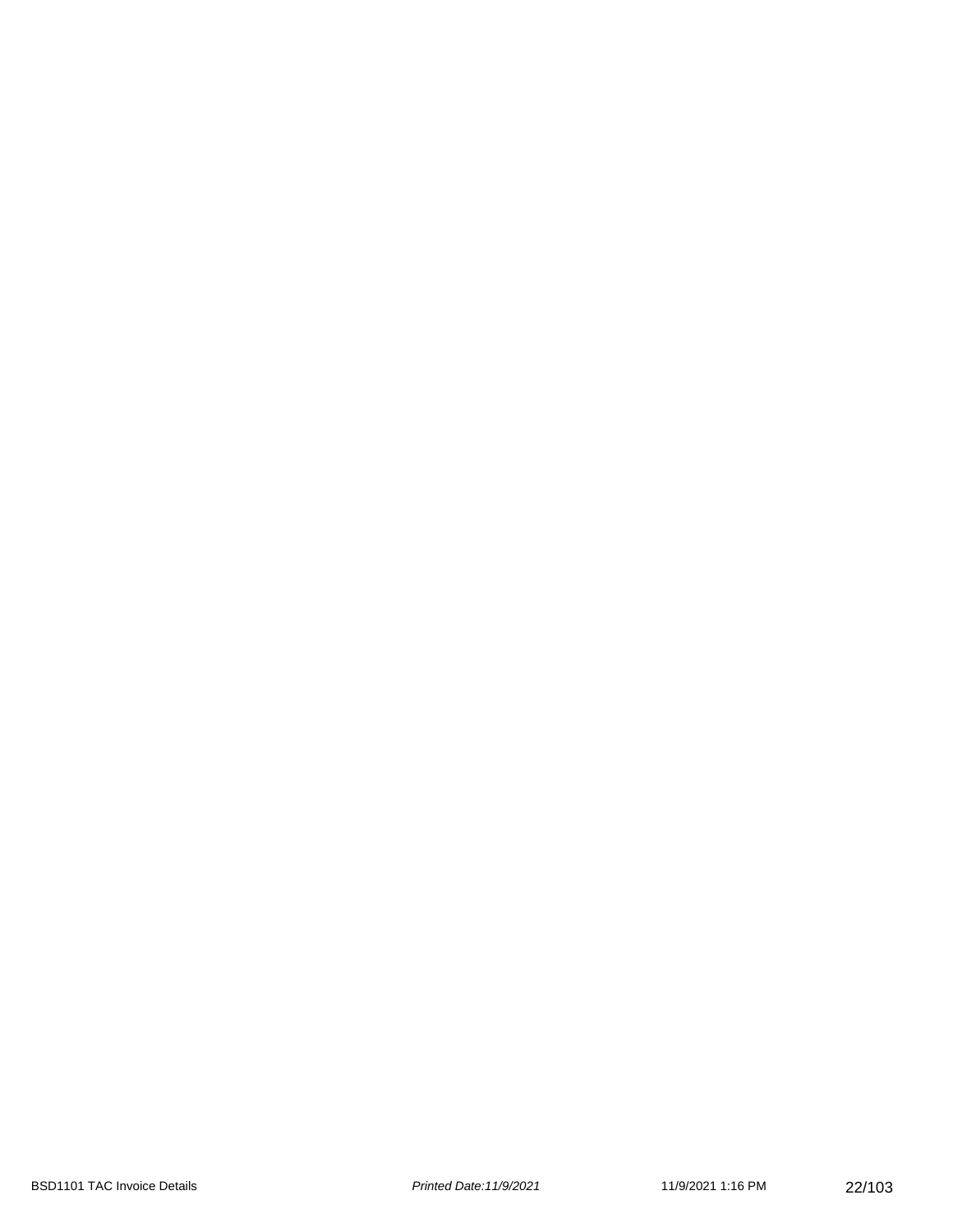

**County Denton - 61**

| License<br>Primary<br>Type<br>(AIMS) | <b>Primary</b><br><b>Number</b><br>(AIMS) | License   License  <br>Type<br>(AIMS) | License<br><b>Number</b><br>(AIMS) | License<br><b>Number</b><br>(Legacy) | <b>Validation</b><br>Number/<br>Local Ref Id/<br><b>Registry Number</b> | \$ State Feel | Charge | \$ Sur-1 \$ Late | \$5%<br><b>Feel County</b><br>Refund | \$ Total<br><b>Amount</b> |
|--------------------------------------|-------------------------------------------|---------------------------------------|------------------------------------|--------------------------------------|-------------------------------------------------------------------------|---------------|--------|------------------|--------------------------------------|---------------------------|
|                                      |                                           | <b>BF</b>                             | 200035310                          |                                      | 458AljlEikZ4dzK                                                         | 1,100.00      |        |                  | 55.00                                | 1,155.00                  |
|                                      |                                           |                                       | Total                              |                                      |                                                                         | 1,100.00      |        |                  | 55.00                                | 1,155.00                  |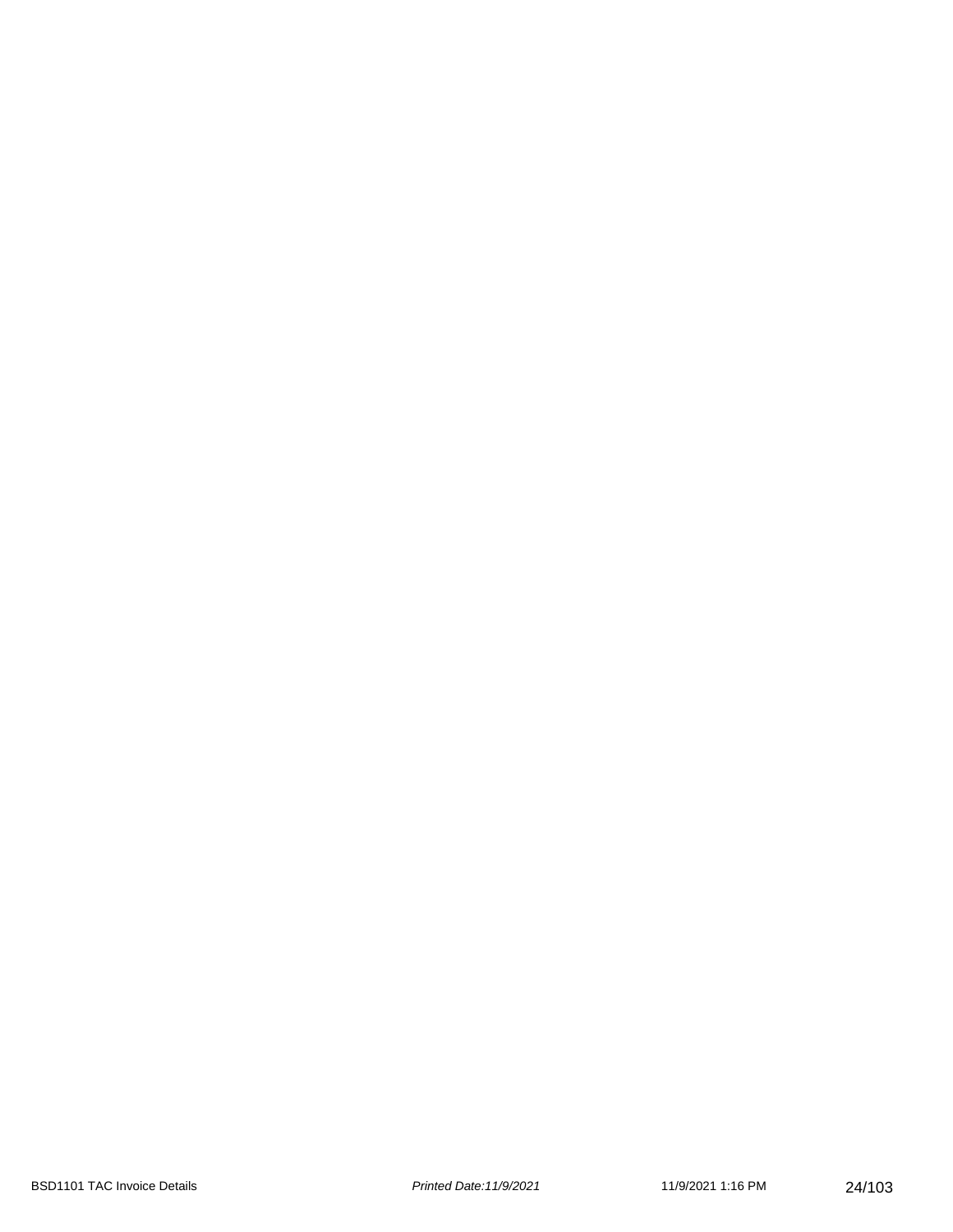

### **TAC To Be Invoiced Details Applications Approved during October 2021**

**County El Paso - 71**

| License<br>Primary<br>Type<br>(AIMS) | <b>Primary</b><br><b>Number</b><br>(AIMS) | Licensel License<br>Type<br>(AIMS) | License<br><b>Number</b><br>(AIMS) | License<br><b>Number</b><br>(Legacy) | Validation<br>Number/<br>Local Ref Id/<br><b>Registry Number</b> | \$ State Fee | <b>Charge</b> | \$ Sur-   \$ Late<br>Feel | \$5%<br>County<br><b>Refund</b> | \$ Total<br><b>Amount</b> |
|--------------------------------------|-------------------------------------------|------------------------------------|------------------------------------|--------------------------------------|------------------------------------------------------------------|--------------|---------------|---------------------------|---------------------------------|---------------------------|
|                                      |                                           | <b>BE</b>                          | 100029323                          | BE159847                             | 458AIG489XEaZB7                                                  | 1,100.00     |               |                           | 55.00                           | 1,155.00                  |
|                                      |                                           | <b>BE</b>                          | 100013677                          | BE200942                             | 458AI1fFJNrZnlo                                                  | 1,100.00     |               |                           | 55.00                           | 1,155.00                  |
|                                      |                                           | <b>BE</b>                          | 100007071                          | BE461617                             | 458AlizC8jXAXYa                                                  | 1.045.00     |               |                           | 55.00                           | 1,100.00                  |
|                                      |                                           | <b>BE</b>                          | 100056130                          | BE501008                             | 458AIr1MUu0oYLm                                                  | 1,100.00     |               |                           | 55.00                           | 1,155.00                  |
|                                      |                                           | <b>BF</b>                          | 100092076                          | BF186794                             | 458AIV0fEVeLtYL                                                  | 1.100.00     |               |                           | 55.00                           | 1,155.00                  |
| <b>Total</b>                         |                                           |                                    |                                    |                                      |                                                                  |              |               |                           | 275.00                          | 5,720.00                  |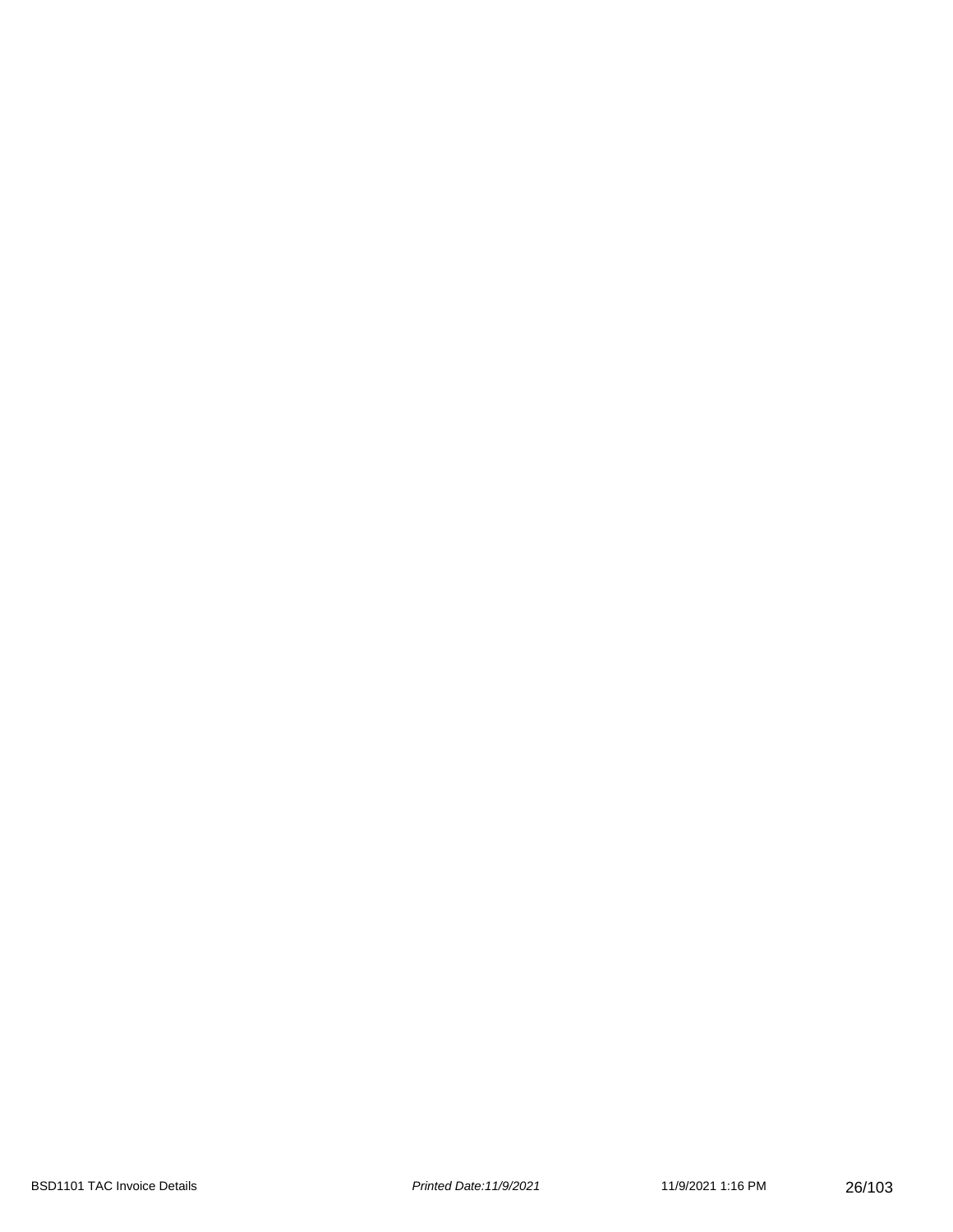

#### **TAC To Be Invoiced Details Applications Approved during October 2021 County Fayette - 75**

| License<br>Primary<br>Type<br>(AIMS) | <b>Primary</b><br>Number <sup>1</sup><br>(AIMS) | License   License  <br>Type<br>(AIMS) | License!<br><b>Number</b><br>(AIMS) | License<br><b>Number</b><br>(Legacy) | <b>Validation</b><br>Number/<br>Local Ref Id/<br><b>Registry Number</b> | \$ State Fee | <b>Charge</b> | \$ Sur-   \$ Late<br>Feel | \$5%<br>⊦County<br>Refund | \$ Total<br><b>Amount</b> |
|--------------------------------------|-------------------------------------------------|---------------------------------------|-------------------------------------|--------------------------------------|-------------------------------------------------------------------------|--------------|---------------|---------------------------|---------------------------|---------------------------|
|                                      |                                                 | <b>BE</b>                             | 100108311                           | BE516605                             | 458AIMuvQSYWHQ<br>υ                                                     | 1.045.00     |               |                           | 55.00                     | 1,100.00                  |
|                                      |                                                 | <b>BE</b>                             | 101221559                           | BE638523                             | 458AIyccREqW6eN                                                         | 1,100.00     |               |                           | 55.00                     | 1,155.00                  |
| Total                                |                                                 |                                       |                                     |                                      |                                                                         |              | 2,145.00      |                           | 110.00                    | 2,255.00                  |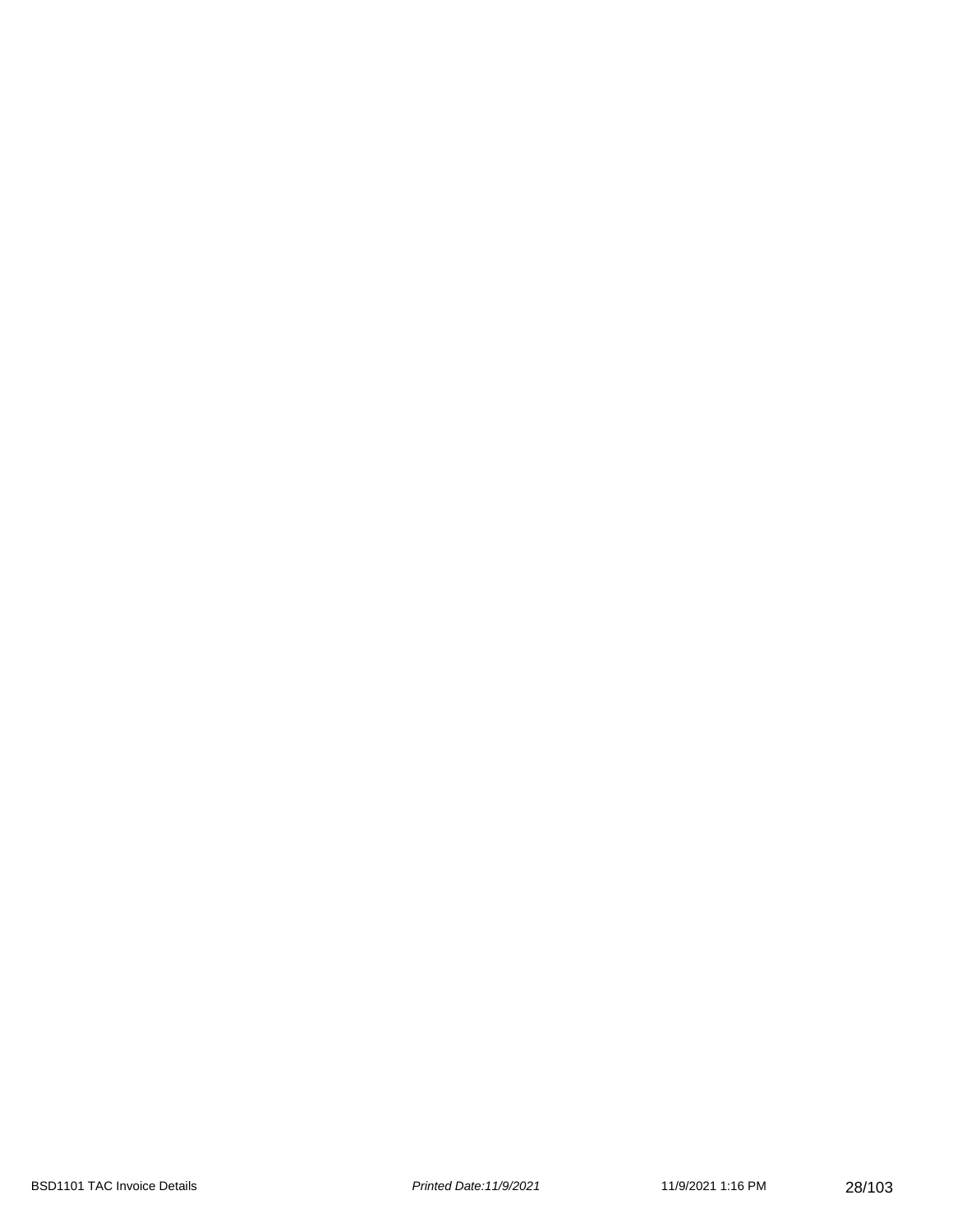

**County Gillespie - 86**

| License<br>Primary<br>Type<br>(AIMS) | <b>Primary</b><br><b>Number</b><br>(AIMS)I | Licensel License<br>Type<br>(AIMS) | License<br><b>Number</b><br>(AIMS) | License<br><b>Number</b><br>(Legacy) | <b>Validation</b><br>Number/<br>Local Ref Id/<br><b>Registry Number</b> | \$ State Feel | Charge | \$ Sur-1 \$ Late | \$5%<br><b>Feel County</b><br>Refund | \$ Total<br><b>Amount</b> |
|--------------------------------------|--------------------------------------------|------------------------------------|------------------------------------|--------------------------------------|-------------------------------------------------------------------------|---------------|--------|------------------|--------------------------------------|---------------------------|
|                                      |                                            | <b>BE</b>                          | 100052272                          | BE404252                             | 458AlcmEM4uFnws                                                         | 1.045.00      |        |                  | 55.00                                | 1,100.00                  |
| Total                                |                                            |                                    |                                    |                                      |                                                                         | 1.045.00      |        |                  | 55.00                                | 1,100.00                  |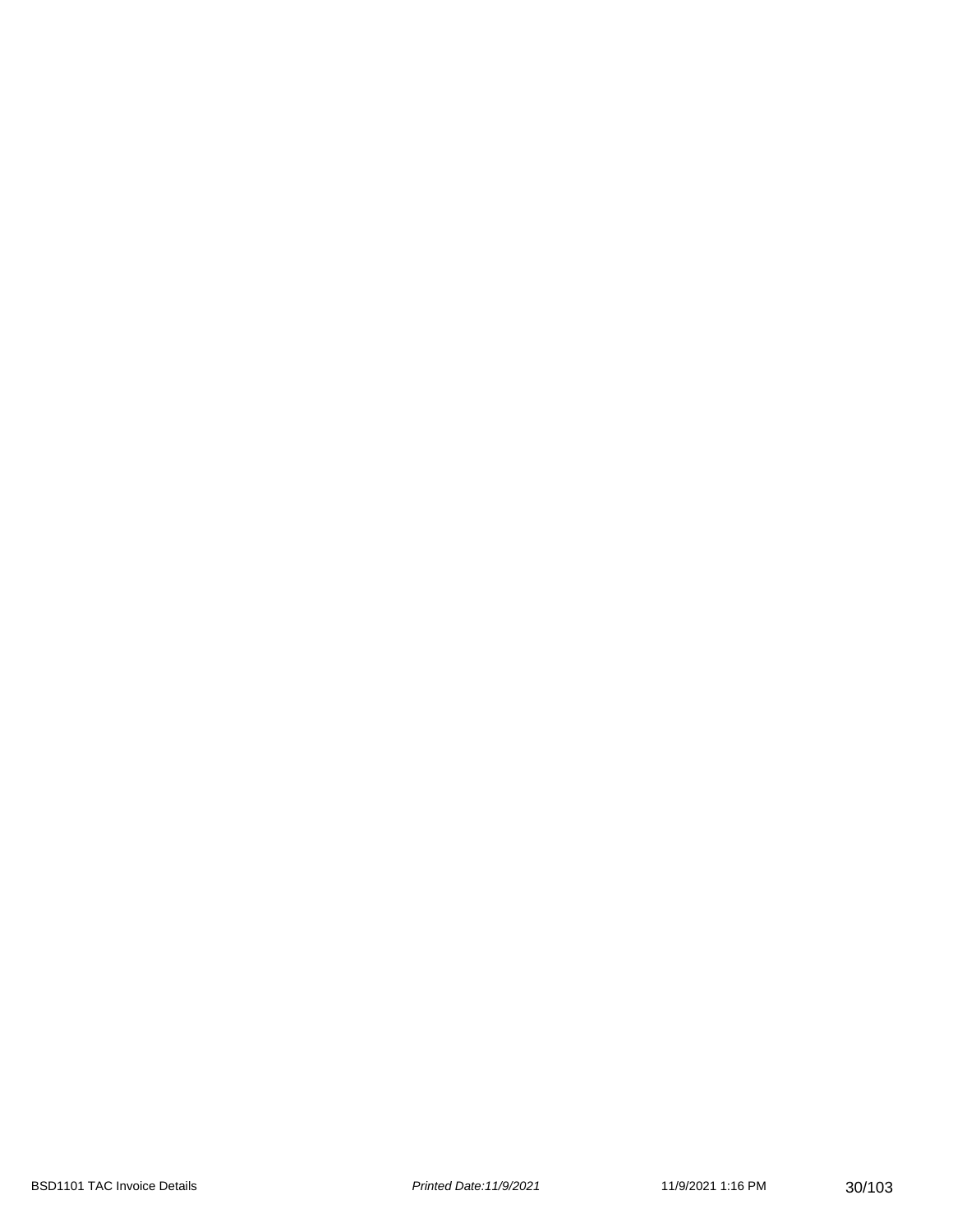

**County Harris - 101**

| License<br>Primary<br><b>Type</b><br>(AIMS) | Primary<br><b>Number</b><br>(AIMS) | License   License<br><b>Type</b><br>(AIMS) | License<br><b>Number</b><br>(AIMS) | License<br><b>Number</b><br>(Legacy) | Validation<br>Number/<br>Local Ref Id/<br><b>Registry Number</b> | \$ State Fee | \$ Sur-l<br>Charge | \$ Late<br>Feel | \$5%<br>County<br><b>Refund</b> | \$Total<br><b>Amount</b> |
|---------------------------------------------|------------------------------------|--------------------------------------------|------------------------------------|--------------------------------------|------------------------------------------------------------------|--------------|--------------------|-----------------|---------------------------------|--------------------------|
|                                             | $\Omega$                           | <b>BB</b>                                  | 200039265                          |                                      | 458AIVEdb5uEzq2                                                  | 3,325.00     |                    |                 | 175.00                          | 3,500.00                 |
|                                             |                                    | <b>BE</b>                                  | 100121604                          | BE259781                             | 458AlhSoLEXUhdk                                                  | 1,045.00     |                    |                 | 55.00                           | 1,100.00                 |
|                                             |                                    | <b>BE</b>                                  | 100003037                          | BE441684                             | 458AlvGInGMh9Oa                                                  | 1,045.00     |                    |                 | 55.00                           | 1,100.00                 |
|                                             |                                    | <b>BE</b>                                  | 100045277                          | BE523784                             | 458AlqfXvNe2Yi6                                                  | 1,100.00     |                    |                 | 55.00                           | 1,155.00                 |
|                                             |                                    | <b>BE</b>                                  | 100052431                          | BE73877                              | 458AIKEzHRidR46                                                  | 1,100.00     |                    |                 | 55.00                           | 1,155.00                 |
|                                             |                                    | <b>BF</b>                                  | 100115487                          | BF110506                             | 458AIEe6wINp574                                                  | 1,100.00     |                    |                 | 55.00                           | 1,155.00                 |
|                                             |                                    | <b>BF</b>                                  | 100119431                          | BF110512                             | 458AIArgedCOEvp                                                  | 1,100.00     |                    |                 | 55.00                           | 1,155.00                 |
|                                             |                                    | <b>BF</b>                                  | 100005095                          | BF269430                             | 458AIUHxnuiiWHS                                                  | 1,045.00     |                    |                 | 55.00                           | 1,100.00                 |
|                                             |                                    | <b>BF</b>                                  | 100044548                          | BF523176                             | 458AID0GBNi88WK                                                  | 1,100.00     |                    |                 | 55.00                           | 1,155.00                 |
|                                             |                                    | <b>BF</b>                                  | 101907464                          | BF704972                             | 458AlvjB4MAFYJi                                                  | 1,100.00     |                    |                 | 55.00                           | 1,155.00                 |
|                                             |                                    | <b>BG</b>                                  | 105396177                          | BG997631                             | 458AITGGL3t24DH                                                  | 1,900.00     |                    |                 | 55.00                           | 1,955.00                 |
| <b>BG</b>                                   | 105444931                          | <b>BP</b>                                  | 105444931                          | BP998384                             | 458AI7h4VvIOIr7                                                  | 1,900.00     |                    |                 | 55.00                           | 1,955.00                 |
|                                             |                                    | <b>BW</b>                                  | 104479837                          | BW919672                             | 458AlqQYjcccxWI                                                  | 3,000.00     |                    |                 | 150.00                          | 3,150.00                 |
| <b>BW</b>                                   | 104479837                          | <b>SD</b>                                  | 104479837                          | SD919672                             | 458AlqQYjcccxWI                                                  | 3,000.00     |                    |                 | 60.00                           | 3,060.00                 |
| <b>Total</b>                                |                                    |                                            |                                    |                                      |                                                                  |              |                    |                 | 990.00                          | 23,850.00                |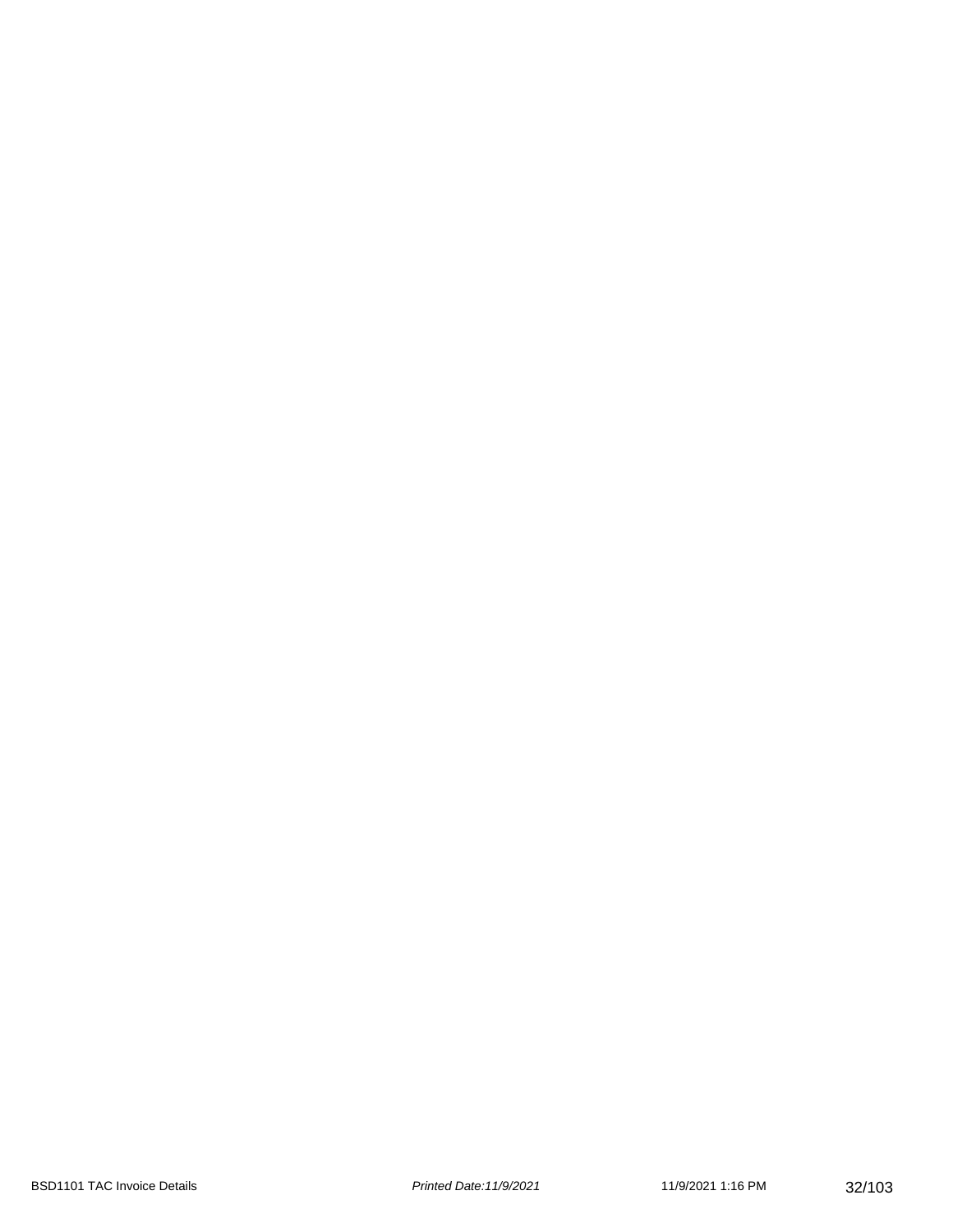

#### **TAC To Be Invoiced Details Applications Approved during October 2021 County Hays - 105**

| License<br>Primary<br>Type<br>(AIMS) | <b>Primary</b><br><b>Number</b><br>(AIMS) | Licensel License!<br>Type<br>(AIMS) | License<br><b>Number</b><br>(AIMS) | License<br><b>Number</b><br>(Legacy) | <b>Validation</b><br>Number/<br>Local Ref Id/<br><b>Registry Number</b> | \$ State Feel | Chargel | \$ Sur-1 \$ Late | \$5%<br><b>Feel County</b><br>Refund | \$ Total<br><b>Amount</b> |
|--------------------------------------|-------------------------------------------|-------------------------------------|------------------------------------|--------------------------------------|-------------------------------------------------------------------------|---------------|---------|------------------|--------------------------------------|---------------------------|
|                                      |                                           | <b>BB</b>                           | 200034905                          |                                      | 458AIdElvB1meI3                                                         | 3.500.00      |         |                  | 175.00                               | 3,675.00                  |
| Total                                |                                           |                                     |                                    |                                      |                                                                         | 3,500.00      |         |                  | 175.00                               | 3,675.00                  |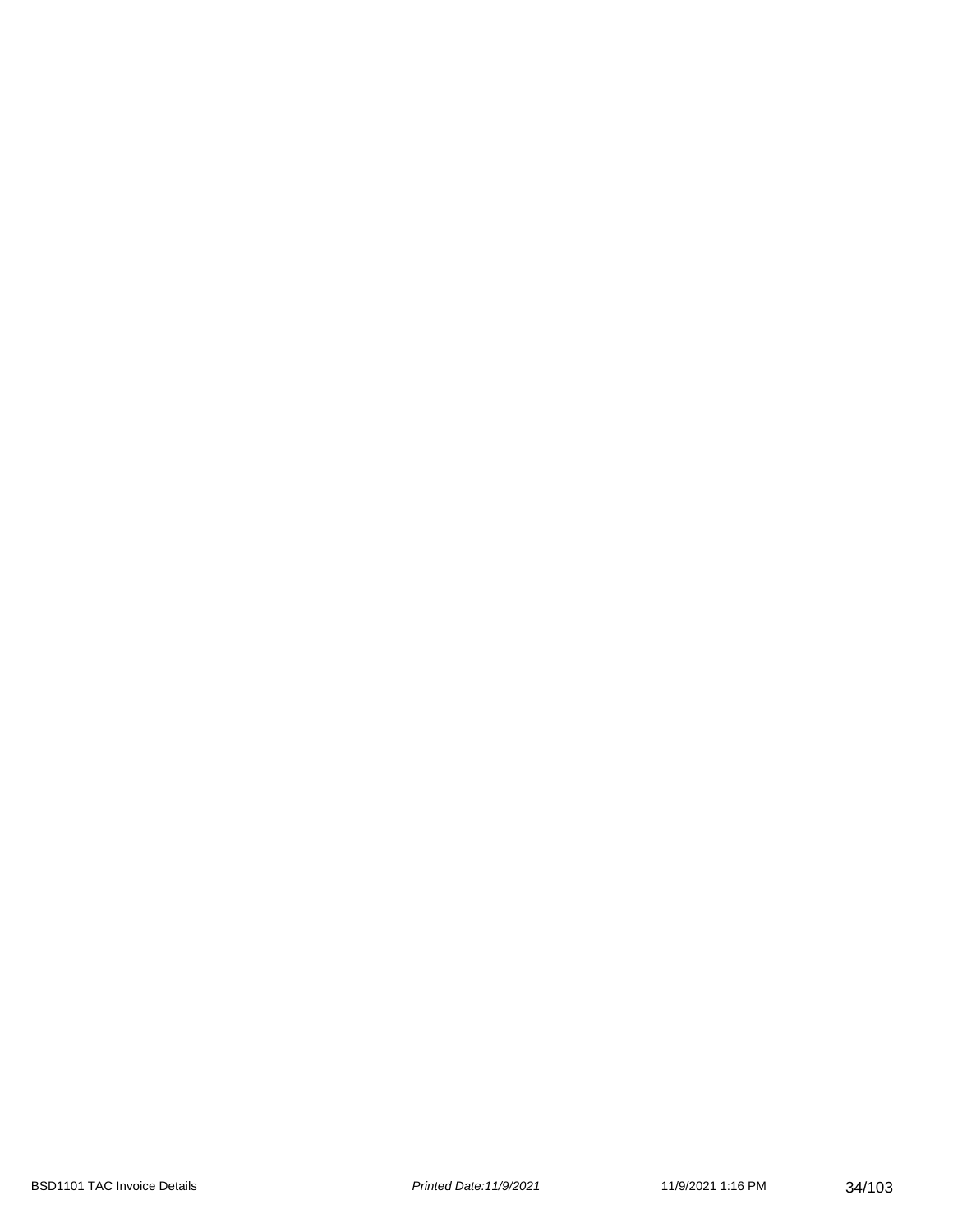

#### **TAC To Be Invoiced Details Applications Approved during October 2021 County Hidalgo - 108**

| License<br><b>Primary</b><br>Type<br>(AIMS) | <b>Primary</b><br><b>Number</b><br>(AIMS) | License License<br>Type<br>(AIMS) | <b>License</b><br><b>Number</b><br>(AIMS) | License<br><b>Number</b><br>(Legacy) | Validation<br>Number/<br>Local Ref Id/<br><b>Registry Number</b> | \$ State Fee | \$ Sur-<br>Charge | \$ Late<br>Feel | \$5%<br>County<br>Refund | \$ Total<br>Amount |
|---------------------------------------------|-------------------------------------------|-----------------------------------|-------------------------------------------|--------------------------------------|------------------------------------------------------------------|--------------|-------------------|-----------------|--------------------------|--------------------|
|                                             |                                           | BF                                | 200034709                                 |                                      | 458AlhMn61Dt5KT                                                  | 1.100.00     |                   |                 | 55.00                    | 1,155.00           |
|                                             |                                           | <b>BB</b>                         | 100188770                                 | BB158095                             | 458Alcp4E4xlRaZ                                                  | 3,500.00     |                   |                 | 175.00                   | 3,675.00           |
|                                             |                                           | <b>BE</b>                         | 100019575                                 | BE440569                             | 458AIycDgwLdgwd                                                  | 1.100.00     |                   |                 | 55.00                    | 1,155.00           |
|                                             |                                           | <b>BF</b>                         | 106452978                                 | BF1069431                            | 458Alea5stwVOJR                                                  | 1.100.00     |                   |                 | 55.00                    | 1,155.00           |
| <b>Total</b>                                |                                           |                                   |                                           |                                      |                                                                  |              |                   |                 | 340.00                   | 7,140.00           |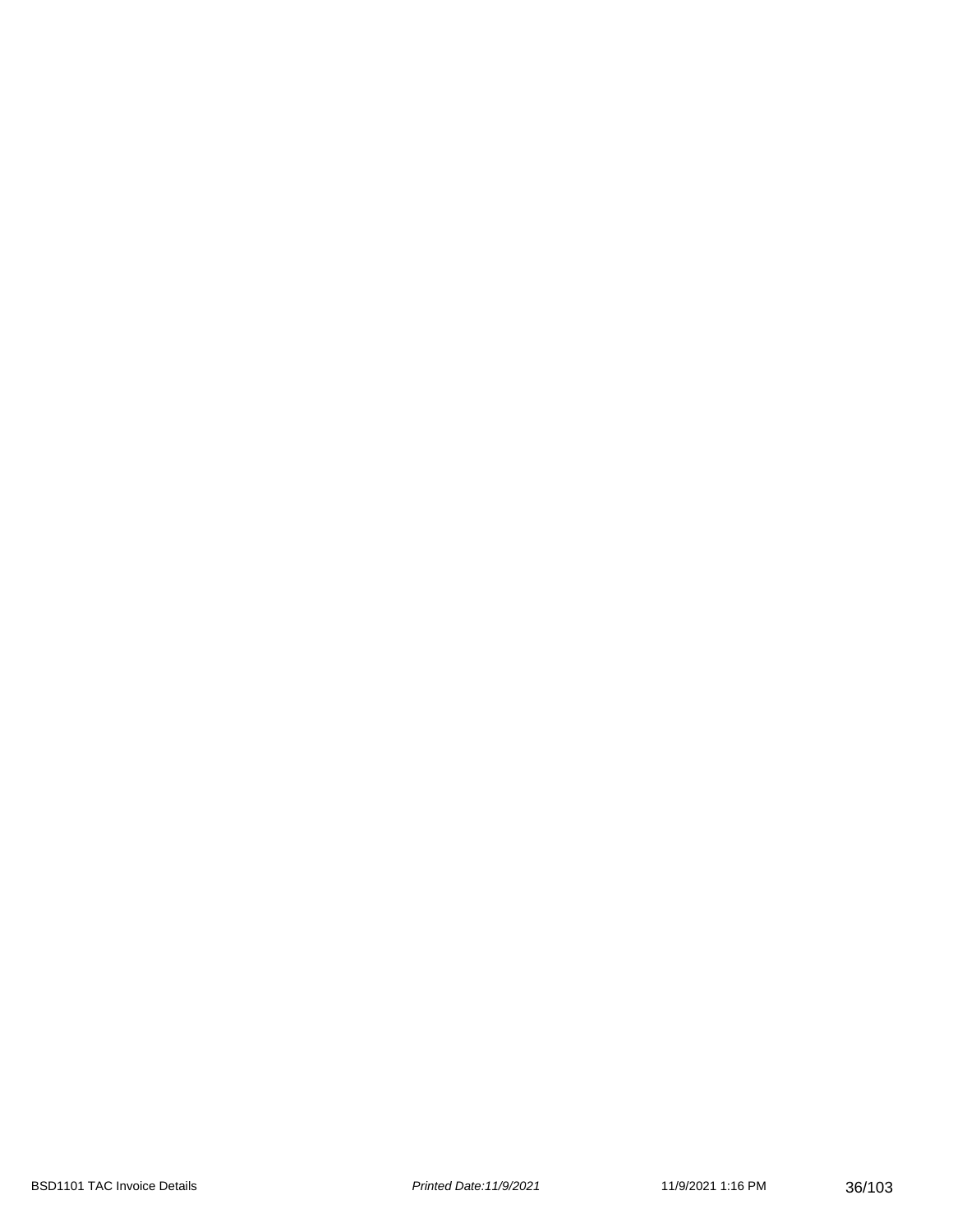

**County Hopkins - 112**

| License<br><b>Primary</b><br>Type<br>(AIMS) | <b>Primary</b><br><b>Number</b><br>(AIMS) | Licensel License I<br>Type<br>(AIMS) | License<br><b>Number</b><br>(AIMS) | License<br><b>Number</b><br>(Legacy) | <b>Validation</b><br>Number/<br>Local Ref Id/<br><b>Registry Number</b> | \$ State Feel | Charge | \$ Sur-   \$ Late<br>Feel | \$5%<br>County<br>Refund | \$ Total<br><b>Amount</b> |
|---------------------------------------------|-------------------------------------------|--------------------------------------|------------------------------------|--------------------------------------|-------------------------------------------------------------------------|---------------|--------|---------------------------|--------------------------|---------------------------|
| <b>BW</b>                                   | 105455816                                 | <b>SD</b>                            | 200042286                          |                                      | 458AIQkGMoWJC5x                                                         | 1.140.00      |        |                           | 60.00                    | 1,200.00                  |
|                                             |                                           | <b>BW</b>                            | 105455816                          | BW999076                             | 458AImPpWDHJJuo                                                         | 2,850.00      |        |                           | 150.00                   | 3,000.00                  |
|                                             |                                           |                                      | Total                              |                                      |                                                                         | 3,990.00      |        |                           | 210.00                   | 4,200.00                  |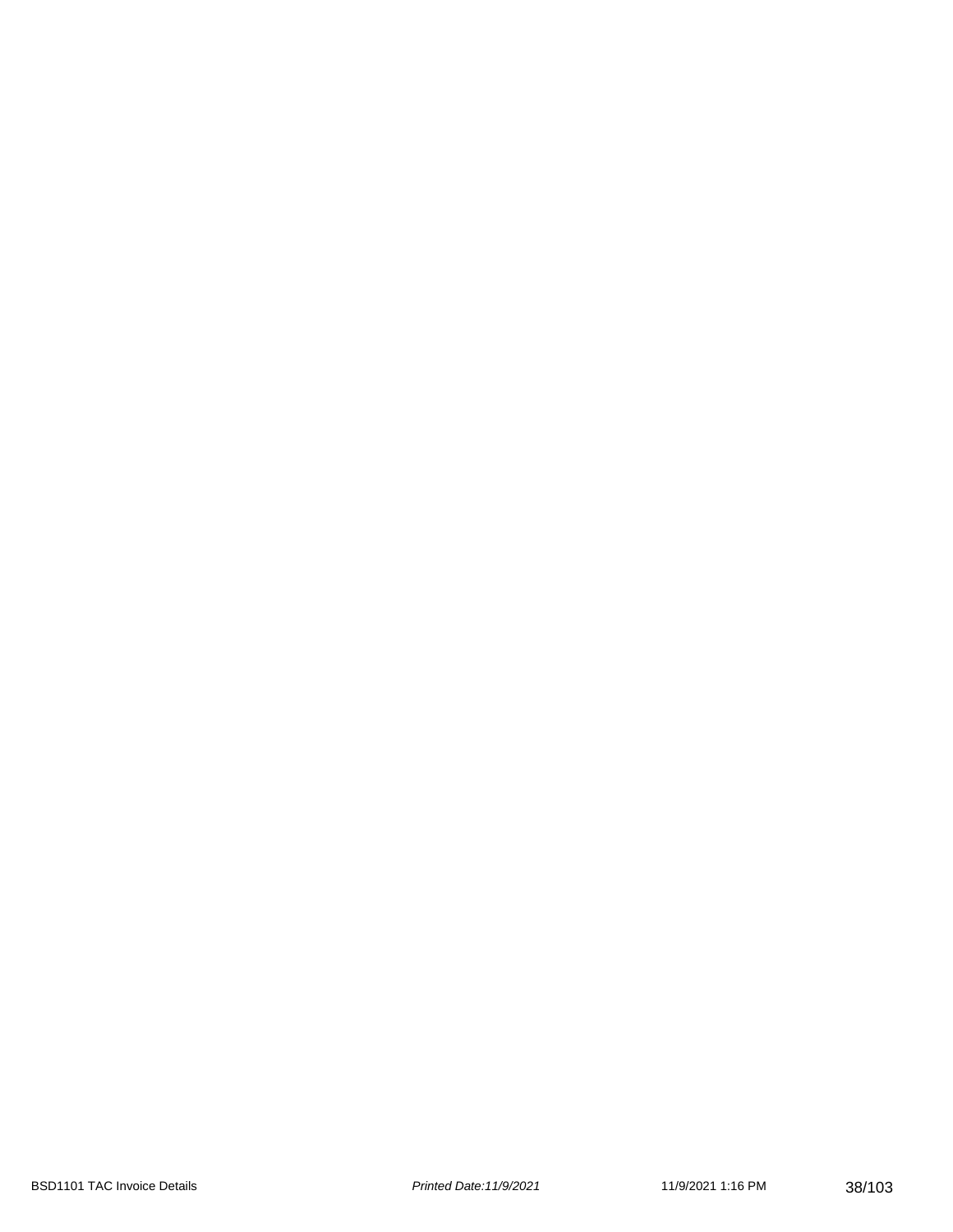

**County Jefferson - 123**

| License<br><b>Primary</b><br>Type<br>(AIMS) | <b>Primary</b><br>Number<br>(AIMS) | <b>License   License</b><br>Type<br>(AIMS) | License<br><b>Number</b><br>(AIMS) | License<br><b>Number</b><br>(Legacy) | <b>Validation</b><br>Number/<br>Local Ref Id/<br><b>Registry Number</b> | \$ State Feel | Charge | \$ Sur-1 \$ Late | \$5%<br><b>Feel County</b><br>Refund | \$ Total<br><b>Amount</b> |
|---------------------------------------------|------------------------------------|--------------------------------------------|------------------------------------|--------------------------------------|-------------------------------------------------------------------------|---------------|--------|------------------|--------------------------------------|---------------------------|
|                                             |                                    | <b>BE</b>                                  | 100082136                          | BE290831                             | 458AlwWhqXxdPTW                                                         | 1,100.00      |        |                  | 55.00                                | 1,155.00                  |
|                                             |                                    |                                            | Total                              |                                      |                                                                         | 1,100.00      |        |                  | 55.00                                | 1,155.00                  |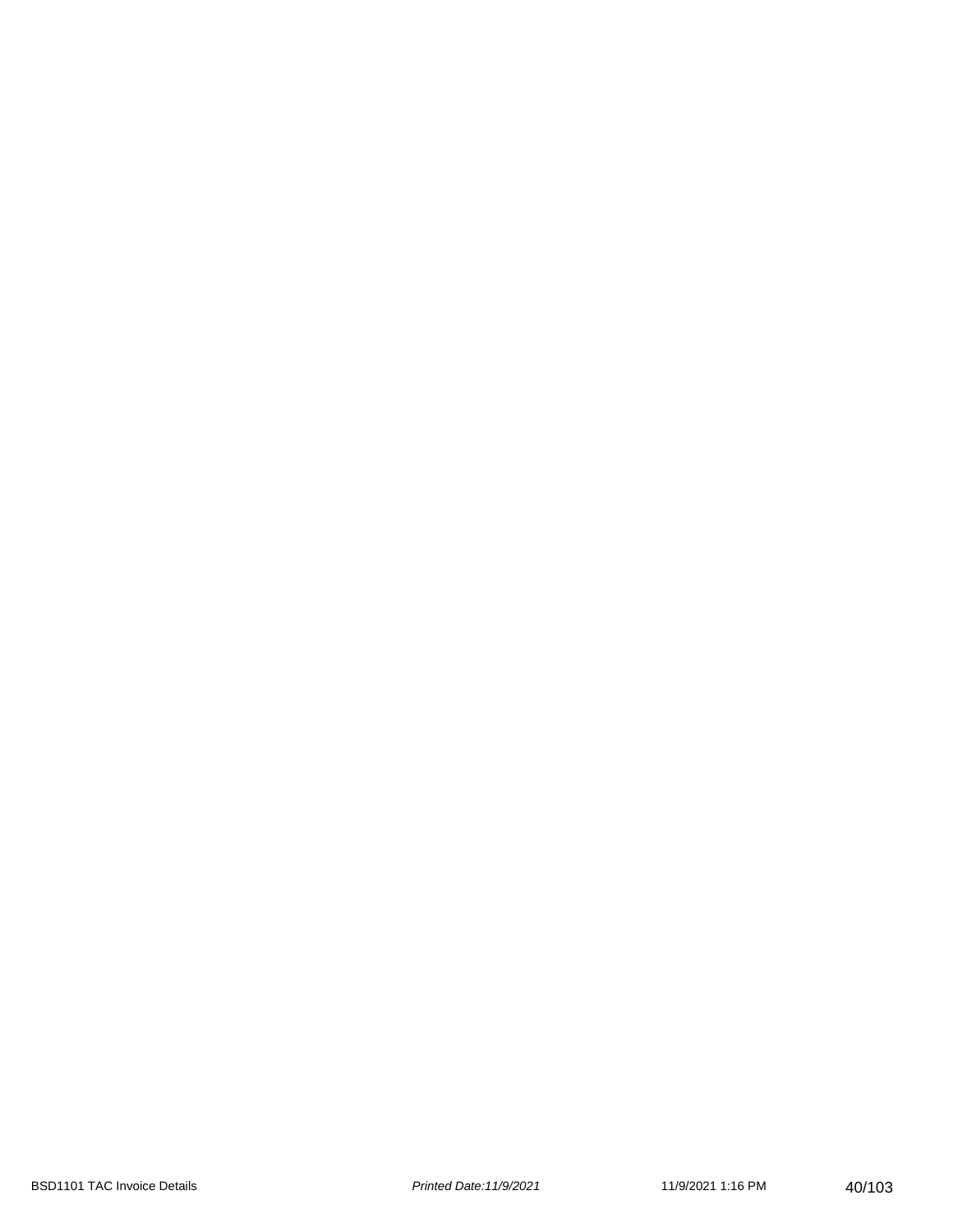

**County Karnes - 128**

| License<br>Primary<br>Type<br>(AIMS) | <b>Primary</b><br><b>Number</b><br>(AIMS) | Licensel License I<br>Type<br>(AIMS) | License<br><b>Number</b><br>(AIMS) | License<br><b>Number</b><br>(Legacy) | <b>Validation</b><br>Number/<br>Local Ref Id/<br><b>Registry Number</b> | \$ State Feel | Charge | \$ Sur-1 \$ Late | \$5%<br><b>Feel County</b><br>Refund | \$Total<br><b>Amount</b> |
|--------------------------------------|-------------------------------------------|--------------------------------------|------------------------------------|--------------------------------------|-------------------------------------------------------------------------|---------------|--------|------------------|--------------------------------------|--------------------------|
|                                      |                                           | <b>BE</b>                            | 100039551                          | BE279498                             | 458AloQb82AlcqB                                                         | 1.045.00      |        |                  | 55.00                                | 1,100.00                 |
|                                      |                                           | <b>BE</b>                            | 100013014                          | BE501142                             | 458AlgAQzVr9MHf                                                         | 1.100.00      |        |                  | 55.00                                | 1,155.00                 |
|                                      |                                           |                                      | Total                              |                                      |                                                                         | 2,145.00      |        |                  | 110.00                               | 2,255.00                 |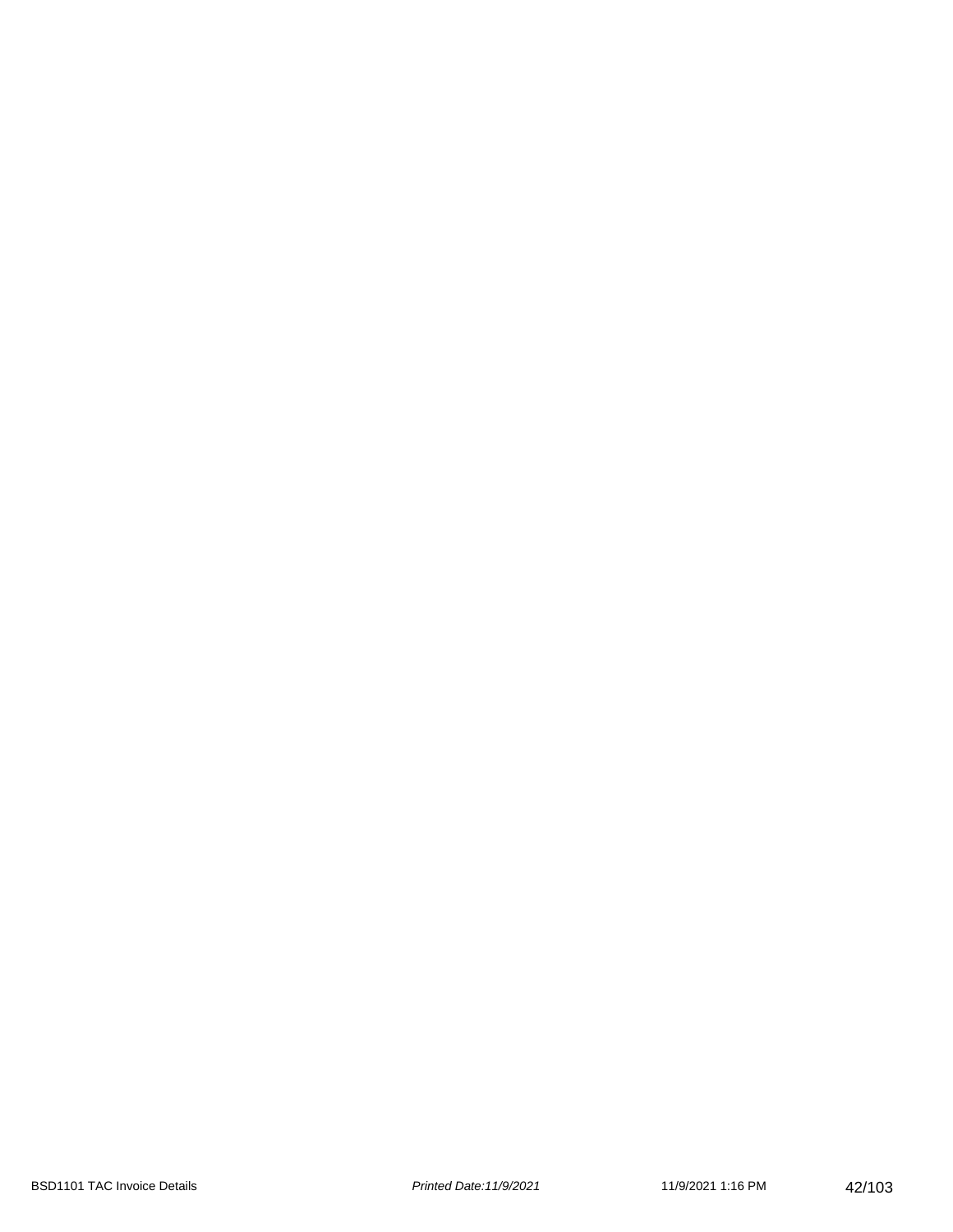

#### **TAC To Be Invoiced Details Applications Approved during October 2021 County Kendall - 130**

| License<br>Primary<br>Type<br>(AIMS) | <b>Primary</b><br><b>Number</b><br>(AIMS) | License License<br>Type<br>(AIMS) | License<br><b>Number</b><br>(AIMS) | License<br><b>Number</b><br>(Legacy) | <b>Validation</b><br>Number/<br>Local Ref Id/<br><b>Registry Number</b> | \$ State Feel | <b>Charge</b> | \$ Sur-1 \$ Late<br>Feel | \$5%<br>l Countv<br>Refund | \$ Total<br><b>Amount</b> |
|--------------------------------------|-------------------------------------------|-----------------------------------|------------------------------------|--------------------------------------|-------------------------------------------------------------------------|---------------|---------------|--------------------------|----------------------------|---------------------------|
| <b>BG</b>                            | 104484946                                 | <b>BP</b>                         | 104484946                          | BP920284                             | 458AIWI7wAYk527                                                         | 1.900.00      |               |                          | 55.00                      | 1,955.00                  |
|                                      |                                           |                                   | Total                              |                                      |                                                                         | 1,900.00      |               |                          | 55,00                      | 1,955.00                  |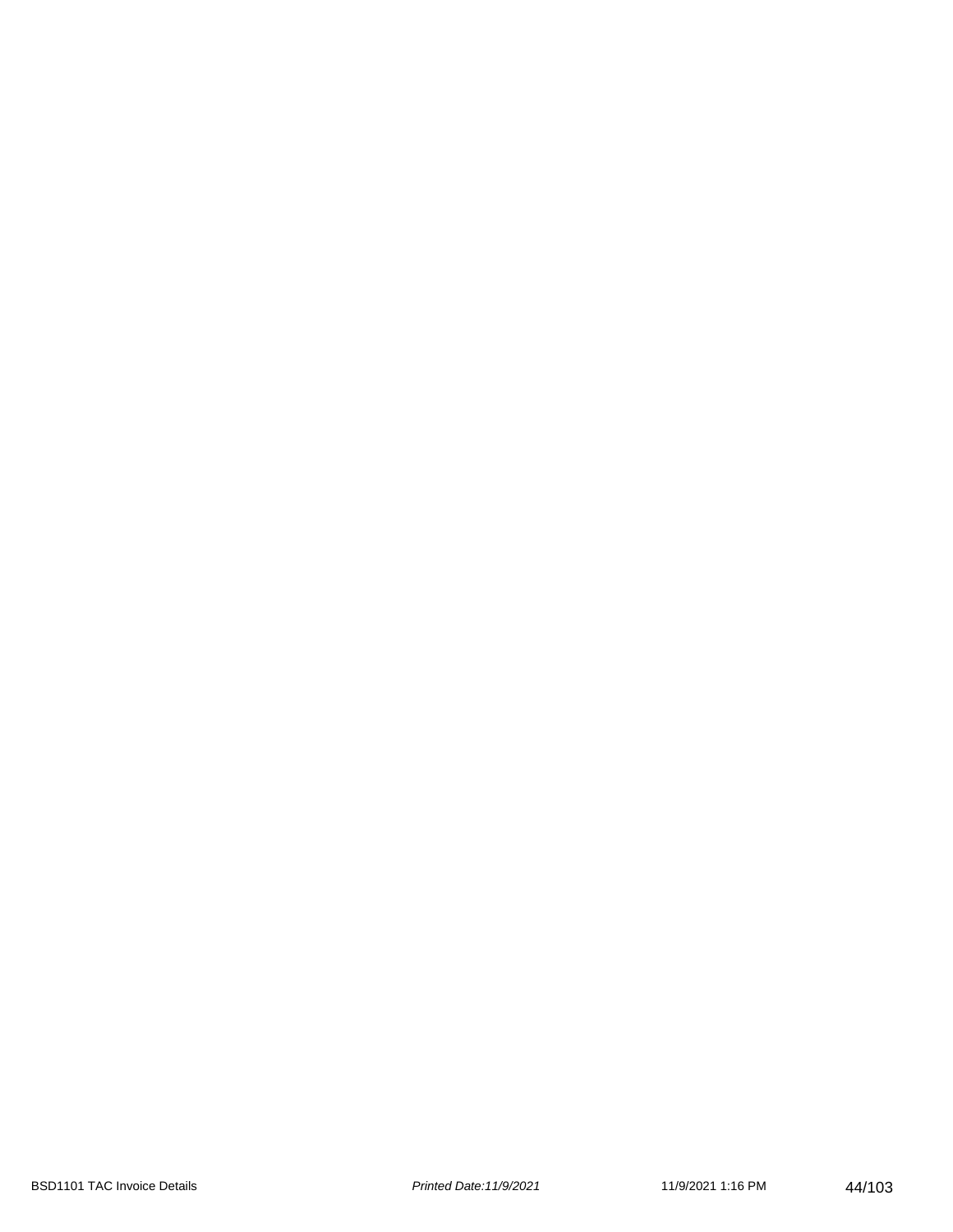

**County Kerr - 133**

| License<br>Primary<br>Type<br>(AIMS) | <b>Primary</b><br><b>Number</b><br>(AIMS)I | <b>License   License</b><br>Type<br>(AIMS) | License<br><b>Number</b><br>(AIMS) | License<br><b>Number</b><br>(Legacy) | <b>Validation</b><br>Number/<br>Local Ref Id/<br><b>Registry Number</b> | \$ State Feel | Charge | \$ Sur-1 \$ Late | \$5%<br><b>Feel County</b><br>Refund | \$ Total<br><b>Amount</b> |
|--------------------------------------|--------------------------------------------|--------------------------------------------|------------------------------------|--------------------------------------|-------------------------------------------------------------------------|---------------|--------|------------------|--------------------------------------|---------------------------|
|                                      |                                            | <b>BF</b>                                  | 102972971                          | BF788517                             | 458AlpEwQkPQo6v                                                         | 1.045.00      |        |                  | 55.00                                | 1,100.00                  |
|                                      |                                            |                                            | Total                              |                                      |                                                                         | 1.045.00      |        |                  | 55.00                                | 1,100.00                  |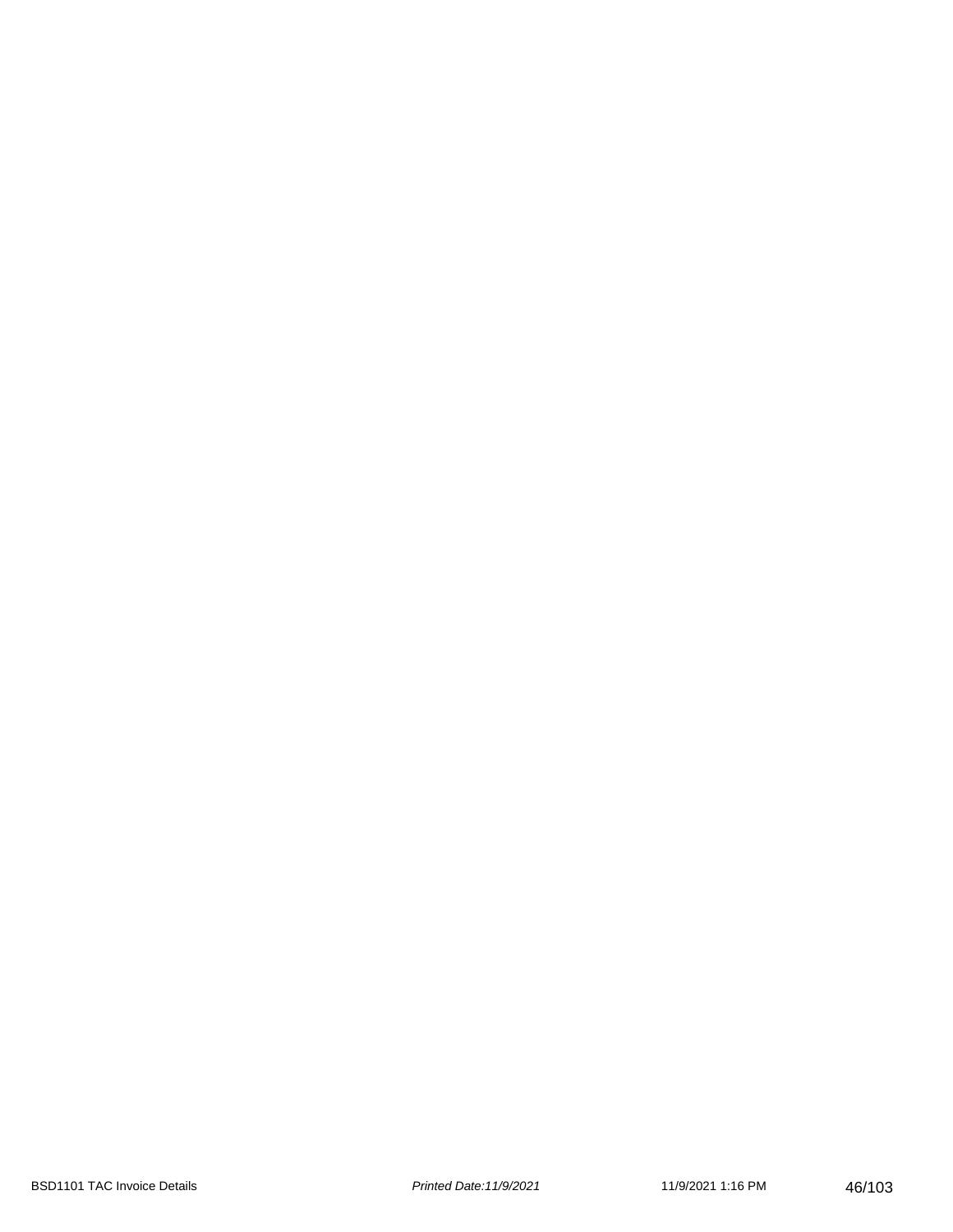

#### **TAC To Be Invoiced Details Applications Approved during October 2021 County Kimble - 134**

| License<br>Primary<br>Type<br>(AIMS) | <b>Primary</b><br>Number<br>(AIMS) | Licensel License I<br>Type<br>(AIMS) | License<br><b>Number</b><br>(AIMS) | License<br><b>Number</b><br>(Legacy) | <b>Validation</b><br>Number/<br>Local Ref Id/<br><b>Registry Number</b> | \$ State Fee | Charge | \$ Sur-I \$ Late | \$5%<br><b>Feel County</b><br>Refund | \$ Total<br><b>Amount</b> |
|--------------------------------------|------------------------------------|--------------------------------------|------------------------------------|--------------------------------------|-------------------------------------------------------------------------|--------------|--------|------------------|--------------------------------------|---------------------------|
|                                      |                                    | <b>BE</b>                            | 101283996                          | BE645674                             | 458AlvYyPEux38u                                                         | 1,100.00     |        |                  | 55.00                                | 1.155.00                  |
|                                      |                                    |                                      | Total                              |                                      |                                                                         | 1,100.00     |        |                  | 55.00                                | 1,155.00                  |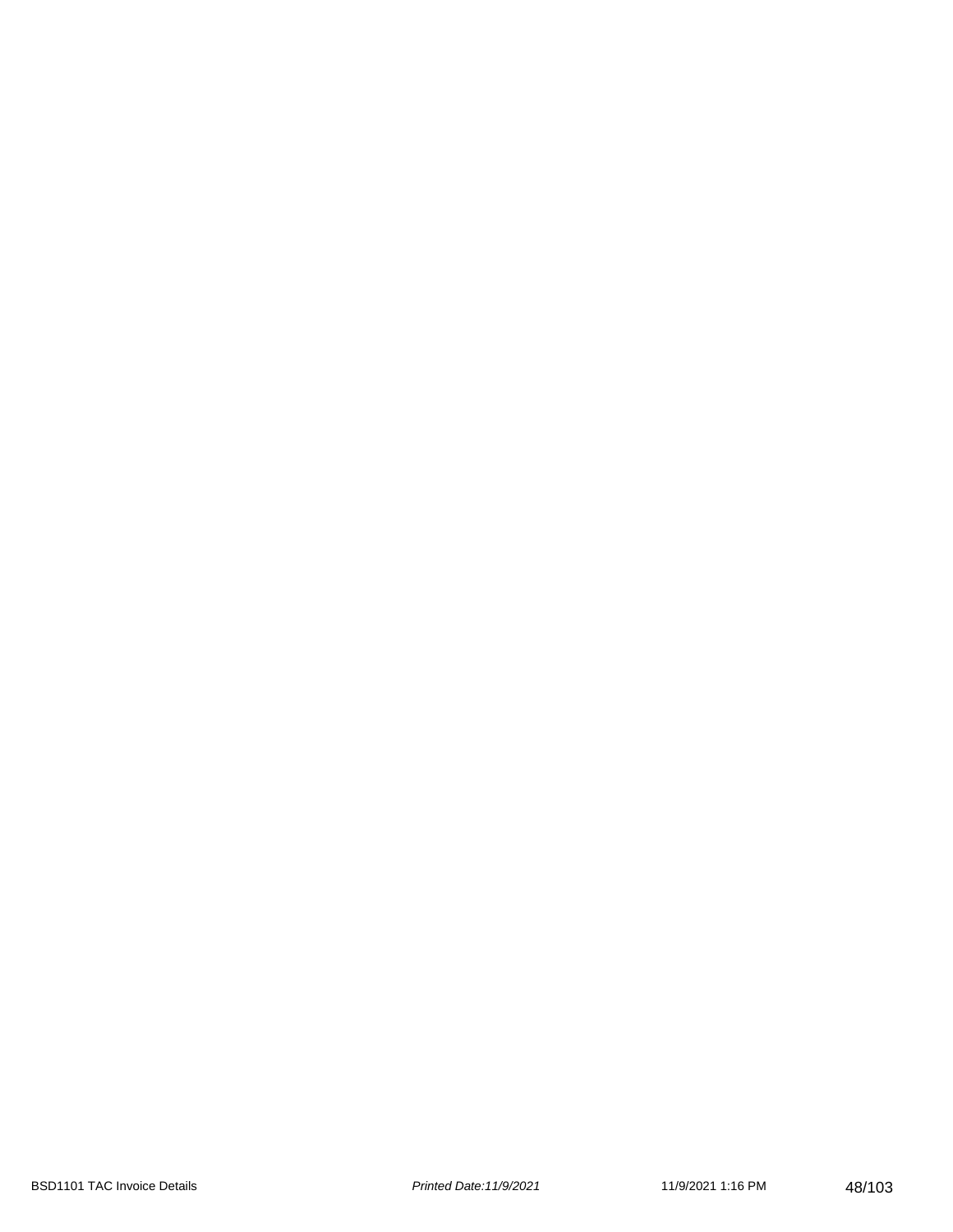

**County Kleberg - 137**

| License<br>Primary<br>Type<br>(AIMS) | <b>Primary</b><br>Number<br>(AIMS) | Licensel License I<br>Type<br>(AIMS) | License<br><b>Number</b><br>(AIMS) | License<br><b>Number</b><br>(Legacy) | <b>Validation</b><br>Number/<br>Local Ref Id/<br><b>Registry Number</b> | \$ State Fee | Charge | \$ Sur-1 \$ Late | \$5%<br><b>Feel County</b><br>Refund | \$ Total<br><b>Amount</b> |
|--------------------------------------|------------------------------------|--------------------------------------|------------------------------------|--------------------------------------|-------------------------------------------------------------------------|--------------|--------|------------------|--------------------------------------|---------------------------|
|                                      |                                    | <b>BE</b>                            | 100090510                          | BE458817                             | 458AInZGKdmnS80                                                         | 1.045.00     |        |                  | 55.00                                | 1,100.00                  |
|                                      |                                    |                                      | Total                              |                                      |                                                                         | 1.045.00     |        |                  | 55.00                                | 1,100.00                  |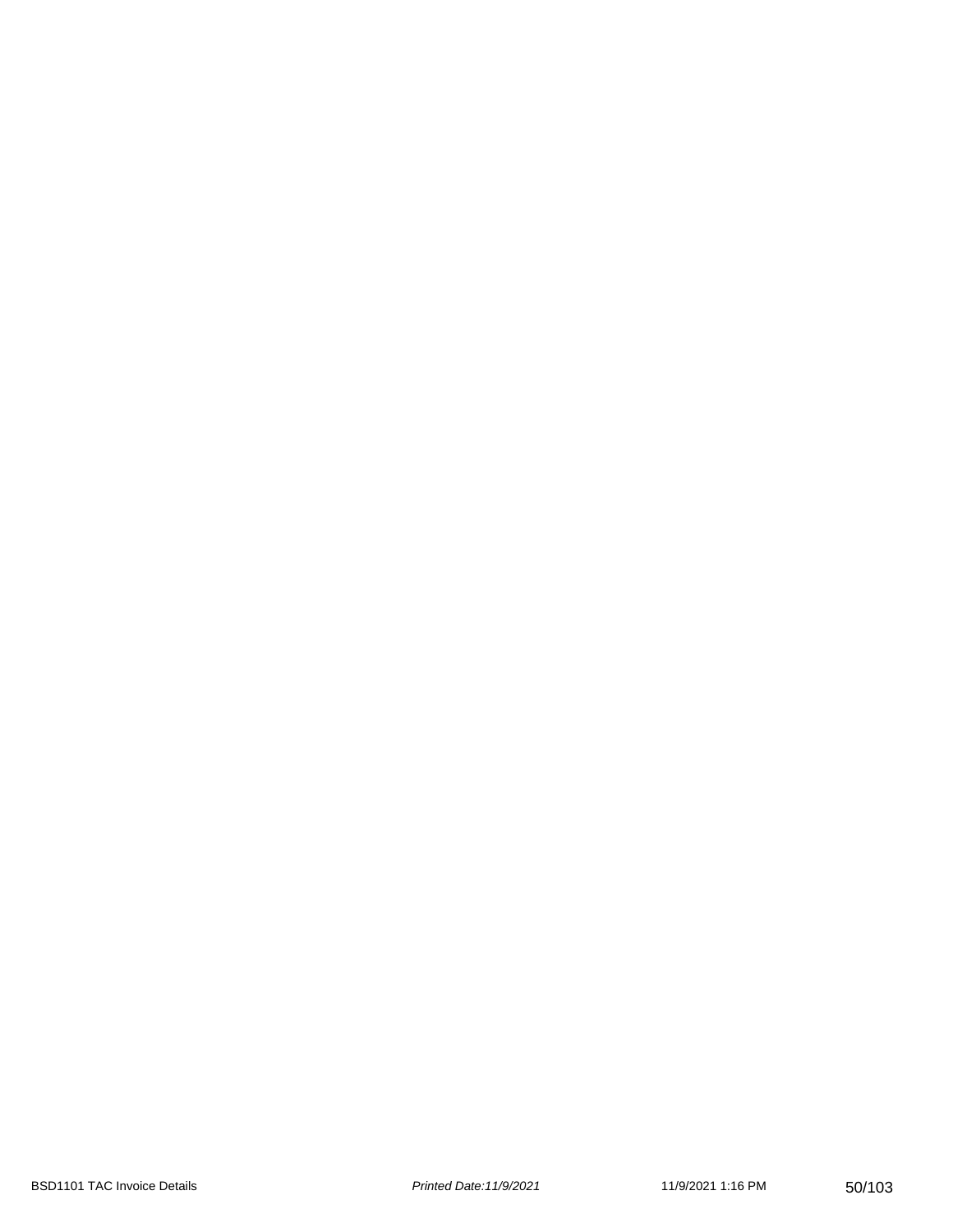

**County Lavaca - 143**

| License<br>Primary<br>Type<br>(AIMS) | <b>Primary</b><br><b>Number</b><br>(AIMS) | <b>License   License</b><br>Type<br>(AIMS) | License<br><b>Number</b><br>(AIMS) | License<br><b>Number</b><br>(Legacy) | <b>Validation</b><br>Number/<br>Local Ref Id/<br><b>Registry Number</b> | \$ State Feel | Charge | \$ Sur-1 \$ Late | \$5%<br><b>Feel County</b><br>Refund | \$ Total<br><b>Amount</b> |
|--------------------------------------|-------------------------------------------|--------------------------------------------|------------------------------------|--------------------------------------|-------------------------------------------------------------------------|---------------|--------|------------------|--------------------------------------|---------------------------|
|                                      |                                           | <b>BE</b>                                  | 100008466                          | BE160515                             | 458AIxrZvnzUaVI                                                         | 1.045.00      |        |                  | 55.00                                | 1,100.00                  |
|                                      |                                           |                                            | Total                              |                                      |                                                                         | 1.045.00      |        |                  | 55.00                                | 1,100.00                  |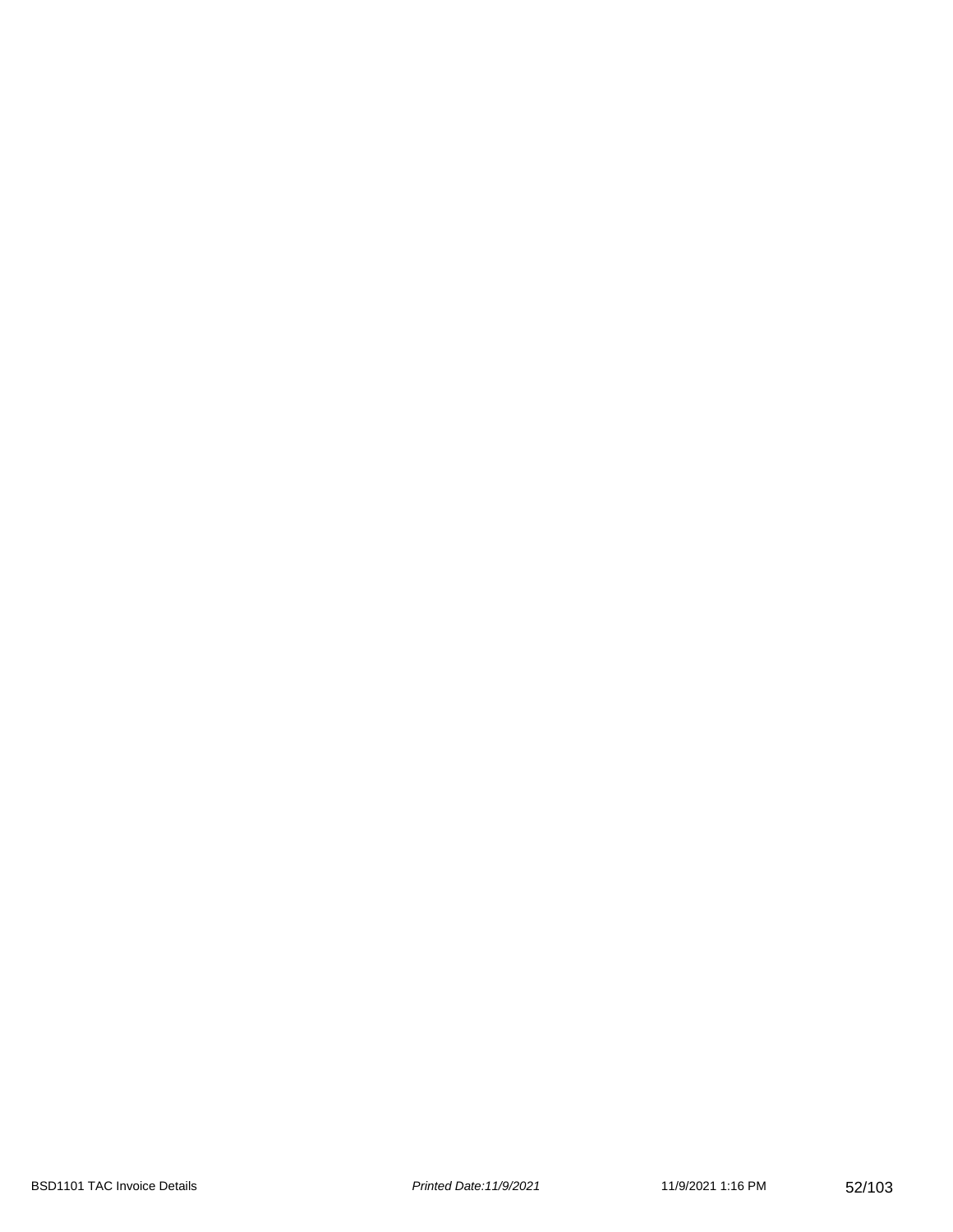

**County Lee - 144**

| License<br>Primary<br>Type<br>(AIMS) | <b>Primary</b><br>Number<br>(AIMS) | License   License  <br>Type<br>(AIMS) | Licensel<br><b>Number</b><br>(AIMS) | License<br><b>Number</b><br>(Legacy) | <b>Validation</b><br>Number/<br>Local Ref Id/<br><b>Registry Number</b> | \$ State Feel | Charge | \$ Sur-1 \$ Late | \$5%<br><b>Feel County</b><br>Refund | \$ Total<br><b>Amount</b> |
|--------------------------------------|------------------------------------|---------------------------------------|-------------------------------------|--------------------------------------|-------------------------------------------------------------------------|---------------|--------|------------------|--------------------------------------|---------------------------|
|                                      |                                    | <b>BE</b>                             | 100010920                           | BE478468                             | 458AlufA6qtb4ZU                                                         | 1,100.00      |        |                  | 55.00                                | 1,155.00                  |
|                                      |                                    |                                       | Total                               |                                      |                                                                         | 1,100.00      |        |                  | 55.00                                | 1,155.00                  |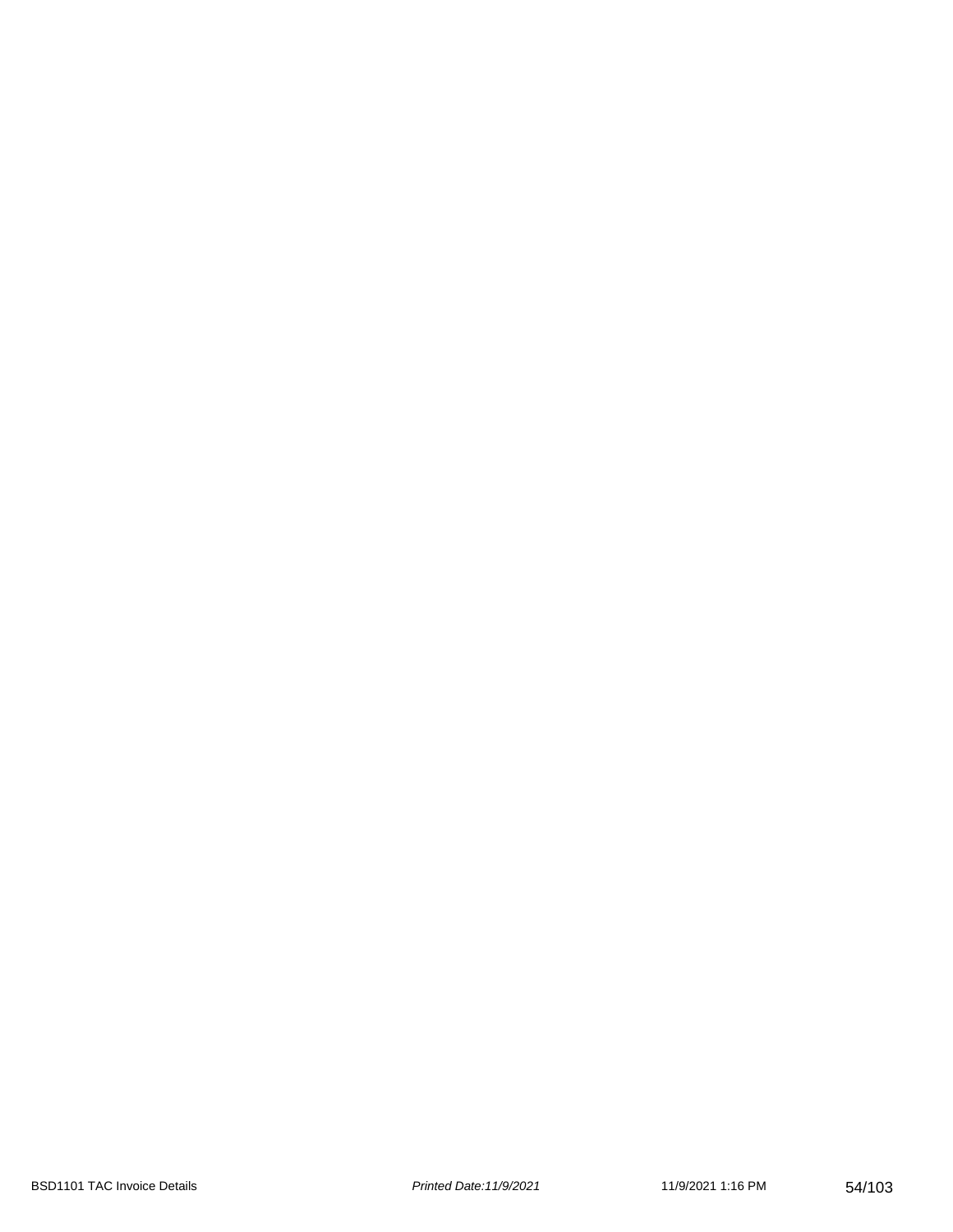

**County Live Oak - 149**

| License<br>Primary<br>Type<br>(AIMS) | <b>Primary</b><br><b>Number</b><br>(AIMS) | Licensel License I<br>Type<br>(AIMS) | License<br>Number<br>(AIMS) | License<br><b>Number</b><br>(Legacy) | <b>Validation</b><br>Number/<br>Local Ref Id/<br><b>Registry Number</b> | \$ State Fee | <b>Charge</b> | \$ Sur-   \$ Late<br>Feel | \$5%<br>County<br>Refund | \$Total<br>Amount |
|--------------------------------------|-------------------------------------------|--------------------------------------|-----------------------------|--------------------------------------|-------------------------------------------------------------------------|--------------|---------------|---------------------------|--------------------------|-------------------|
|                                      |                                           | <b>BE</b>                            | 100017137                   | BE258527                             | 458AI2LnhJQYNOI                                                         | 1,100.00     |               |                           | 55.00                    | 1,155.00          |
|                                      |                                           | <b>BF</b>                            | 106387786                   | BF1067308                            | 458AIE6LAygT7yw                                                         | 1.100.00     |               |                           | 55.00                    | 1,155.00          |
|                                      |                                           | <b>BF</b>                            | 100081265                   | BF422809                             | 458AIWNIMEB1jvL                                                         | 1.100.00     |               |                           | 55.00                    | 1,155.00          |
|                                      |                                           |                                      | Total                       |                                      |                                                                         | 3,300.00     |               |                           | 165.00                   | 3,465.00          |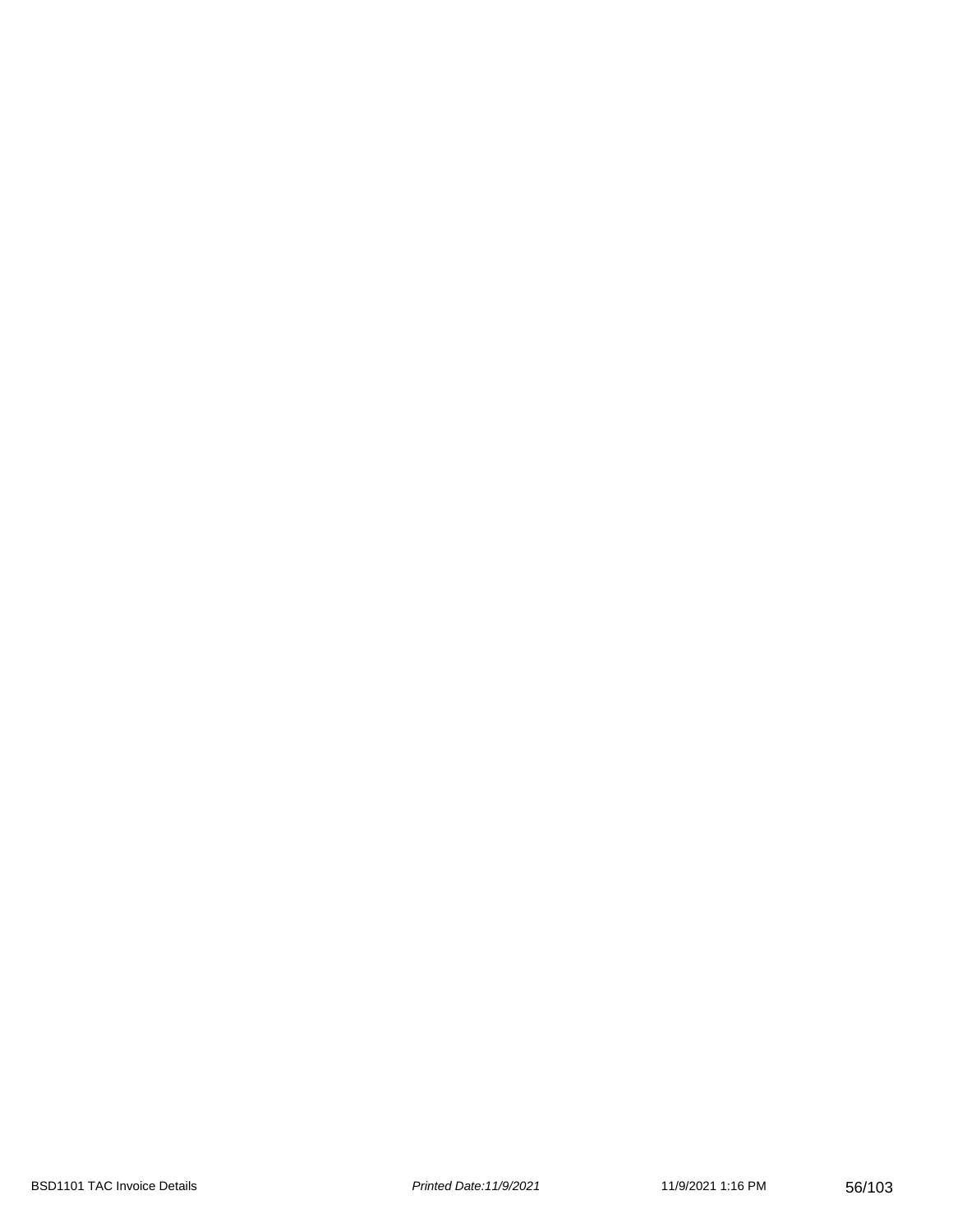

**County Lubbock - 152**

| License<br>Primary<br>Type<br>(AIMS) | <b>Primary</b><br><b>Number</b><br>(AIMS) | <b>License   License</b><br>Type<br>(AIMS) | License<br><b>Number</b><br>(AIMS) | License<br><b>Number</b><br>(Legacy) | <b>Validation</b><br>Number/<br>Local Ref Id/<br><b>Registry Number</b> | \$ State Feel | Charge | \$ Sur-1 \$ Late | \$5%<br><b>Feel County</b><br>Refund | \$ Total<br><b>Amount</b> |
|--------------------------------------|-------------------------------------------|--------------------------------------------|------------------------------------|--------------------------------------|-------------------------------------------------------------------------|---------------|--------|------------------|--------------------------------------|---------------------------|
|                                      |                                           | <b>BE</b>                                  |                                    | 106386303 BE1068279                  | 458AI5aS5IB6Oo8                                                         | 1.045.00      |        | 100.00           | 55.00                                | ا 200.00.                 |
|                                      |                                           |                                            | Total                              |                                      |                                                                         | 1.045.00      |        | 100.00           | 55.00                                | 1,200.00                  |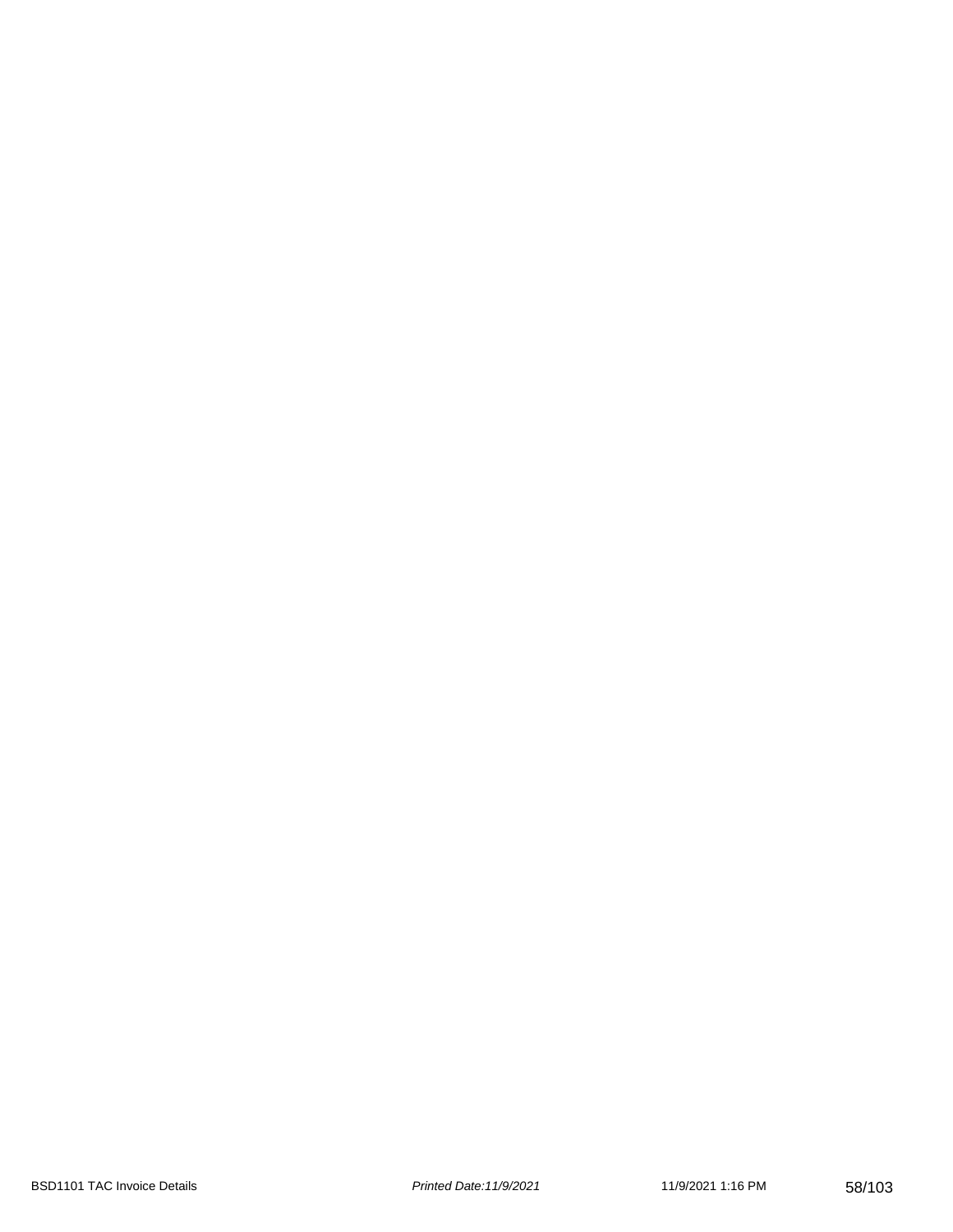

**County Mason - 160**

| License<br>Primary<br>Type<br>(AIMS) | <b>Primary</b><br>Number<br>(AIMS) | License License<br>Type<br>(AIMS) | License<br><b>Number</b><br>(AIMS) | License<br><b>Number</b><br>(Legacy) | <b>Validation</b><br>Number/<br>Local Ref Id/<br><b>Registry Number</b> | \$ State Feel | Charge | \$ Sur-1 \$ Late | \$5%<br><b>Feel County</b><br>Refund | \$ Total<br><b>Amount</b> |
|--------------------------------------|------------------------------------|-----------------------------------|------------------------------------|--------------------------------------|-------------------------------------------------------------------------|---------------|--------|------------------|--------------------------------------|---------------------------|
|                                      |                                    | <b>BF</b>                         | 101453395                          | BF671659                             | 458AIVno942LCeY                                                         | 1.100.00      |        |                  | 55.00                                | 1,155.00                  |
|                                      |                                    |                                   | Total                              |                                      |                                                                         | 1,100.00      |        |                  | 55.00                                | 1,155.00                  |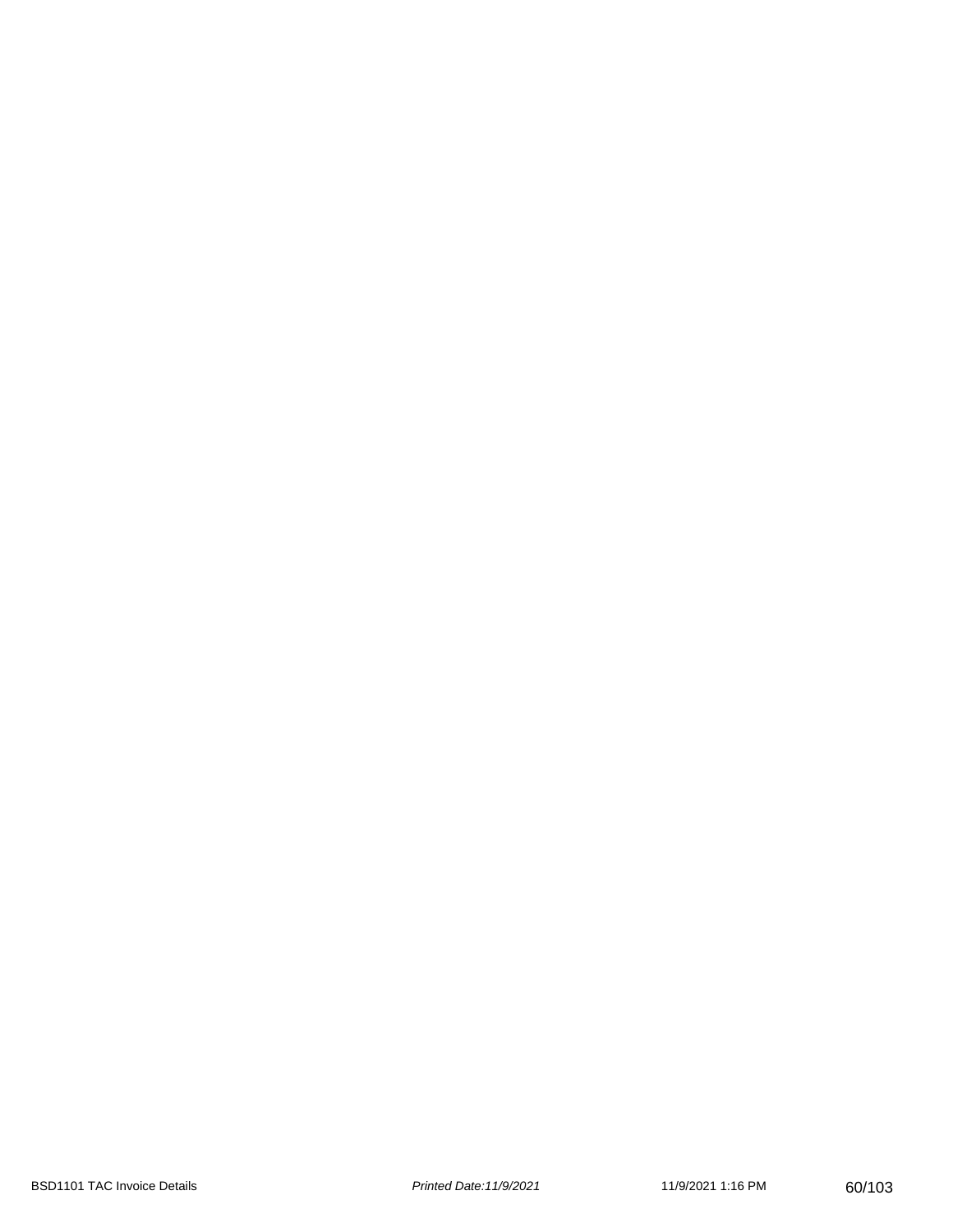

**County Maverick - 162**

| License<br>Primary<br>Type<br>(AIMS) | <b>Primary</b><br><b>Number</b><br>(AIMS) | License   License  <br>Type<br>(AIMS) | License<br><b>Numberl</b><br>(AIMS) | License<br><b>Number</b><br>(Legacy) | <b>Validation</b><br>Number/<br>Local Ref Id/<br><b>Registry Number</b> | \$ State Feel | Charge | \$ Sur-1 \$ Late | \$5%<br><b>Feel County</b><br>Refund | \$ Total<br>Amount |
|--------------------------------------|-------------------------------------------|---------------------------------------|-------------------------------------|--------------------------------------|-------------------------------------------------------------------------|---------------|--------|------------------|--------------------------------------|--------------------|
|                                      |                                           | <b>BE</b>                             | 100032832                           | BE249307                             | 458AlfAnn0AXJdN                                                         | 1.045.00      |        |                  | 55.00                                | 1,100.00           |
| Total                                |                                           |                                       |                                     |                                      |                                                                         | 1.045.00      |        |                  | 55.00                                | 1,100.00           |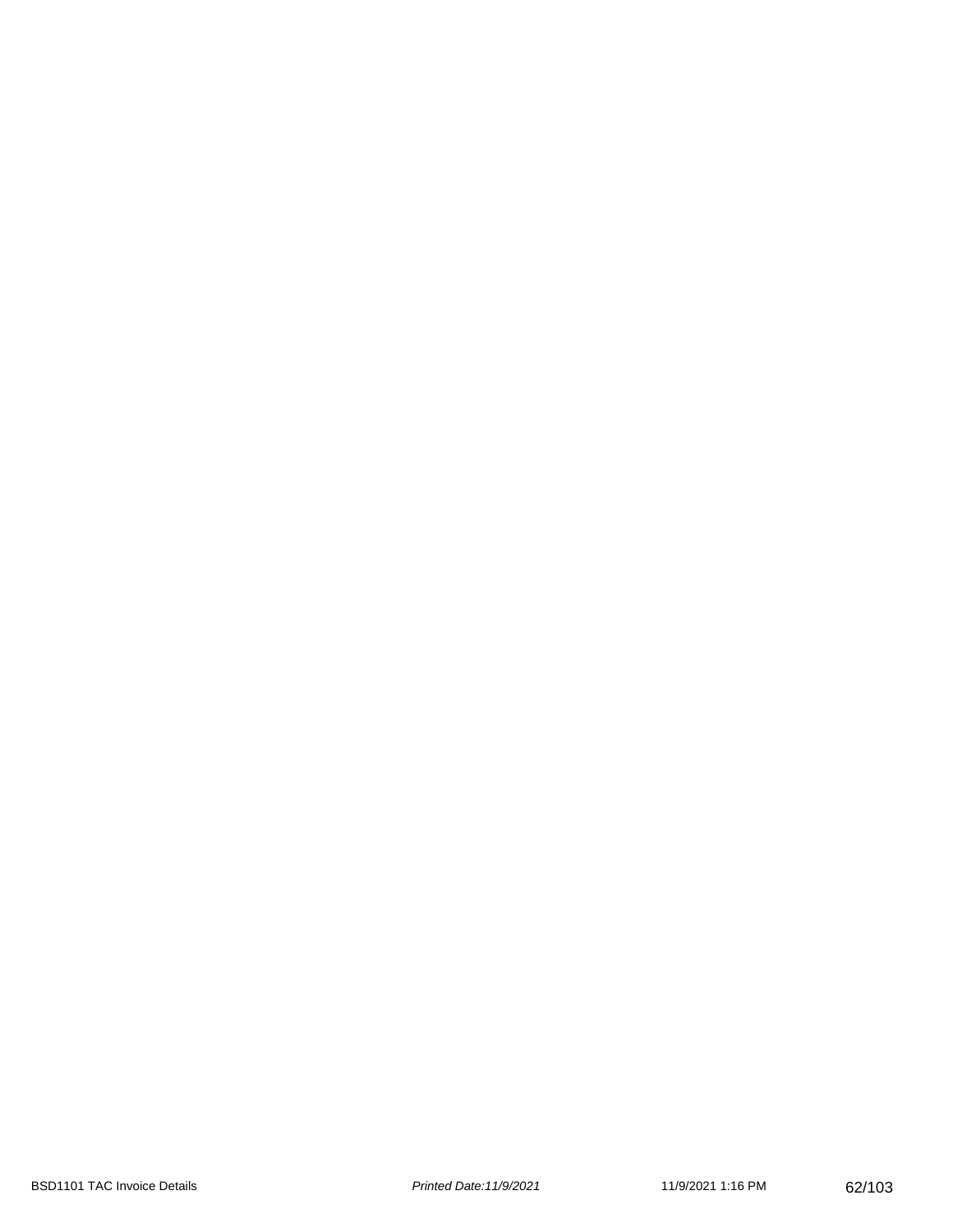

**County McLennan - 155**

| License<br>Primary<br><b>Type</b><br>(AIMS) | Primary!<br><b>Number</b><br>(AIMS) | Licensel License<br>Type<br>(AIMS) | License <sup>®</sup><br><b>Number</b><br>(AIMS) | License<br><b>Number</b><br>(Legacy) | Validation<br>Number/<br>Local Ref Id/<br><b>Registry Number</b> | \$ State Fee | \$ Sur-I<br>Charge | \$ Late<br>Feel | \$5%<br>County<br>Refund | \$Total<br><b>Amount</b> |
|---------------------------------------------|-------------------------------------|------------------------------------|-------------------------------------------------|--------------------------------------|------------------------------------------------------------------|--------------|--------------------|-----------------|--------------------------|--------------------------|
|                                             |                                     | <b>BE</b>                          | 106420179                                       | BE1069020                            | 458AIEI0Bwov1lk                                                  | 1.045.00     |                    |                 | 55.00                    | 1,100.00                 |
|                                             |                                     | <b>BE</b>                          | 106472563                                       | BE1071476                            | 458AlrngwnSxbXA                                                  | 1,045.00     |                    |                 | 55.00                    | 1,100.00                 |
|                                             |                                     | <b>BE</b>                          | 100042553                                       | BE224902                             | 458AlfvfEqBL573                                                  | 1,100.00     |                    |                 | 55.00                    | 1,155.00                 |
|                                             |                                     | <b>BE</b>                          | 101069660                                       | BE608817                             | 458AIzpCwhf6T1D                                                  | 1,100.00     |                    |                 | 55.00                    | 1,155.00                 |
|                                             |                                     | <b>BF</b>                          | 101486789                                       | BF676239                             | 458AlyLeYobiAhU                                                  | 1.045.00     |                    |                 | 55.00                    | 1.100.00                 |
| <b>Total</b>                                |                                     |                                    |                                                 |                                      |                                                                  |              |                    |                 | 275.00                   | 5,610.00                 |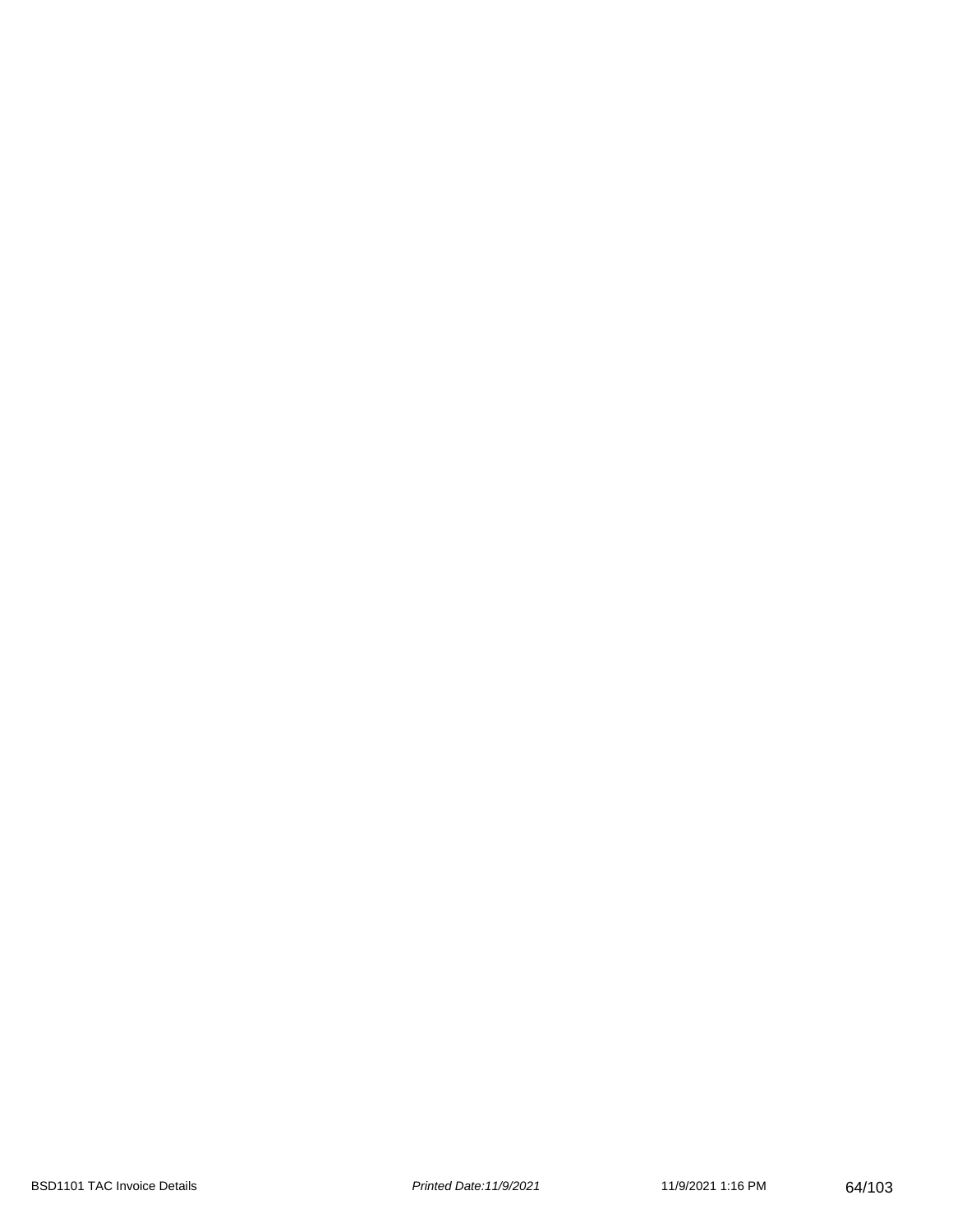

**County Montgomery - 170**

| License<br>Primary<br><b>Type</b><br>(AIMS) | <b>Primary!</b><br><b>Number</b><br>(AIMS) | Licensel License<br>Type<br>(AIMS) | License <sup>®</sup><br><b>Number</b><br>(AIMS) | License<br><b>Number</b><br>(Legacy) | Validation<br>Number/<br>Local Ref Id/<br><b>Registry Number</b> | \$ State Fee | \$ Sur-<br><b>Charge</b> | \$ Late<br>Feel | \$5%<br>County<br>Refund | \$ Total<br><b>Amount</b> |
|---------------------------------------------|--------------------------------------------|------------------------------------|-------------------------------------------------|--------------------------------------|------------------------------------------------------------------|--------------|--------------------------|-----------------|--------------------------|---------------------------|
|                                             |                                            | <b>BF</b>                          | 200037530                                       |                                      | 458AIPzKMs2Z9ij                                                  | 1,100.00     |                          |                 | 55.00                    | 1,155.00                  |
|                                             |                                            | <b>BE</b>                          | 100085894                                       | BE459541                             | 458AIAwYZVoTgZ7                                                  | 1,100.00     |                          |                 | 55.00                    | 1,155.00                  |
|                                             |                                            | <b>BF</b>                          | 100080778                                       | BF192259                             | 458AIW8YrYmEIX6                                                  | 1,100.00     |                          |                 | 55.00                    | 1,155.00                  |
|                                             |                                            | <b>BF</b>                          | 101118900                                       | BF613342                             | 458Alel7xwqlaFe                                                  | 1.045.00     |                          |                 | 55.00                    | 1,100.00                  |
|                                             |                                            | <b>BF</b>                          | 103766883                                       | BF858328                             | 458AIHP3MHmDhIW                                                  | 1,045.00     |                          |                 | 55.00                    | 1,100.00                  |
| <b>BG</b>                                   | 105335169                                  | <b>BP</b>                          | 105335169                                       | BP996897                             | 458Alx8agHvu8fx                                                  | 1,900.00     |                          |                 | 55.00                    | 1,955.00                  |
| <b>Total</b>                                |                                            |                                    |                                                 |                                      |                                                                  |              |                          |                 | 330.00                   | 7,620.00                  |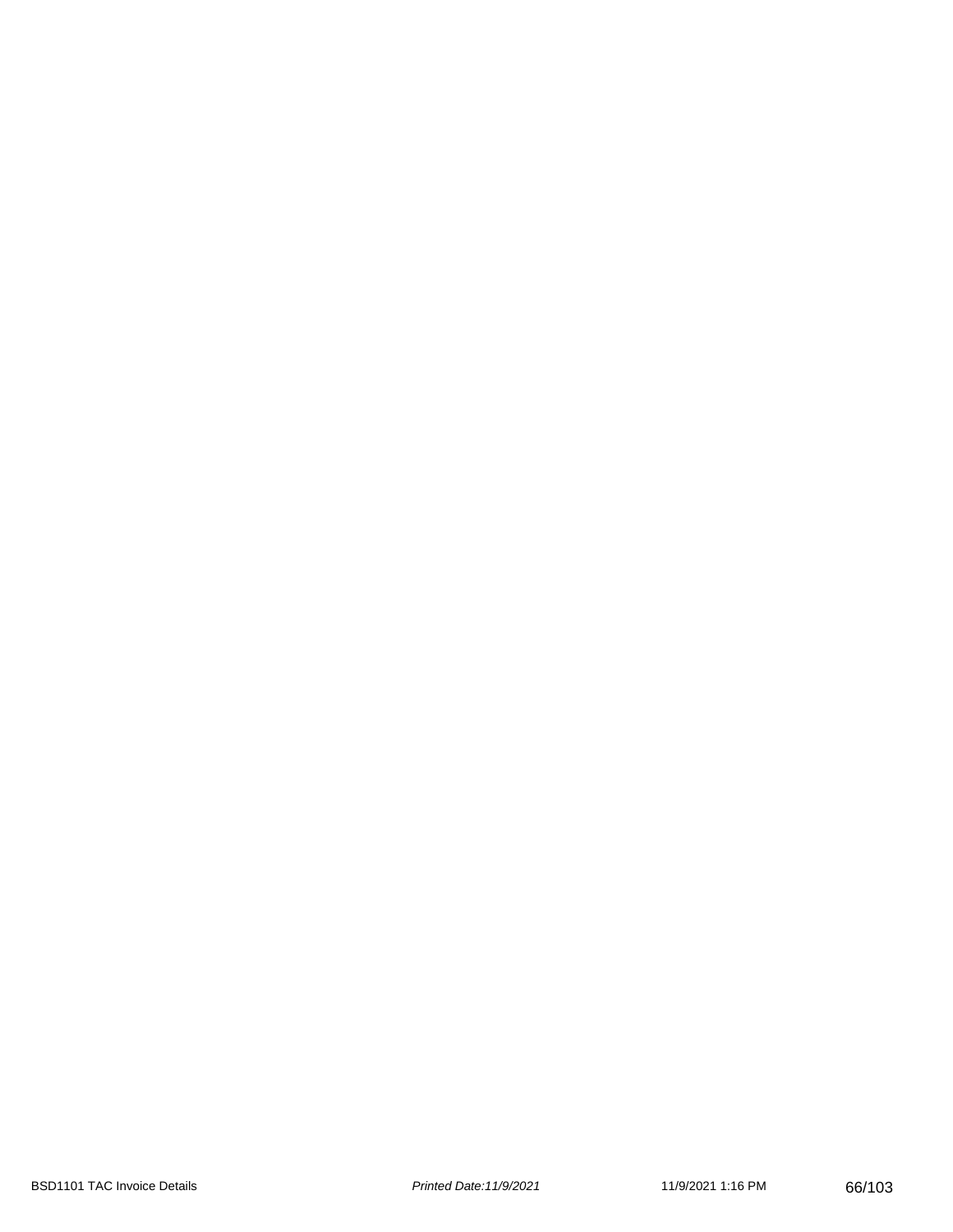

**County Navarro - 175**

| License<br>Primary<br>Type<br>(AIMS) | <b>Primary</b><br><b>Number</b><br>(AIMS) | License   License  <br>Type<br>(AIMS) | License<br><b>Numberl</b><br>(AIMS) | License<br><b>Number</b><br>(Legacy) | <b>Validation</b><br>Number/<br>Local Ref Id/<br><b>Registry Number</b> | \$ State Feel | Charge | \$ Sur-1 \$ Late | \$5%<br><b>Feel County</b><br>Refund | \$ Total<br>Amount |
|--------------------------------------|-------------------------------------------|---------------------------------------|-------------------------------------|--------------------------------------|-------------------------------------------------------------------------|---------------|--------|------------------|--------------------------------------|--------------------|
|                                      |                                           | <b>BF</b>                             | 100080011                           | BF304025                             | 458AloleAfxd4p6                                                         | 1.100.00      |        |                  | 55.00                                | 1,155.00           |
| Total                                |                                           |                                       |                                     |                                      |                                                                         | 1,100.00      |        |                  | 55.00                                | 1,155.00           |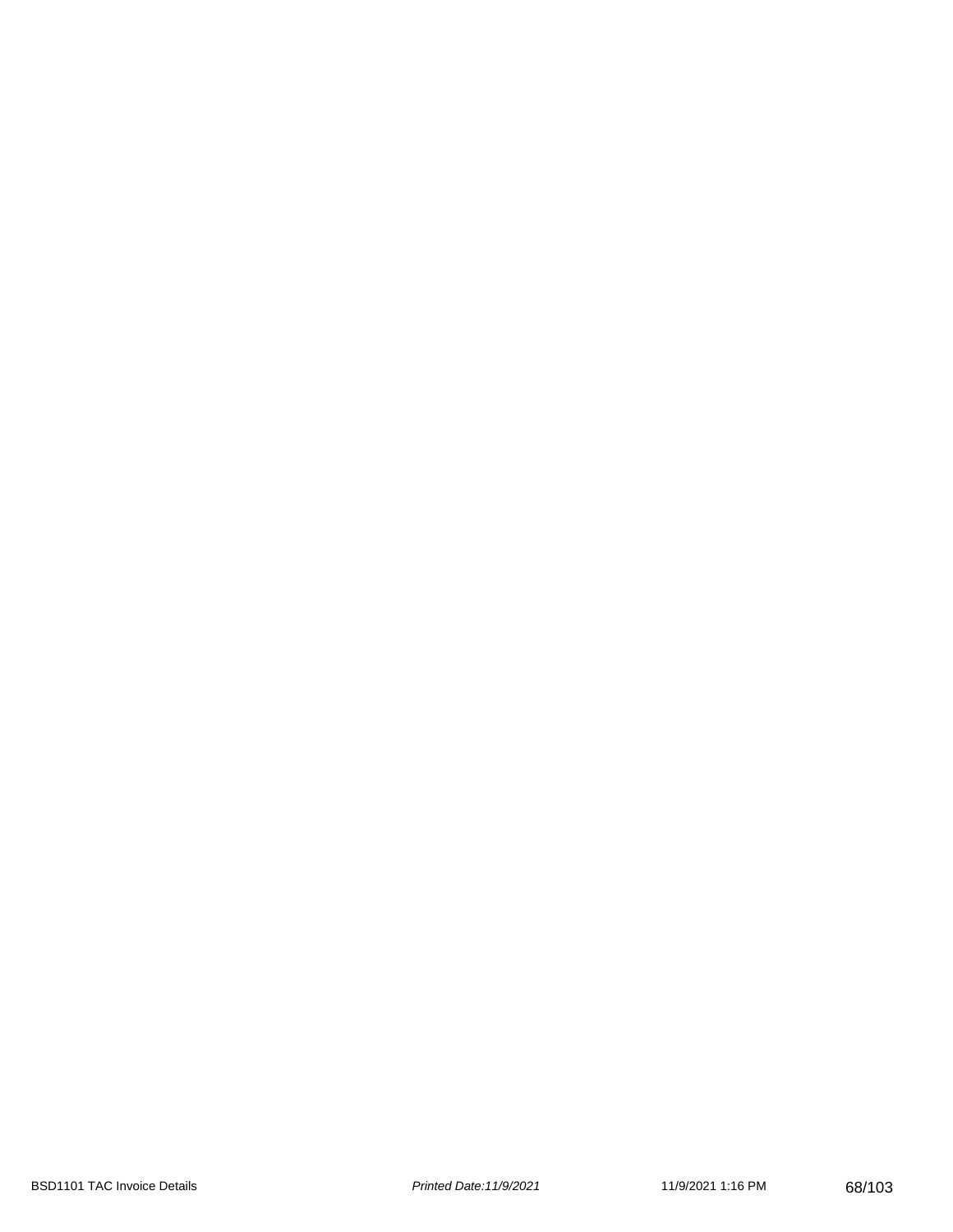

TEXAS ALCOHOLIC<br>BEVERAGE COMMISSION

#### **TAC To Be Invoiced Details Applications Approved during October 2021 County Nueces - 178**

| License<br>Primary<br>Type<br>(AIMS) | <b>Primary</b><br>Number <sup>'</sup><br>(AIMS) | Licensel License I<br>Type<br>(AIMS) | License!<br><b>Number</b><br>(AIMS) | License<br><b>Number</b><br>(Legacy) | Validation<br>Number/<br>Local Ref Id/<br><b>Registry Number</b> | \$ State Feel | Charge | \$ Sur-1 \$ Late<br>Feel | \$5%<br>County<br>Refundl | \$ Total<br><b>Amount</b> |
|--------------------------------------|-------------------------------------------------|--------------------------------------|-------------------------------------|--------------------------------------|------------------------------------------------------------------|---------------|--------|--------------------------|---------------------------|---------------------------|
|                                      |                                                 | <b>BB</b>                            | 200034839                           |                                      | 458AlfmYGfptxSJ                                                  | 3.325.00      |        |                          | 175.00                    | 3,500.00                  |
|                                      |                                                 | <b>BE</b>                            | 100002380                           | BE224286                             | 458Alv0fVxh6a59                                                  | 1.100.00      |        |                          | 55.00                     | 1,155.00                  |
|                                      |                                                 | <b>BE</b>                            | 100061188                           | BE301281                             | 458AIrDQrmxV8oE                                                  | 1.045.00      |        | 100.00                   | 55.00                     | 1,200.00                  |
| Total                                |                                                 |                                      |                                     |                                      |                                                                  | 5,470.00      |        | 100.00                   | 285.00                    | 5,855.00                  |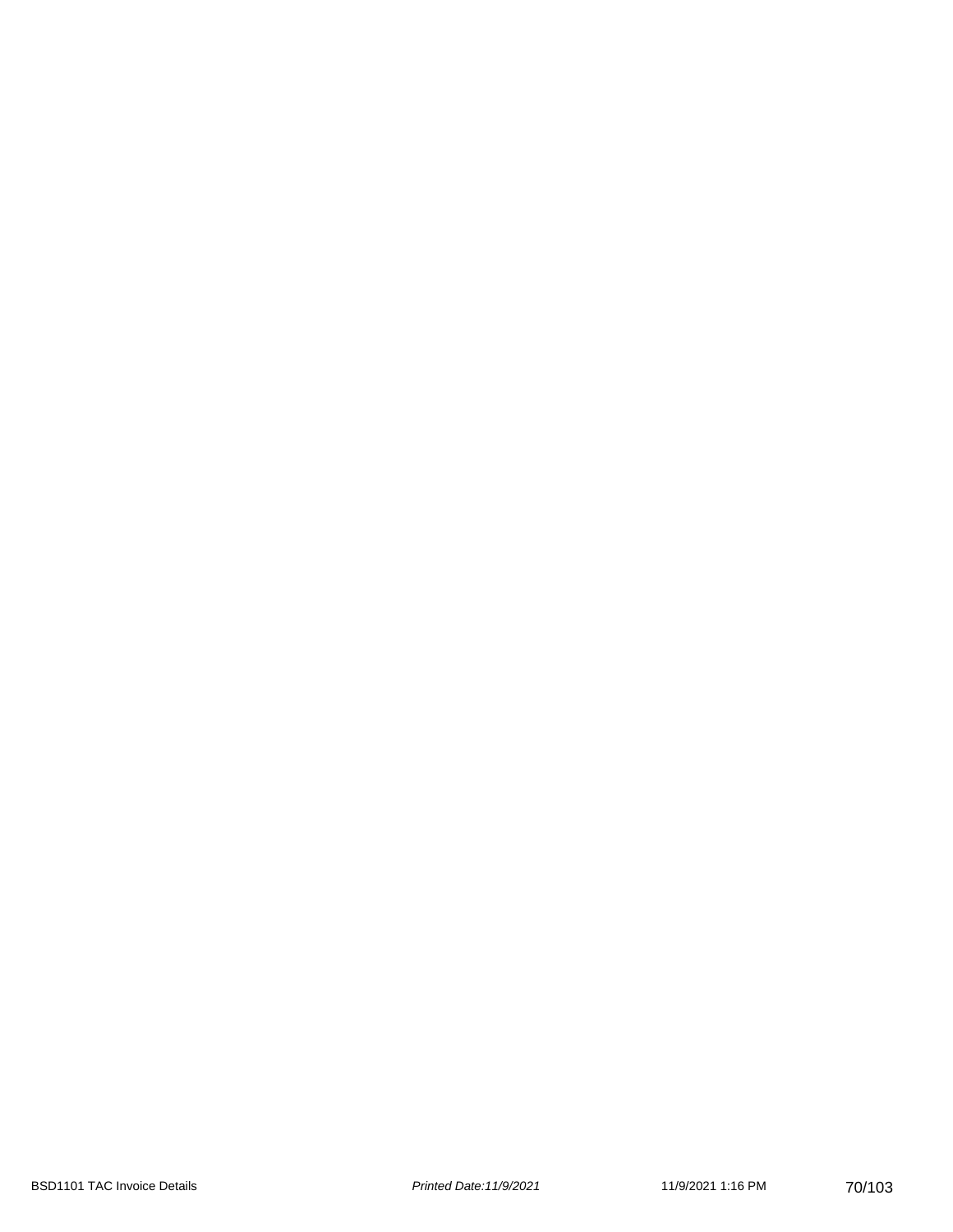

**County Palo Pinto - 182**

| License<br>Primary<br>Type<br>(AIMS) | <b>Primary</b><br><b>Number</b><br>(AIMS) | License License<br>Type<br>(AIMS) | License<br><b>Number</b><br>(AIMS) | License<br><b>Number</b><br>(Legacy) | <b>Validation</b><br>Number/<br>Local Ref Id/<br><b>Registry Number</b> | \$ State Feel | Charge | \$ Sur-1 \$ Late | \$5%<br><b>Feel County</b><br>Refund | \$ Total<br><b>Amount</b> |
|--------------------------------------|-------------------------------------------|-----------------------------------|------------------------------------|--------------------------------------|-------------------------------------------------------------------------|---------------|--------|------------------|--------------------------------------|---------------------------|
|                                      |                                           | <b>BE</b>                         | 102902219                          | BE785208                             | 458AI3MxefuVEYG                                                         | 1.100.00      |        |                  | 55.00                                | 1,155.00                  |
| Total                                |                                           |                                   |                                    |                                      |                                                                         | 1,100.00      |        |                  | 55.00                                | 1,155.00                  |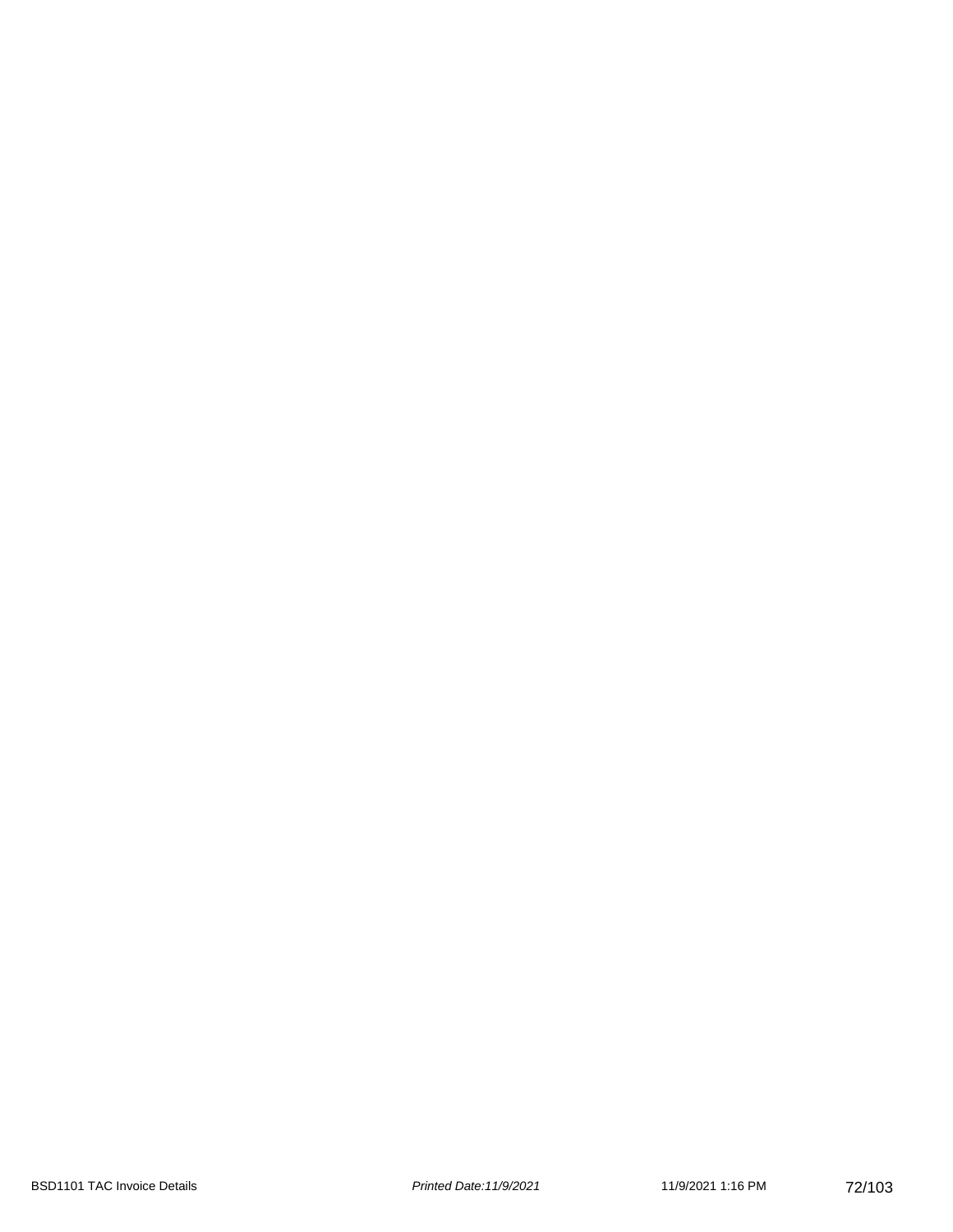

**County Parker - 184**

| License<br>Primary<br>Type<br>(AIMS) | <b>Primary</b><br>Number<br>(AIMS) | License   License  <br>Type<br>(AIMS) | License<br><b>Number</b><br>(AIMS) | License<br><b>Number</b><br>(Legacy) | <b>Validation</b><br>Number/<br>Local Ref Id/<br><b>Registry Number</b> | \$ State Feel | Charge | \$ Sur-1 \$ Late | \$5%<br><b>Feel County</b><br>Refund | \$ Total<br><b>Amount</b> |
|--------------------------------------|------------------------------------|---------------------------------------|------------------------------------|--------------------------------------|-------------------------------------------------------------------------|---------------|--------|------------------|--------------------------------------|---------------------------|
| <b>BG</b>                            | 106365474                          | <b>BP</b>                             | 200041793                          |                                      | 458AlekgMr0EkAD                                                         | 1.045.00      |        |                  | 55.00                                | 1,100.00                  |
|                                      |                                    |                                       | Total                              |                                      |                                                                         | 1.045.00      |        |                  | 55.00                                | 1,100.00                  |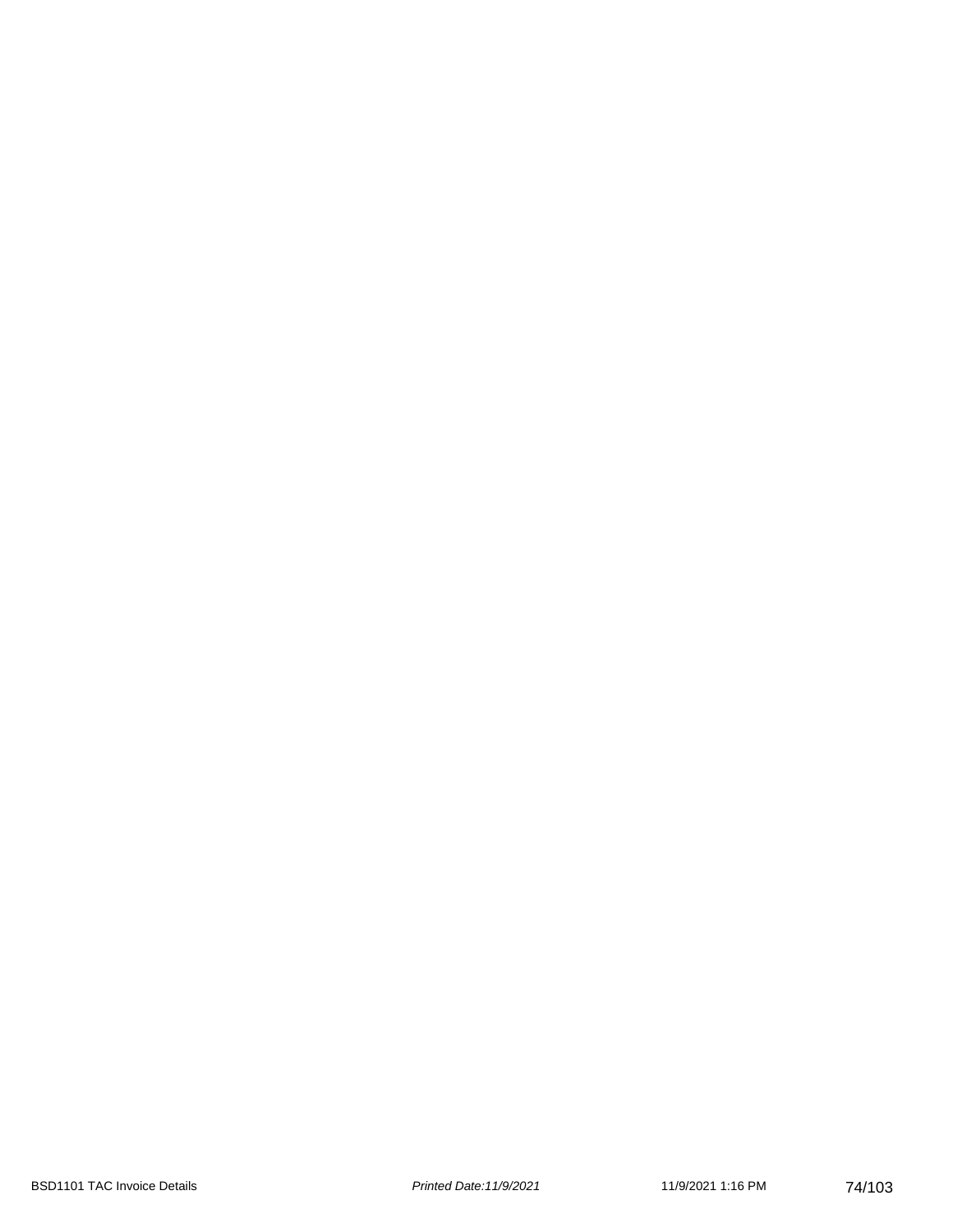

**County Pecos - 186**

| License<br>Primary<br>Type<br>(AIMS) | <b>Primary</b><br>Number<br>(AIMS) | License   License  <br>Type<br>(AIMS) | License<br><b>Number</b><br>(AIMS) | License<br><b>Number</b><br>(Legacy) | <b>Validation</b><br>Number/<br>Local Ref Id/<br><b>Registry Number</b> | \$ State Feel | Charge | \$ Sur-1 \$ Late | \$5%<br><b>Feel County</b><br>Refund | \$ Total<br><b>Amount</b> |
|--------------------------------------|------------------------------------|---------------------------------------|------------------------------------|--------------------------------------|-------------------------------------------------------------------------|---------------|--------|------------------|--------------------------------------|---------------------------|
|                                      |                                    | <b>BF</b>                             |                                    | 106444906 BF1071410                  | 458AlaK085p8qAz                                                         | 1.045.00      |        |                  | 55.00                                | 1,100.00                  |
|                                      |                                    |                                       | Total                              |                                      |                                                                         | 1.045.00      |        |                  | 55.00                                | 1,100.00                  |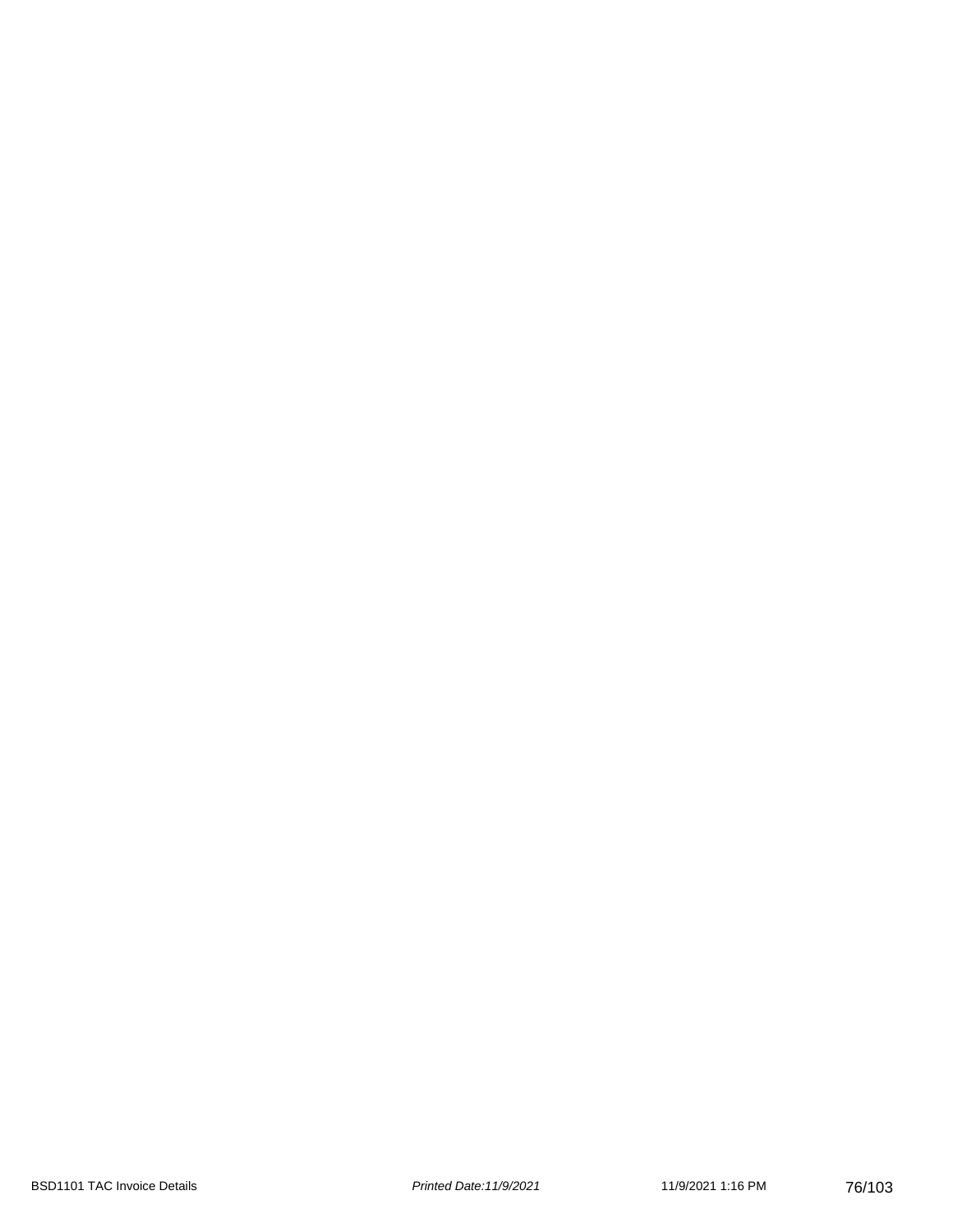

**County Runnels - 200**

| License<br>Primary<br>Type<br>(AIMS) | <b>Primary</b><br>Number<br>(AIMS) | Licensel License<br>Type<br>(AIMS) | License<br><b>Number</b><br>(AIMS) | License<br><b>Number</b><br>(Legacy) | <b>Validation</b><br>Number/<br>Local Ref Id/<br><b>Registry Number</b> | \$ State Feel | Charge | \$ Sur-1 \$ Late | \$5%<br><b>Feel County</b><br>Refund | \$ Total<br><b>Amount</b> |
|--------------------------------------|------------------------------------|------------------------------------|------------------------------------|--------------------------------------|-------------------------------------------------------------------------|---------------|--------|------------------|--------------------------------------|---------------------------|
|                                      |                                    | <b>BE</b>                          | 104536306                          | BE924149                             | 458AIHRCaKOdsPc                                                         | 1.045.00      |        |                  | 55.00                                | 1,100.00                  |
|                                      |                                    |                                    | Total                              |                                      |                                                                         | 1.045.00      |        |                  | 55.00                                | 1,100.00                  |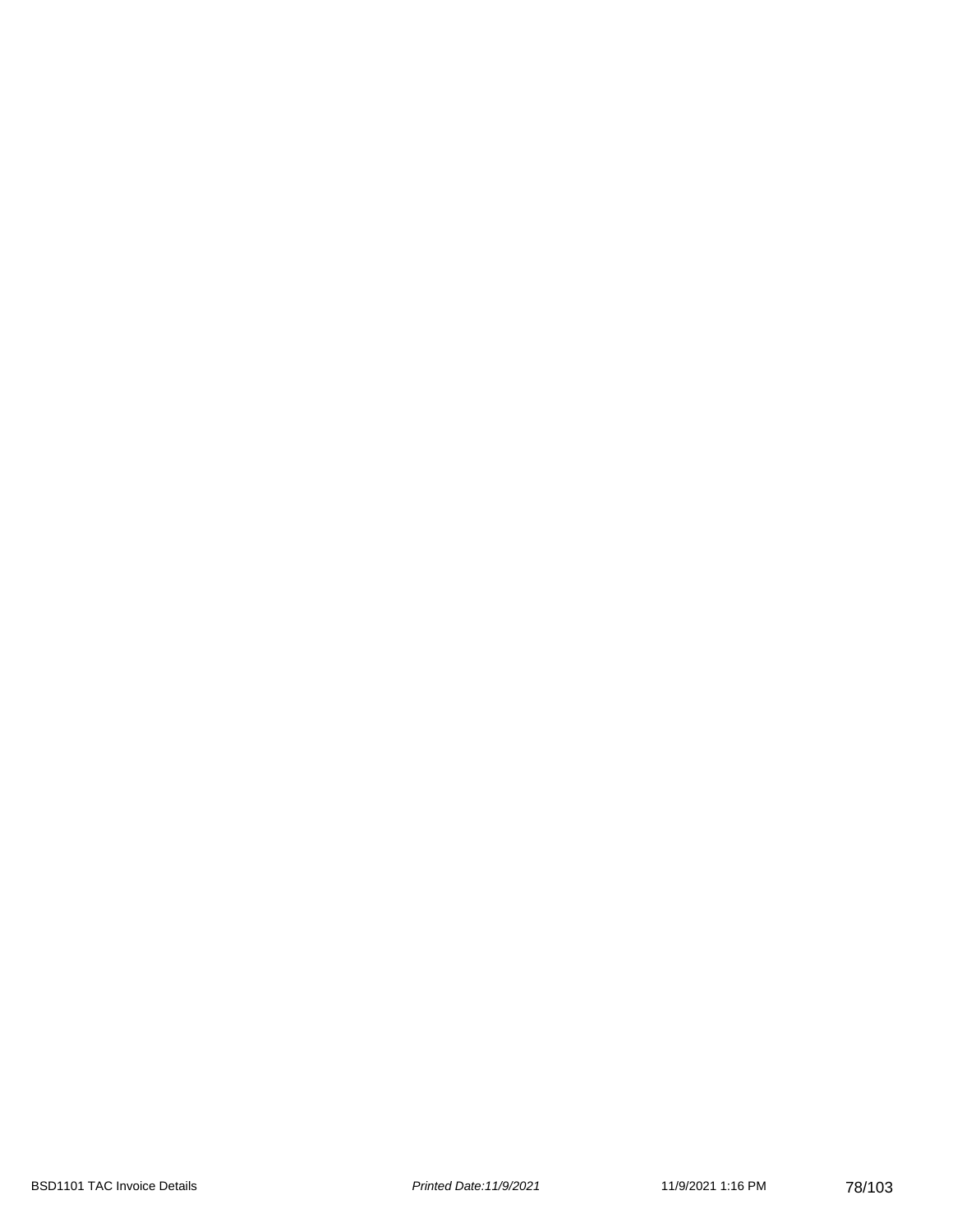

**County San Saba - 206**

| License<br>Primary<br>Type<br>(AIMS) | <b>Primary</b><br><b>Number</b><br>(AIMS) | <b>License   License</b><br>Type<br>(AIMS) | License<br><b>Number</b><br>(AIMS) | License<br><b>Number</b><br>(Legacy) | <b>Validation</b><br>Number/<br>Local Ref Id/<br><b>Registry Number</b> | \$ State Feel | Charge | \$ Sur-1 \$ Late | \$5%<br><b>Feel County</b><br>Refund | \$ Total<br><b>Amount</b> |
|--------------------------------------|-------------------------------------------|--------------------------------------------|------------------------------------|--------------------------------------|-------------------------------------------------------------------------|---------------|--------|------------------|--------------------------------------|---------------------------|
|                                      | 102897500                                 | <b>BP</b>                                  | 102897500                          | BP785099                             | 458AIkBTIJSQKff                                                         | 1.900.00      |        |                  | 55.00                                | 1,955.00                  |
|                                      |                                           |                                            | Total                              |                                      |                                                                         | 1.900.00      |        |                  | 55.00                                | 1,955.00                  |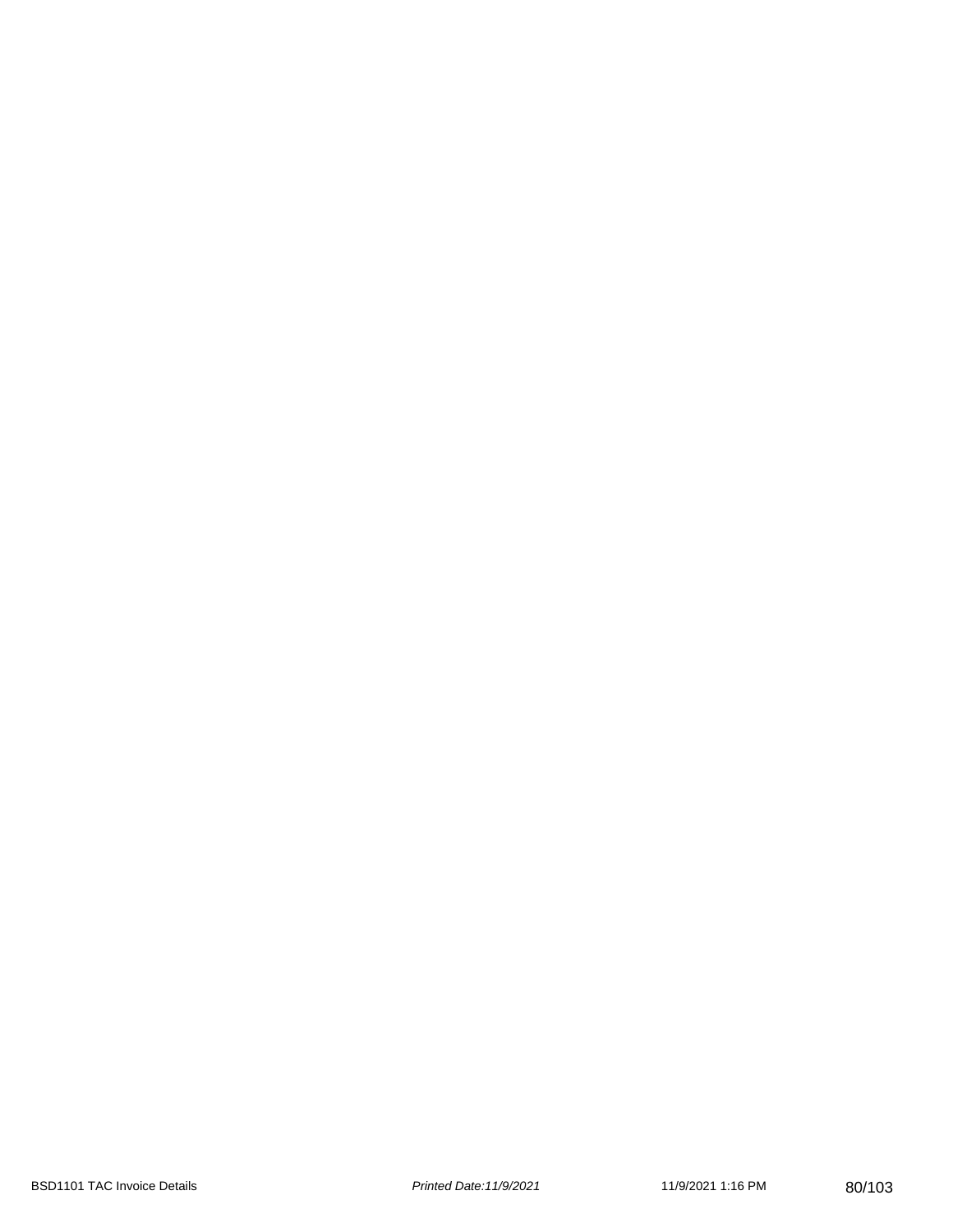

# **TAC To Be Invoiced Details Applications Approved during October 2021**

**County Starr - 214**

| License<br>Primary<br>Type<br>(AIMS) | <b>Primary</b><br><b>Number!</b><br>(AIMS) | Licensel License I<br>Type<br>(AIMS) | License<br><b>Number</b><br>(AIMS) | License<br><b>Number</b><br>(Legacy) | Validation<br>Number/<br>Local Ref Id/<br><b>Registry Number</b> | \$ State Fee | Charge | \$ Sur-   \$ Late<br>Feel | \$5%<br>County<br>Refund | \$Total<br><b>Amount</b> |
|--------------------------------------|--------------------------------------------|--------------------------------------|------------------------------------|--------------------------------------|------------------------------------------------------------------|--------------|--------|---------------------------|--------------------------|--------------------------|
| <b>BG</b>                            | 200037718                                  | <b>BP</b>                            | 200040169                          |                                      | 458Alpn5lwV3qPU                                                  | 1.045.00     |        |                           | 55.00                    | 1,100.00                 |
|                                      |                                            | <b>BF</b>                            | 101998721                          | BF707612                             | 458AITted7seWFm                                                  | 1.045.00     |        |                           | 55.00                    | 1,100.00                 |
|                                      |                                            | <b>BF</b>                            | 103676306                          | BF850833                             | 458AIu6rr3VKJcf                                                  | 1,100.00     |        |                           | 55.00                    | 1,155.00                 |
|                                      |                                            | <b>BF</b>                            | 103694202                          | BF852430                             | 458AIPDR4VfXmFi                                                  | 1.100.00     |        |                           | 55.00                    | 1,155.00                 |
|                                      |                                            |                                      | Total                              |                                      |                                                                  | 4.290.00     |        |                           | 220.00                   | 4,510.00                 |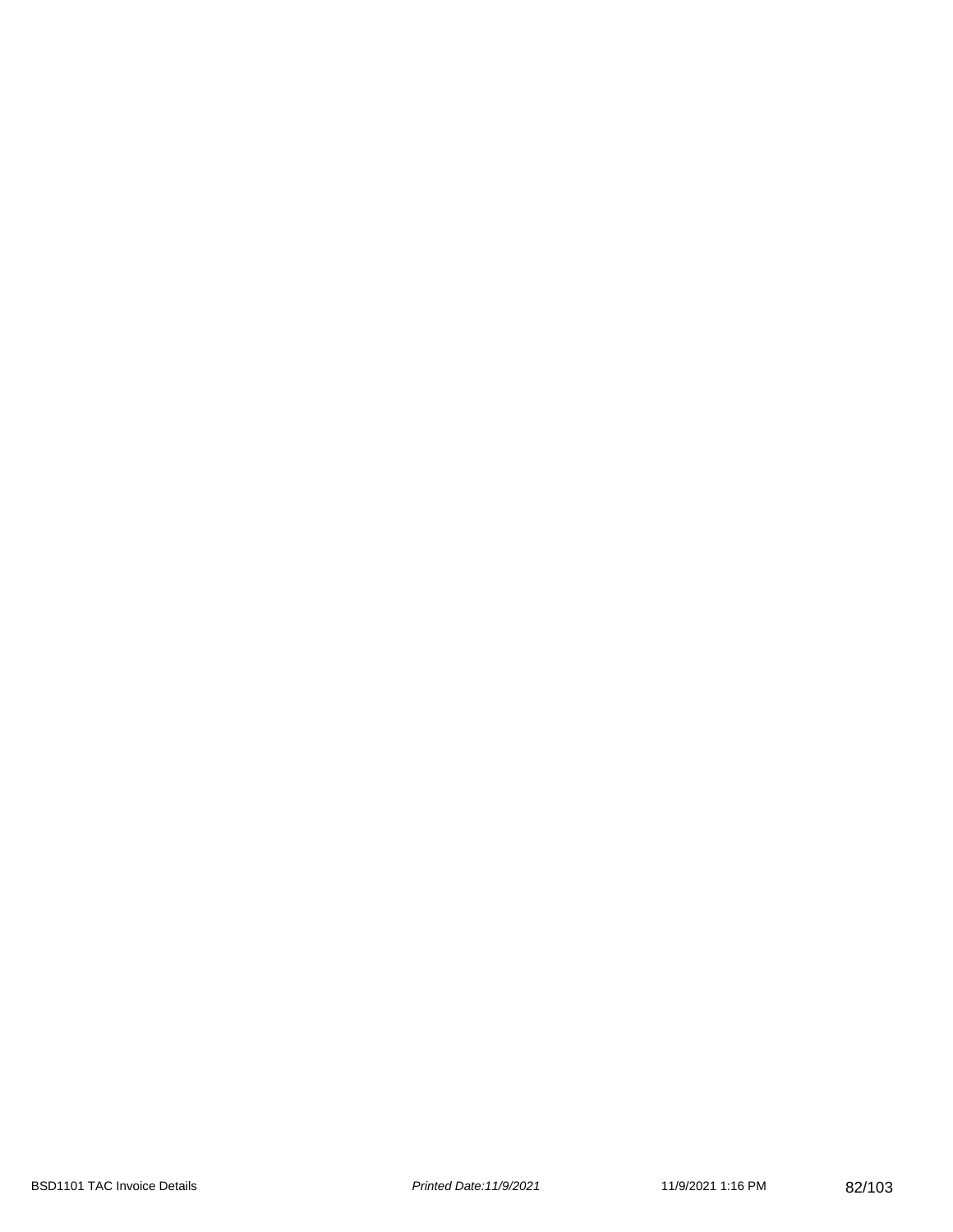

#### **TAC To Be Invoiced Details Applications Approved during October 2021 County Tarrant - 220**

| License<br>Primary<br>Type<br>(AIMS) | <b>Primary</b><br><b>Number</b><br>(AIMS) | License License I<br>Type<br>(AIMS) | License!<br><b>Number</b><br>(AIMS) | License<br><b>Number</b><br>(Legacy) | <b>Validation</b><br>Number/<br>Local Ref Id/<br><b>Registry Number</b> | \$ State Fee | <b>Charge</b> | \$ Sur-   \$ Late<br>Feel | \$5%<br>County<br>Refund | \$ Total<br><b>Amount</b> |
|--------------------------------------|-------------------------------------------|-------------------------------------|-------------------------------------|--------------------------------------|-------------------------------------------------------------------------|--------------|---------------|---------------------------|--------------------------|---------------------------|
| <b>MB</b>                            | 200035978                                 | <b>BP</b>                           | 200040052                           |                                      | 458AIEFVYbts5bz                                                         | 1.045.00     |               |                           | 55.00                    | 1,100.00                  |
|                                      |                                           | <b>BE</b>                           | 100087553                           | BE258381                             | 458AIECLAg2OHnv                                                         | 1,100.00     |               |                           | 55.00                    | 1,155.00                  |
|                                      |                                           | <b>BE</b>                           | 100029701                           | BE320371                             | 458AIU9Ykgb7oOR                                                         | 1.100.00     |               |                           | 55.00                    | 1,155.00                  |
|                                      |                                           | <b>BW</b>                           |                                     | 106417044 BW1069788                  | 458AIVc7PVvldFS                                                         | 2.850.00     |               |                           | 150.00                   | 3.000.00                  |
|                                      |                                           |                                     | Total                               |                                      |                                                                         | 6,095.00     |               |                           | 315.00                   | 6,410.00                  |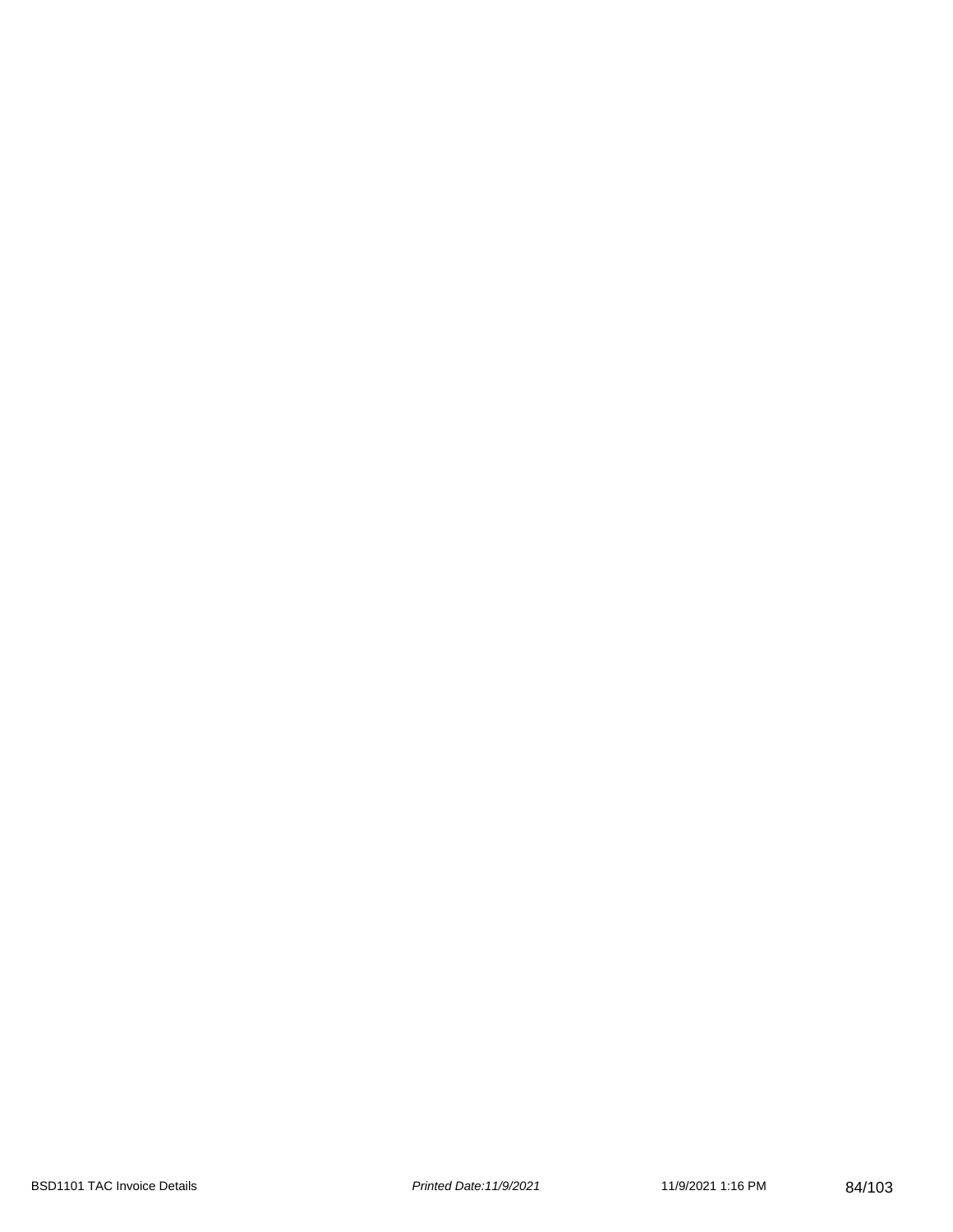

**County Tom Green - 226**

| License<br>Primary<br>Type<br>(AIMS) | <b>Primary</b><br><b>Number</b><br>(AIMS) | License   License  <br>Type<br>(AIMS) | Licensel<br><b>Number</b><br>(AIMS) | License<br><b>Number</b><br>(Legacy) | <b>Validation</b><br>Number/<br>Local Ref Id/<br><b>Registry Number</b> | \$ State Feel | Charge | \$ Sur-1 \$ Late | \$5%<br><b>Feel County</b><br>Refund | \$ Total<br><b>Amount</b> |
|--------------------------------------|-------------------------------------------|---------------------------------------|-------------------------------------|--------------------------------------|-------------------------------------------------------------------------|---------------|--------|------------------|--------------------------------------|---------------------------|
|                                      |                                           | <b>BE</b>                             | 100022513                           | BE289382                             | 458AI49MNViiYKu                                                         | 1.045.00      |        |                  | 55.00                                | 1,100.00                  |
|                                      |                                           |                                       | Total                               |                                      |                                                                         | 1.045.00      |        |                  | 55.00                                | 1,100.00                  |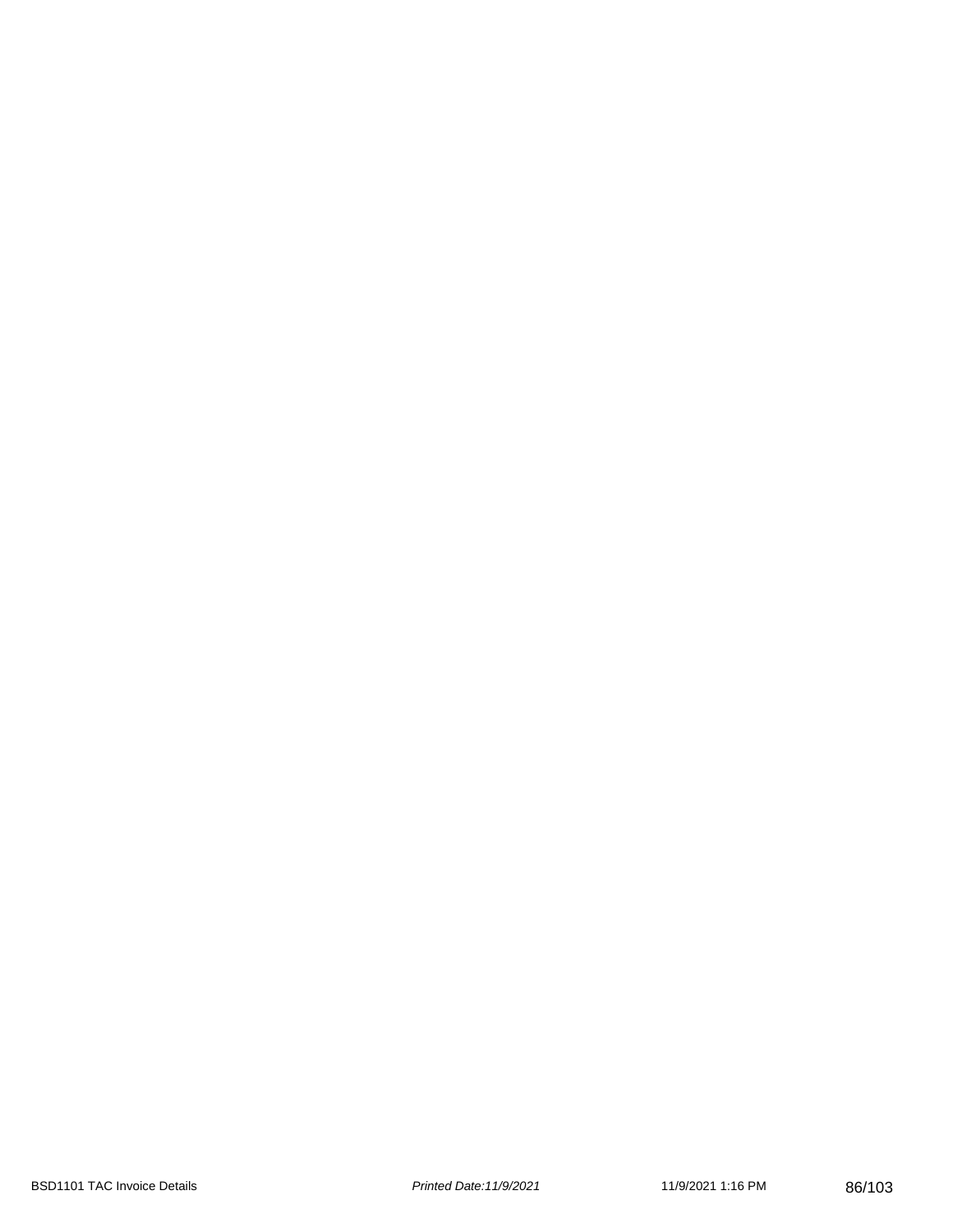

## **TAC To Be Invoiced Details Applications Approved during October 2021**

**County Travis - 227**

| License<br>Primary<br>Type<br>(AIMS) | <b>Primary</b><br><b>Number</b><br>(AIMS) | Licensel License I<br>Type<br>(AIMS) | License!<br><b>Number</b><br>(AIMS) | License<br><b>Number</b><br>(Legacy) | <b>Validation</b><br>Number/<br>Local Ref Id/<br><b>Registry Number</b> | \$ State Fee | <b>Charge</b> | \$ Sur-   \$ Late<br>Feel | \$5%<br>County<br>Refund | \$Total<br><b>Amount</b> |
|--------------------------------------|-------------------------------------------|--------------------------------------|-------------------------------------|--------------------------------------|-------------------------------------------------------------------------|--------------|---------------|---------------------------|--------------------------|--------------------------|
| <b>BG</b>                            | 200034373                                 | <b>BP</b>                            | 200038893                           |                                      | 458Alh7gXDPNpW7                                                         | 1.045.00     |               |                           | 55.00                    | 1,100.00                 |
|                                      |                                           | <b>BE</b>                            | 106405985                           | BE1069438                            | 458AIvmUy2Vtooy                                                         | 1,045.00     |               |                           | 55.00                    | 1,100.00                 |
| <b>BG</b>                            | 105425487                                 | <b>BP</b>                            | 105425487                           | BP995902                             | 458AlezXoeyOgie                                                         | 1.900.00     |               |                           | 55.00                    | 1,955.00                 |
|                                      |                                           |                                      | Total                               |                                      |                                                                         | 3,990.00     |               |                           | 165.00                   | 4,155.00                 |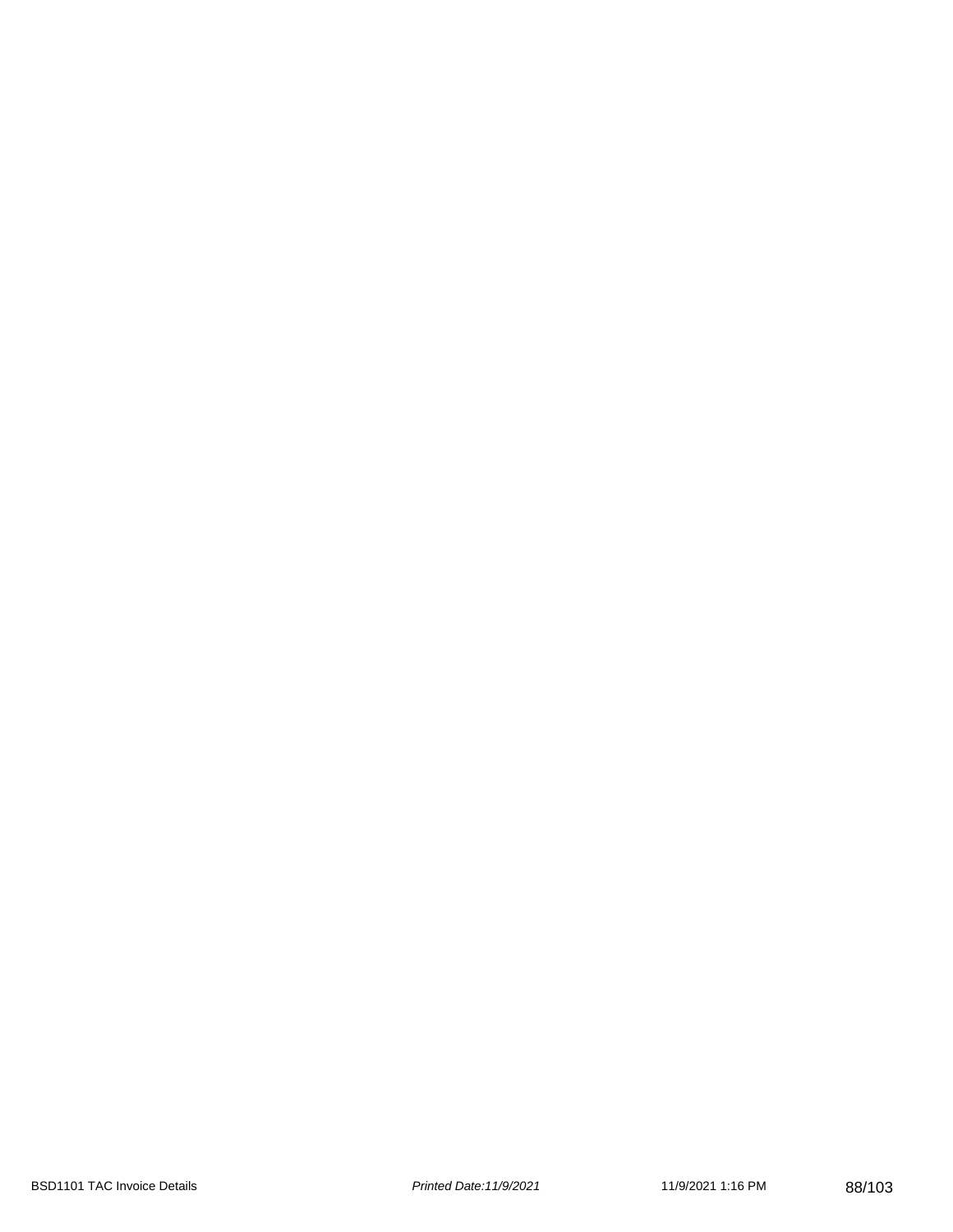

**County Victoria - 235**

| License<br>Primary<br>Type<br>(AIMS) | <b>Primary</b><br><b>Number</b><br>(AIMS) | Licensel License I<br>Type<br>(AIMS) | License<br><b>Number</b><br>(AIMS) | License<br><b>Number</b><br>(Legacy) | <b>Validation</b><br>Number/<br>Local Ref Id/<br><b>Registry Number</b> | \$ State Fee | Charge | \$ Sur-1 \$ Late | \$5%<br><b>Feel County</b><br>Refund | \$ Total<br><b>Amount</b> |
|--------------------------------------|-------------------------------------------|--------------------------------------|------------------------------------|--------------------------------------|-------------------------------------------------------------------------|--------------|--------|------------------|--------------------------------------|---------------------------|
|                                      |                                           | <b>BE</b>                            | 103668148                          | BE853884                             | 458AloZGe9LOMkv                                                         | 1.100.00     |        |                  | 55.00                                | 1,155.00                  |
|                                      |                                           |                                      | Total                              |                                      |                                                                         | 1,100.00     |        |                  | 55.00                                | 1,155.00                  |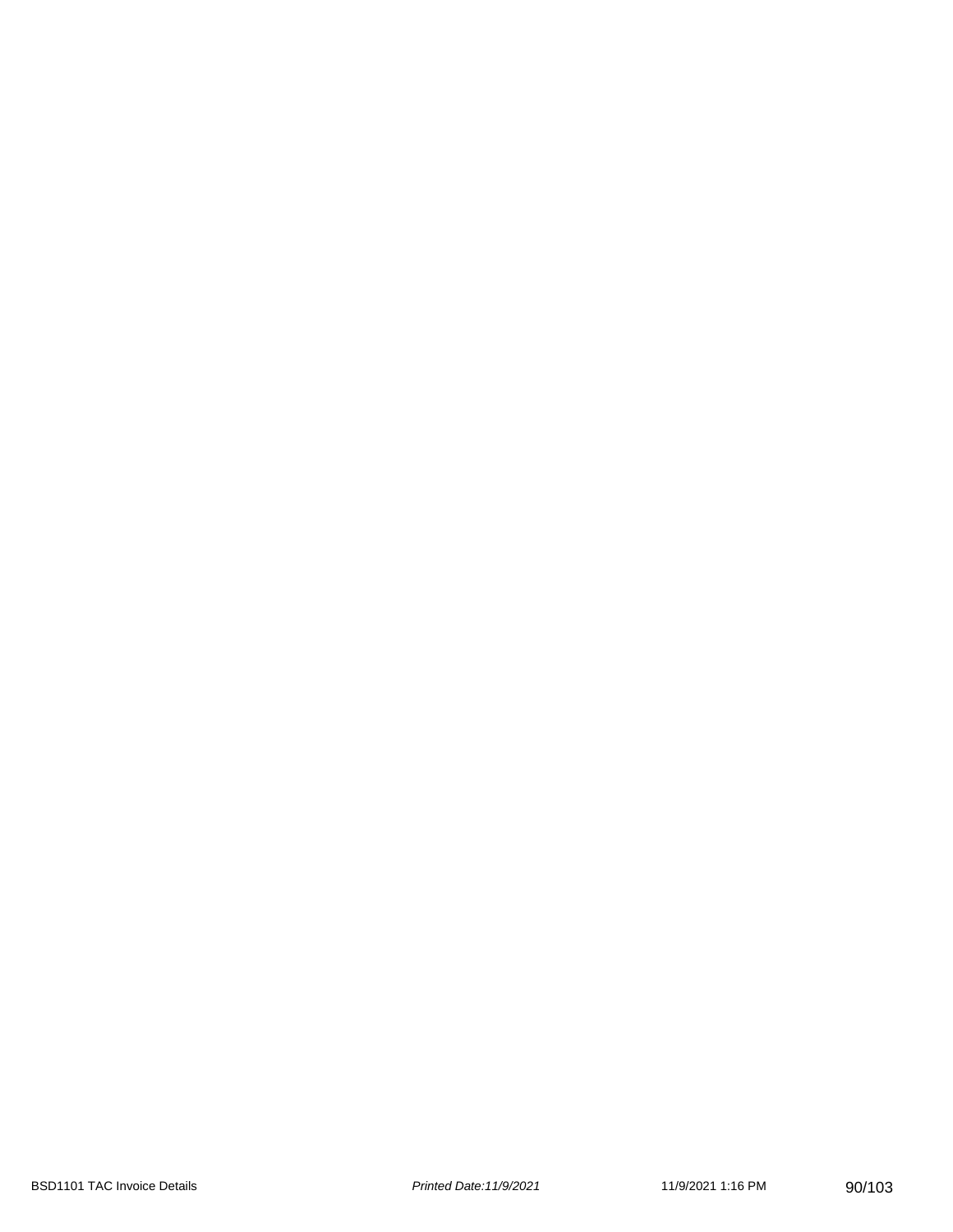

**County Washington - 239**

| License<br>Primary<br>Type<br>(AIMS) | <b>Primary</b><br><b>Number</b><br>(AIMS) | <b>License   License</b><br>Type<br>(AIMS) | License<br><b>Numberl</b><br>(AIMS) | License<br><b>Number</b><br>(Legacy) | <b>Validation</b><br>Number/<br>Local Ref Id/<br><b>Registry Number</b> | \$ State Feel | Charge | \$ Sur-1 \$ Late | \$5%<br><b>Feel County</b><br>Refund | \$ Total<br><b>Amount</b> |
|--------------------------------------|-------------------------------------------|--------------------------------------------|-------------------------------------|--------------------------------------|-------------------------------------------------------------------------|---------------|--------|------------------|--------------------------------------|---------------------------|
|                                      |                                           | <b>BF</b>                                  | 200036459                           |                                      | 458AljLPcuv9yeP                                                         | 1,100.00      |        |                  | 55.00                                | 1,155.00                  |
|                                      |                                           |                                            | Total                               |                                      |                                                                         | 1.100.00      |        |                  | 55.00                                | 1,155.00                  |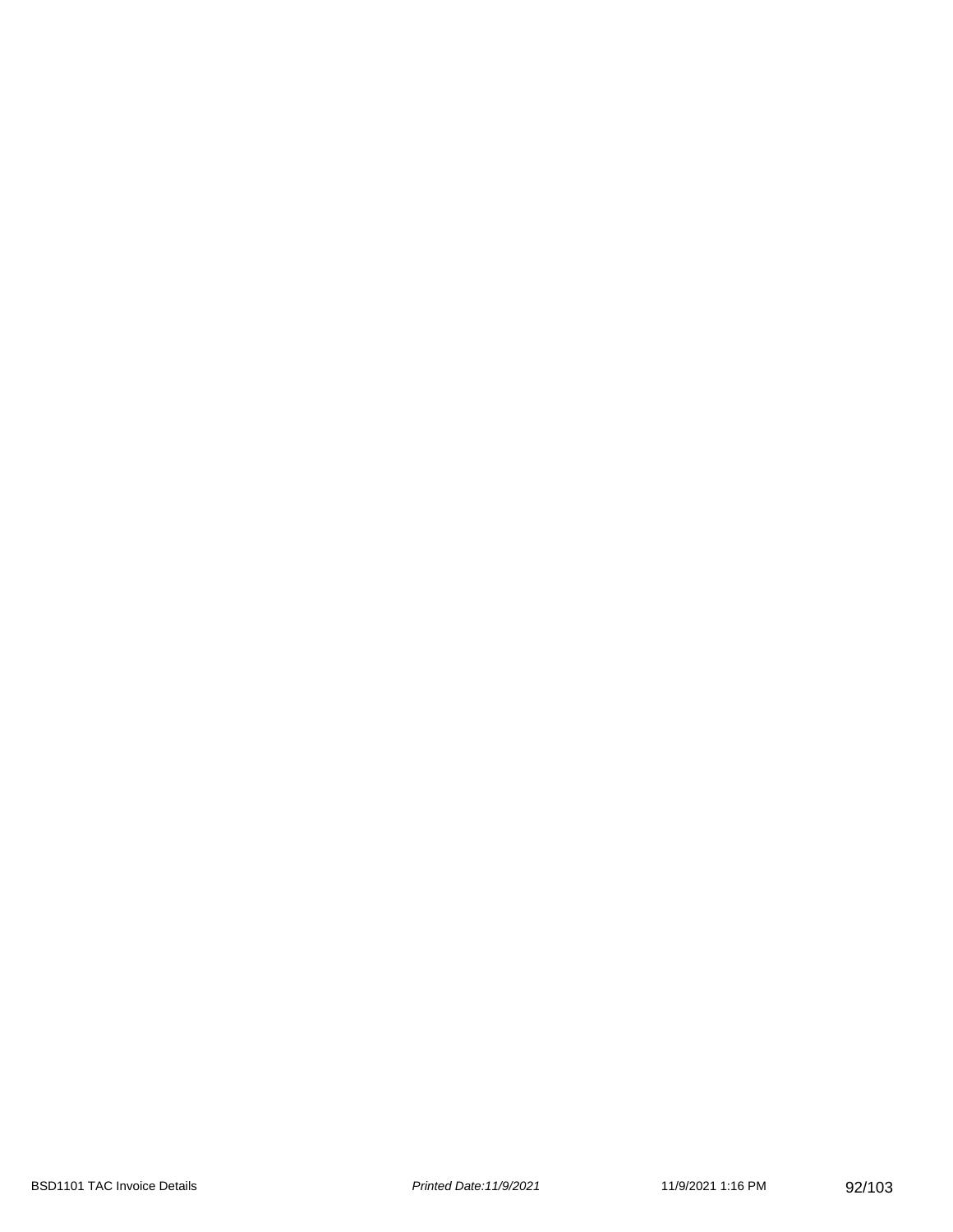

# **TAC To Be Invoiced Details Applications Approved during October 2021**

**County Webb - 240**

| License<br>Primary<br>Type<br>(AIMS) | <b>Primary</b><br><b>Number!</b><br>(AIMS) | Licensel License I<br>Type<br>(AIMS) | License<br><b>Number</b><br>(AIMS) | License<br><b>Number</b><br>(Legacy) | <b>Validation</b><br>Number/<br>Local Ref Id/<br><b>Registry Number</b> | \$ State Feel | <b>Charge</b> | \$ Sur-   \$ Late<br>Feel | \$5%<br>County<br>Refund | \$Total<br><b>Amount</b> |
|--------------------------------------|--------------------------------------------|--------------------------------------|------------------------------------|--------------------------------------|-------------------------------------------------------------------------|---------------|---------------|---------------------------|--------------------------|--------------------------|
|                                      |                                            | <b>BB</b>                            | 100138303                          | BB418718                             | 458AILwVYakr12g                                                         | 3,500.00      |               |                           | 175.00                   | 3,675.00                 |
|                                      |                                            | <b>BE</b>                            | 100035751                          | BE311949                             | 458AInCo1ntwPkU                                                         | 1.045.00      |               |                           | 55.00                    | 1,100.00                 |
|                                      |                                            | <b>BE</b>                            | 101262499                          | BE640822                             | 458AIiON1KQOno4                                                         | 1.100.00      |               |                           | 55.00                    | 1,155.00                 |
|                                      |                                            |                                      | Total                              |                                      |                                                                         | 5,645.00      |               |                           | 285.00                   | 5,930.00                 |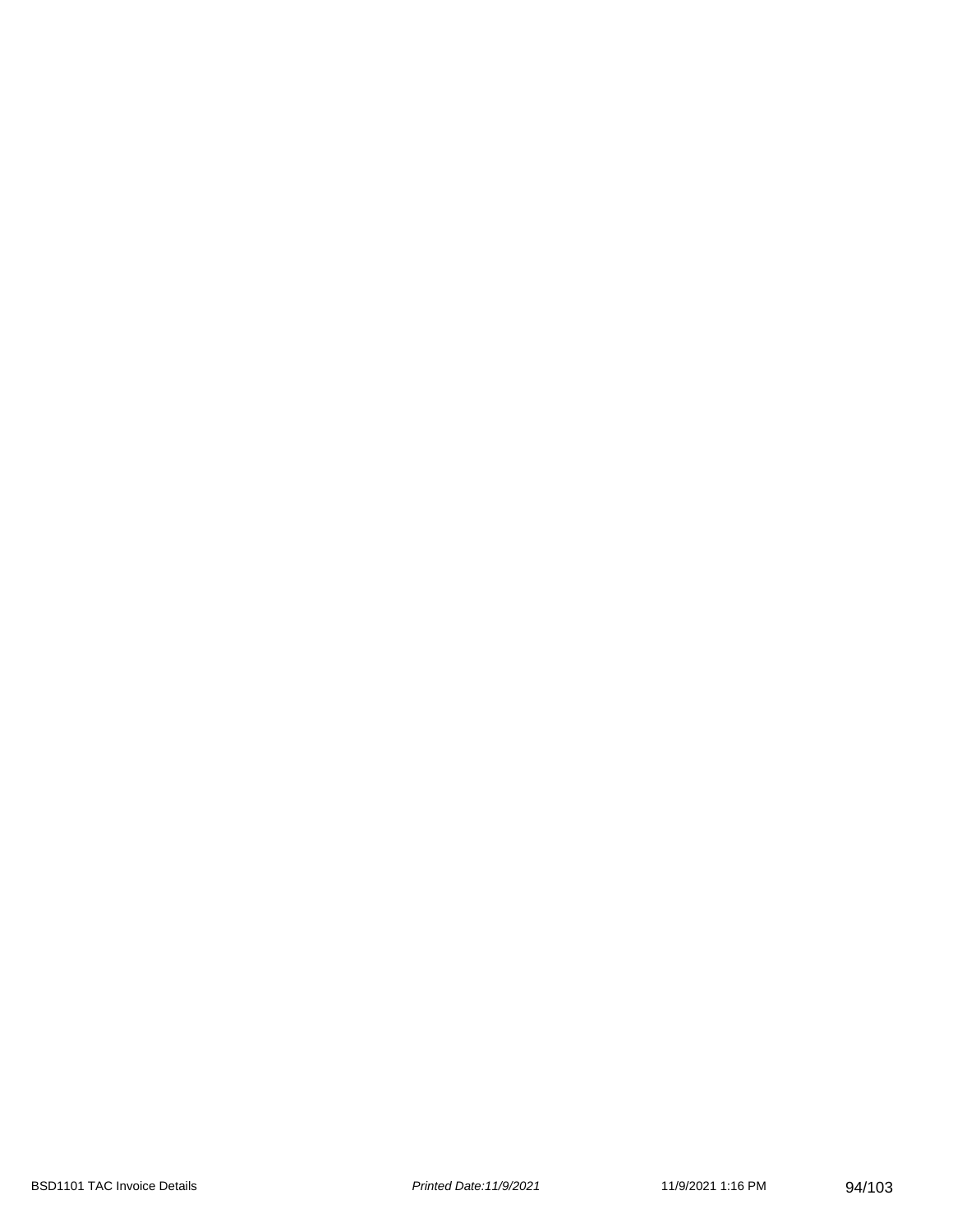

**County Wharton - 241**

| License<br>Primary<br>Type<br>(AIMS) | <b>Primary</b><br><b>Number</b><br>(AIMS) | <b>License   License</b><br>Type<br>(AIMS) | License<br><b>Number</b><br>(AIMS) | License<br><b>Number</b><br>(Legacy) | <b>Validation</b><br>Number/<br>Local Ref Id/<br><b>Registry Number</b> | \$ State Feel | Charge | \$ Sur-1 \$ Late | \$5%<br><b>Feel County</b><br>Refund | \$ Total<br><b>Amount</b> |
|--------------------------------------|-------------------------------------------|--------------------------------------------|------------------------------------|--------------------------------------|-------------------------------------------------------------------------|---------------|--------|------------------|--------------------------------------|---------------------------|
|                                      |                                           | <b>BE</b>                                  | 100018192                          | BE212499                             | 458AI7CKrpAlp3r                                                         | 1,100.00      |        |                  | 55.00                                | 1,155.00                  |
|                                      |                                           |                                            | Total                              |                                      |                                                                         | 1,100.00      |        |                  | 55.00                                | 1,155.00                  |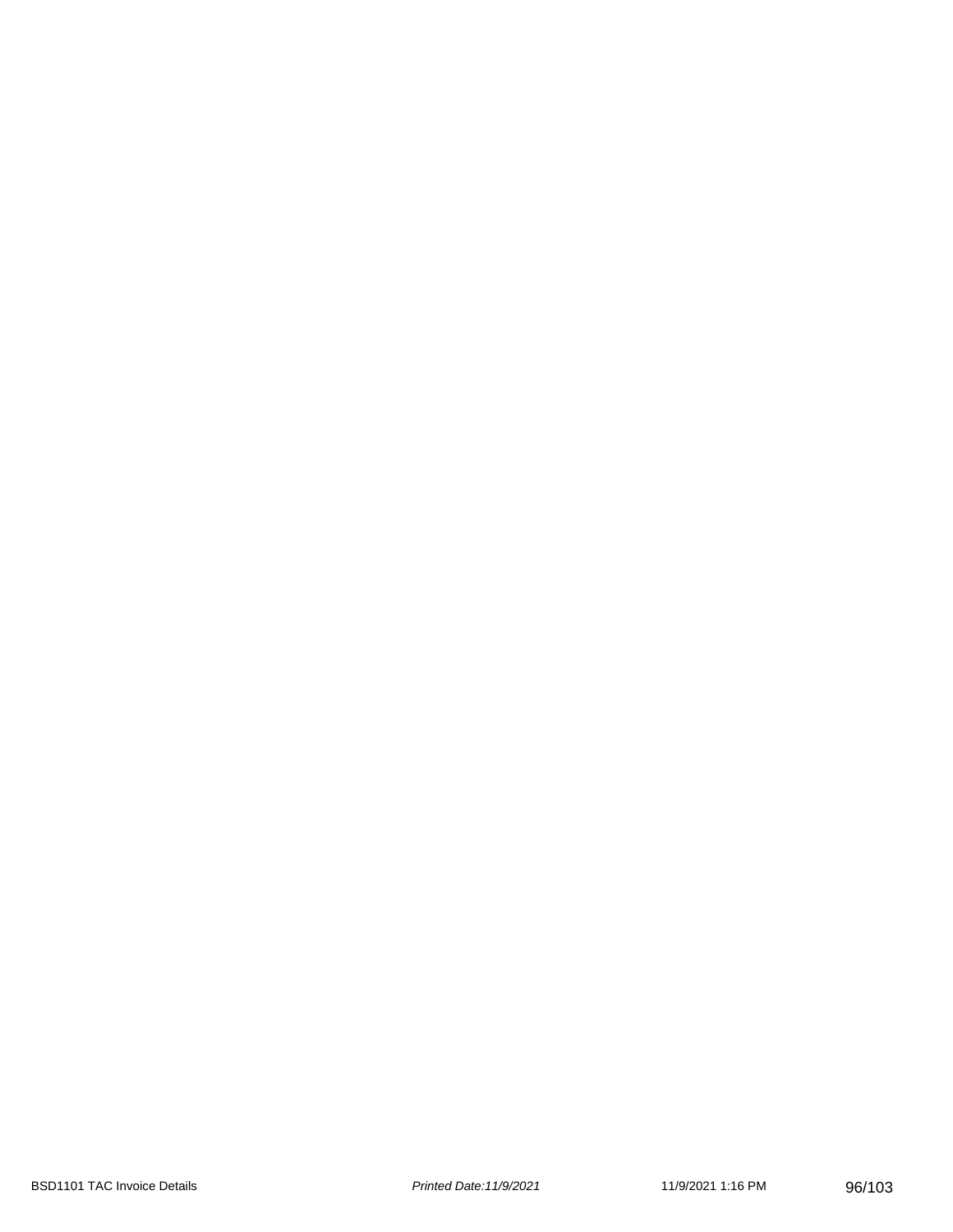

**County Williamson - 246**

| License<br>Primary<br><b>Type</b><br>(AIMS) | <b>Primary</b><br><b>Number</b><br>(AIMS) | Licensel License I<br><b>Type</b><br>(AIMS) | License<br><b>Number</b><br>(AIMS) | License<br><b>Number</b><br>(Legacy) | <b>Validation</b><br>Number/<br>Local Ref Id/<br><b>Registry Number</b> | \$ State Feel | <b>Charge</b> | \$ Sur-1 \$ Late<br>Feel | \$5%<br>County<br>Refund | \$Total<br><b>Amount</b> |
|---------------------------------------------|-------------------------------------------|---------------------------------------------|------------------------------------|--------------------------------------|-------------------------------------------------------------------------|---------------|---------------|--------------------------|--------------------------|--------------------------|
|                                             |                                           | <b>BG</b>                                   |                                    | 106400740 BG1070858                  | 458AIY1I8Gn9M9B                                                         | 1,900.00      |               |                          | 55.00                    | 1,955.00                 |
| <b>BG</b>                                   | 106378555 <b>1</b>                        | <b>BP</b>                                   | 106378555                          | BP1067063                            | 458AIKRCyUcYnRZ                                                         | 1.900.00      |               |                          | 55.00                    | 1,955.00                 |
| Total                                       |                                           |                                             |                                    |                                      |                                                                         | 3,800.00      |               |                          | 110.00                   | 3,910.00                 |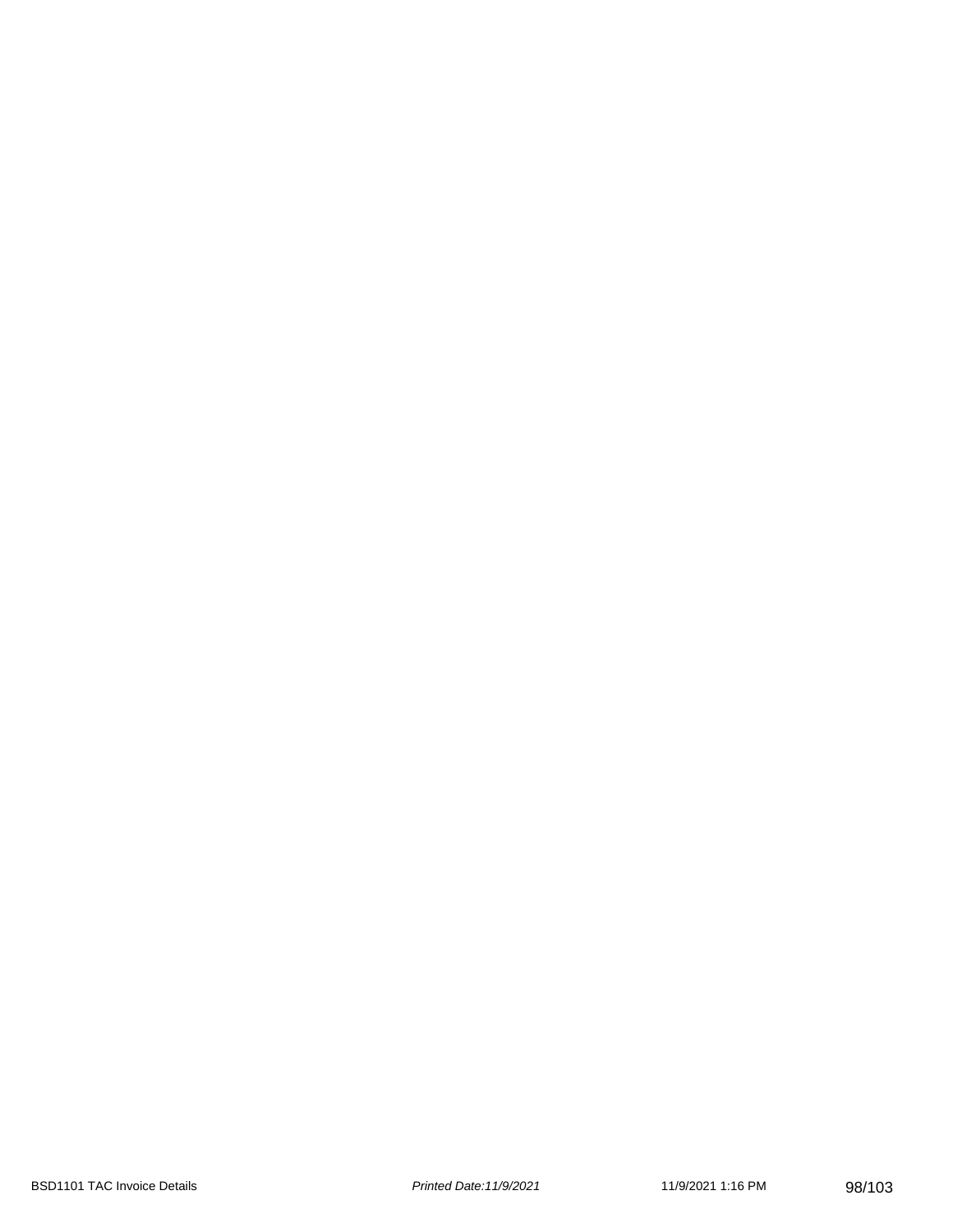

**County Wilson - 247**

| License<br>Primary<br>Type<br>(AIMS) | <b>Primary</b><br>Number<br>(AIMS) | License License<br>Type<br>(AIMS) | License<br><b>Number</b><br>(AIMS) | License<br><b>Number</b><br>(Legacy) | <b>Validation</b><br>Number/<br>Local Ref Id/<br><b>Registry Number</b> | \$ State Feel | Charge | \$ Sur-1 \$ Late | \$5%<br><b>Feel County</b><br>Refund | \$ Total<br><b>Amount</b> |
|--------------------------------------|------------------------------------|-----------------------------------|------------------------------------|--------------------------------------|-------------------------------------------------------------------------|---------------|--------|------------------|--------------------------------------|---------------------------|
|                                      |                                    | <b>BE</b>                         | 100011293                          | BE60081                              | 458AInDEarHzsCb                                                         | 1.100.00      |        |                  | 55.00                                | 1,155.00                  |
| Total                                |                                    |                                   |                                    |                                      |                                                                         | 1,100.00      |        |                  | 55.00                                | 1,155.00                  |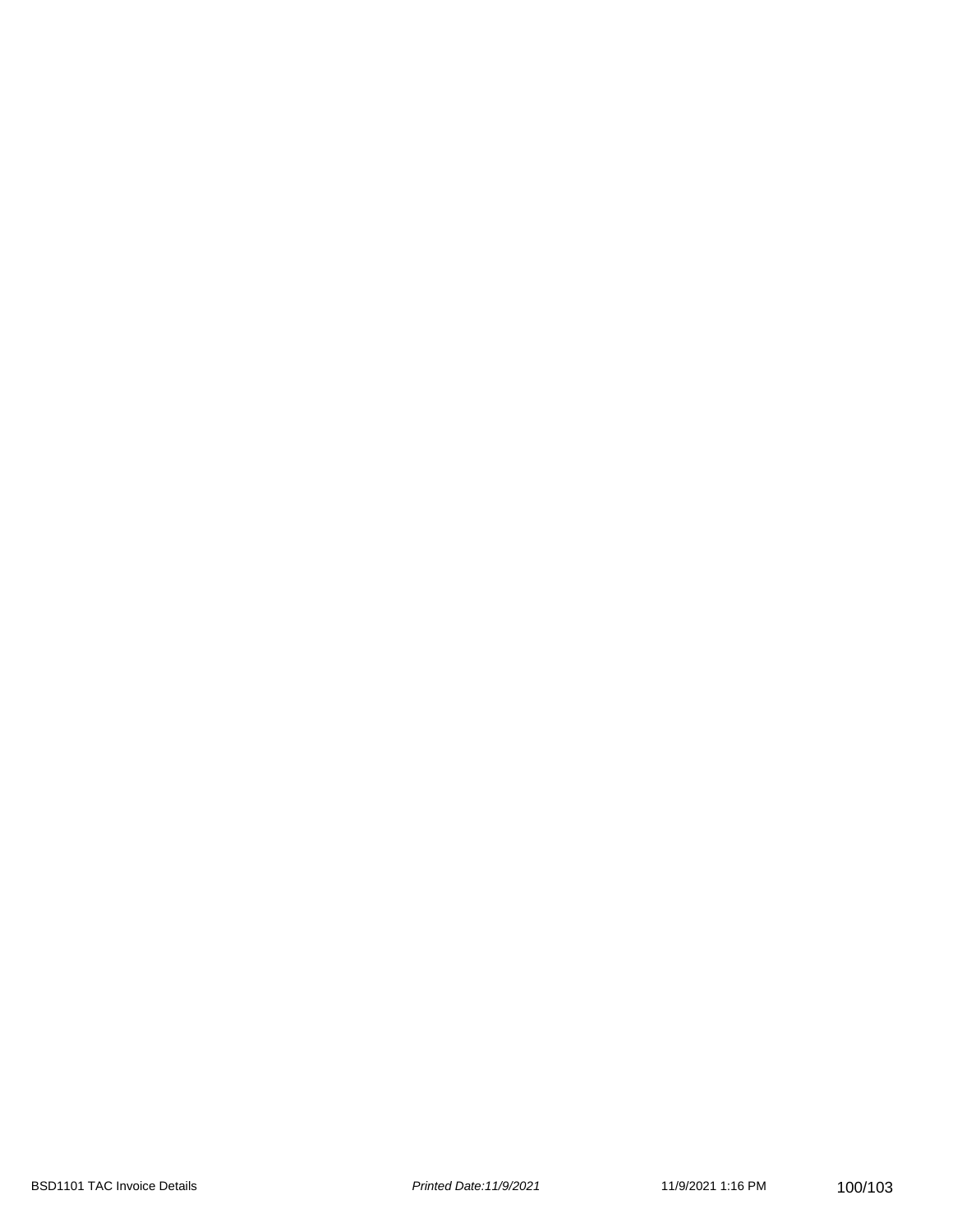

**County Wise - 249**

| License<br>Primary<br>Type<br>(AIMS) | <b>Primary</b><br><b>Number</b><br>(AIMS) | License   License  <br>Type<br>(AIMS) | License<br><b>Number</b><br>(AIMS) | License<br><b>Number</b><br>(Legacy) | <b>Validation</b><br>Number/<br>Local Ref Id/<br><b>Registry Number</b> | \$ State Feel | Charge | \$ Sur-1 \$ Late | \$5%<br><b>Feel County</b><br>Refund | \$ Total<br>Amount |
|--------------------------------------|-------------------------------------------|---------------------------------------|------------------------------------|--------------------------------------|-------------------------------------------------------------------------|---------------|--------|------------------|--------------------------------------|--------------------|
|                                      |                                           | <b>MB</b>                             |                                    | 106500645 MB1073619                  | 458Ali3OWcXLxtl                                                         | 1.045.00      |        |                  | 55.00                                | 1,100.00           |
| Total                                |                                           |                                       |                                    |                                      |                                                                         | 1.045.00      |        |                  | 55.00                                | 1,100.00           |